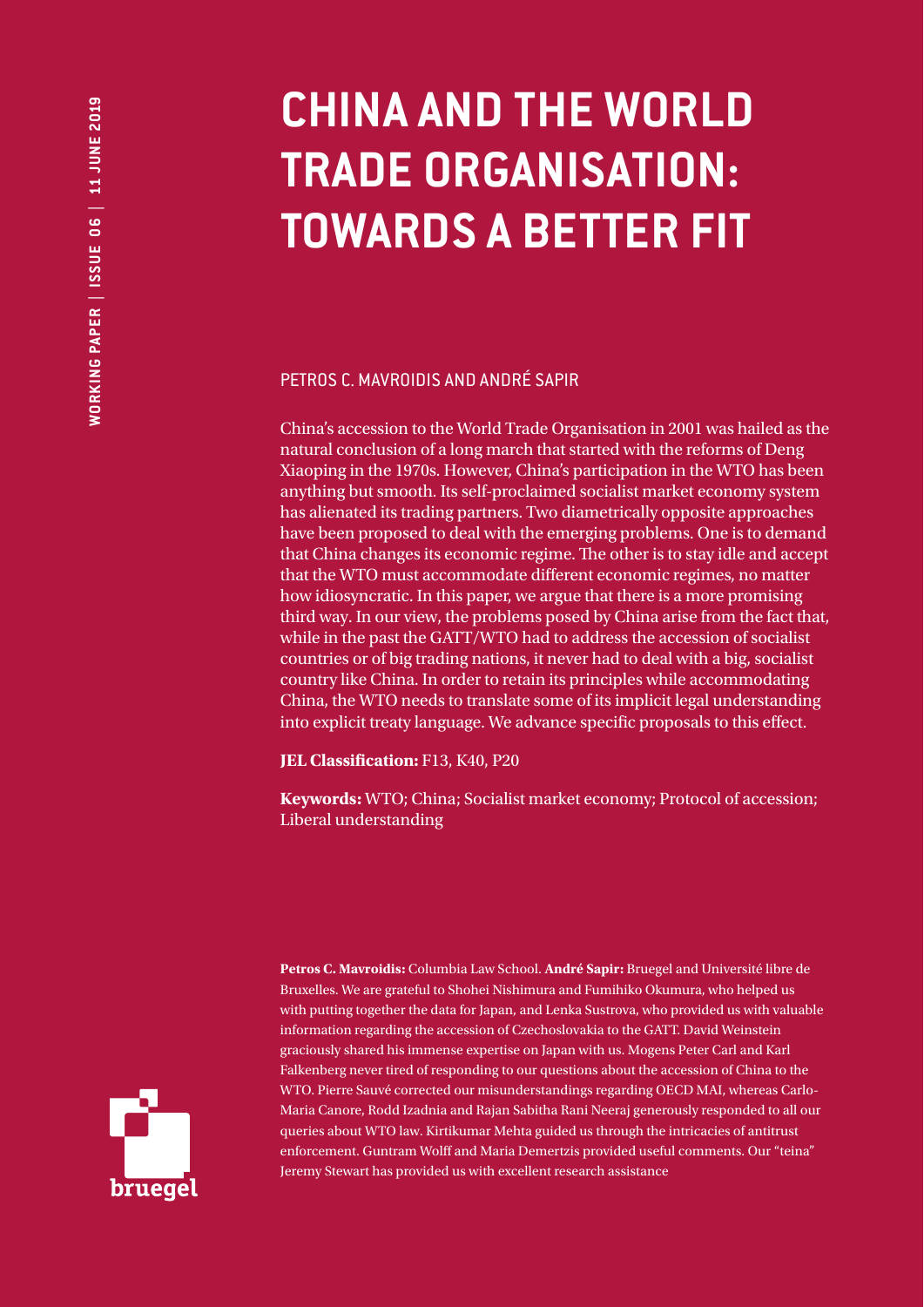# **1. Introduction**

On 11 November 2001, the day after the World Trade Organisation (WTO) membership unanimously approved the admission of China to the organisation, Mike Moore, the WTO Director General, said that the day would be remembered as "one of the most significant events of the 21st century for China, the WTO, and the world."

This view was shared widely. In Washington, in a statement welcoming China into the international trading system, then US President George W. Bush said "we look forward to the great benefits we know that greater trade will bring to all our peoples". In Beijing, the government newspaper, The People's Daily, proclaimed in a front page editorial, that "this is a historic moment in China's reform and openingup and the process of modernisation."

China's achievements since it joined the WTO have been truly remarkable. In 2001, it was the sixth largest exporter of goods in the world (fourth, if the European Union is counted as one). By 2009, it had become the world's largest exporter, surpassing the EU bloc as of 2014. China's rapid export growth has been accompanied by rapid growth in production and income. Between 2001 and 2016, its GDP (gross domestic product) at PPP (purchasing power parity) in constant 2011 international dollars, multiplied by a factor of five, and, as a result, its economy, from being roughly the size of France and Germany combined, has now surpassed the United States. At the same time, its has moved rapidly up the ranks in per-capita income terms, from the level of Sudan in 2001 to the level of Brazil in 2016. And it is still growing, of course.

Accession to the WTO has certainly been a decisive factor in this success story. The rapid emergence of China as the world's largest producer and exporter of (mainly manufactured) goods, though generally welcome, was also bound to create tensions with trading partners, and the trading system as whole. Tensions have been especially acute in the case of China, for three distinct reasons.

First, soon after China joined the WTO, the world economy was hit by a global financial crisis and a recession, which affected China and its main trading partners very differently. During 2008 and 2009, the European Union, Japan and the United States suffered cumulated GDP contractions of, respectively, 3.5, 6.5 and 2.6 percent, while China's GDP expanded by 18.8 percent. And though many consider that China saved the world from a much deeper recession by expanding its internal demand, others see this period as a turning point, when China decisively overtook some advanced economies in terms of production and economic power.

The second reason is the state of the world trading system itself, and its difficulty in adapting to the new economic and political reality. At its creation, in 1947, the General Agreement on Tariffs and Trade (GATT) had 23 signatories, but two clearly dominated the system: the United States and the United Kingdom. These two countries were the dominant players until the Kennedy round. Over the years, the number and heterogeneity of signatories expanded a great deal, but the system remained dominated by a small group of like-minded Western countries, the 'Quad' – an informal group comprising of the trade ministers of Canada, the European Union, Japan and the United States, which met at least once a year starting in 1982. The Quad steered the world trading regime to the successful negotiation of the Tokyo and the Uruguay rounds. These two rounds completed the tariff agenda, by reducing tariffs to insignificance (almost), and laid the groundwork for negotiations on non-tariff barriers (NTBs). Soon after the WTO was established in 1995, and with the rise of emerging countries, the 'old Quad' was replaced by a 'new Quad', now comprising the European Union, the United States, Brazil and India. Later on, China joined the group, at least on some occasions, and has been increasingly involved in all important questions.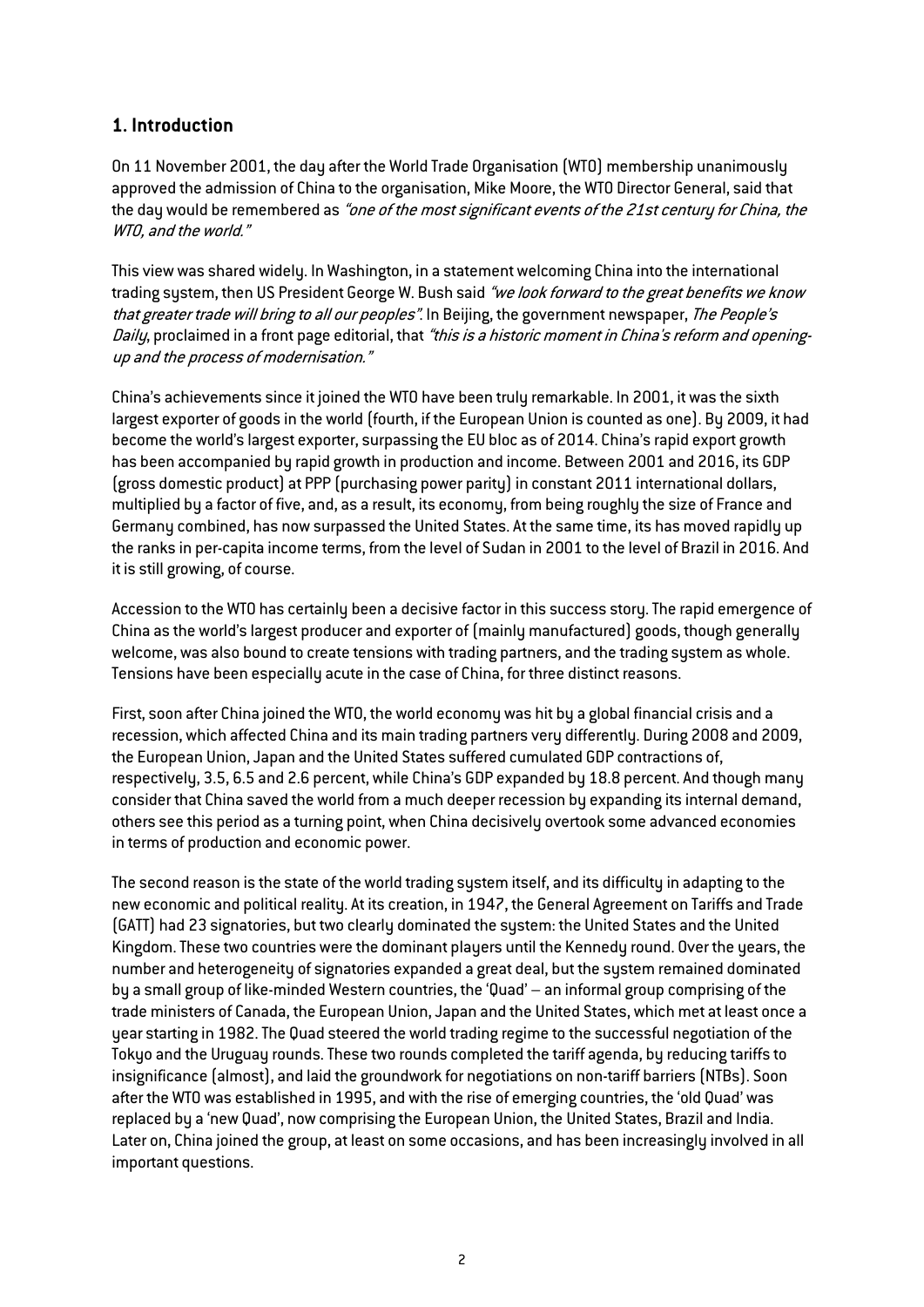The GATT was remarkably successful in eliminating import and export quotas, and reducing tariffs. This success has also been its curse. Having lowered at-the-border measures, the GATT turned to behindthe-border measures (such as government procurement, subsidies or technical regulations), which now became the most visible forms of trade barriers. The GATT made some headway in taming behindthe-border measures, but their nature made them ill-suited to substantial progress among a large and increasingly heterogeneous group of countries. Unlike tariffs, NTBs (behind-the-border measures) $^1$  $^1$ cannot be gradually removed, for very often they are necessary to address market failures. Nondiscrimination is no guarantee of market access, since the latter is conditional upon satisfying requirements unilaterally set by the importing members.

The WTO has not given up, of course. It has continued to try and tackle behind-the-border measures, but the further increase in the number (currently 164) of members, their heterogeneity, plus the fact that the power to set the agenda has shifted from the old (homogeneous) Quad to the new (heterogeneous) Quad, have proved formidable difficulties. 'Deep integration' (eg mutual recognition, harmonisation) is not possible for such an heterogeneous group of countries, which have divergent preferences and capabilities.

Immediately before China's accession, the WTO scored some important victories, with the successful conclusion of the so-called extended negotiations under the General Agreement on Trade in Services or GATS (telecoms, financial services), and the ITA (Information Technology Agreement). At that moment, instead of wrapping up the unfinished business, it embarked on an ascent of Everest, so to speak, with the announcement of a comprehensive round. The Doha round was supposed to solve problems the WTO has neither the expertise nor the mandate to solve, namely, the wider development agenda. Resources were invested in the Doha round, and not in dealing with China's accession. The ongoing malaise surrounding the Doha round should, consequently, not come as a surprise. Worse, the challenges that China represented for the world trading system culminated in a crisis, with no institutional assessment of the situation. There is no WTO response so far to the question "what is the problem with China?" In fact, there is no WTO discussion on this subject at all.

In short, the world trading regime has struggled to cope with its new agenda. NTBs and heterogeneity of membership are a basic reason why this has been the case. China's entry has contributed to heterogeneity, making it even more difficult for the WTO to deliver on its goals. To cap it all, the WTO assigned itself an almost impossible task, and instead of moving the agenda forward, has stalled and created doubts that it can continue to accomplish its tasks.

Together, these two factors – the weak state of the WTO and the relative decline of advanced economies – would have been sufficient to create tensions in the trading system. But, as if these factors were not enough, there was another that was perhaps even more formidable.

The third and last reason why China has posed a challenge to the functioning of the trading system is the special nature of its domestic economic system, which the country's ruling Communist Party describes as a socialist market economy, but others (mainly, but not only outside China) call state capitalism. The special nature of China's economic system, together with the country's sheer size, explain why the negotiations on China's accession to the GATT/WTO were long and difficult.

China was one of the original contracting parties to the GATT in 1947, but its status was de-activated in 1950 after the formation of the People's Republic. For the next three decades, China had practically no contact with the GATT. The situation changed in the 1980s, following Chairman Deng's economic reforms. After seeking and obtaining observer status at the GATT, China informed the Director General in

<span id="page-2-0"></span> $1$  We use the terms NTBs (non-tariff barriers) and behind-the-border barriers as synonyms.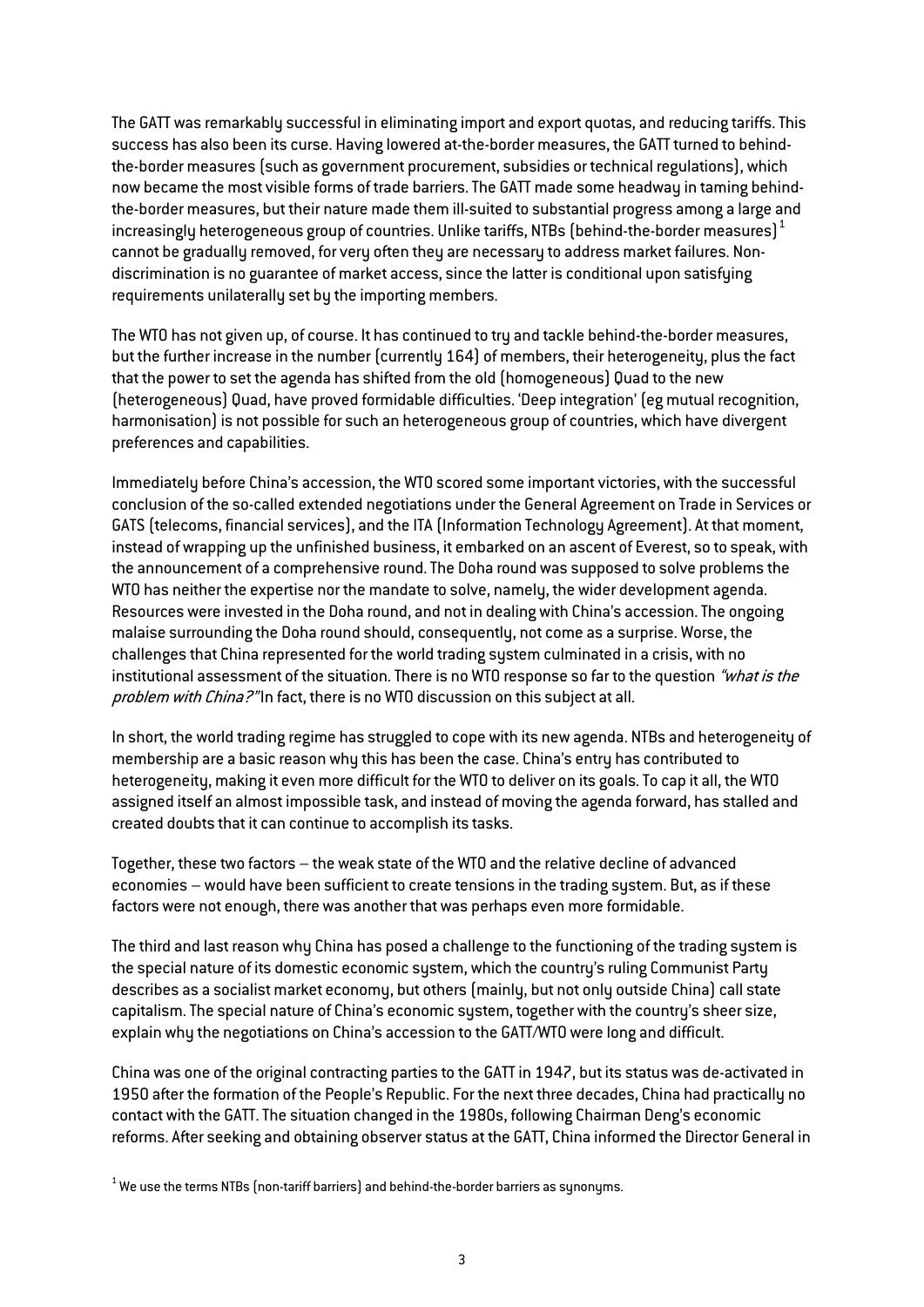a communication dated 10 July 1986 that it had decided to "seek the resumption of its status as a contracting party to GATT" and to this end was prepared "to enter into negotiations with GATT contracting parties."

In March 1987, GATT established a Working Party on China's Status as a Contracting Party, which met on 20 occasions between 1987 and 1995 without reaching an agreement. China then applied for accession to the WTO Agreement, and the GATT Working Party was converted into a Working Party on the Accession of China, which met on 18 occasions between 1995 and 2001, when it finally agreed on its Report, including a Draft Protocol on the Accession of the People's Republic of China.

The Report of the Working Party makes it clear that the main factor behind the protracted negotiations was the special nature of China's foreign trade regime compared to the regimes prevailing in most of the WTO members.

In introductory statements, the representative of China stated that:

Since 1979, China had been progressively reforming its economic system, with the objective of establishing and improving the socialist market economy…State-owned enterprises had been reformed by a clear definition of property rights and responsibilities, a separation of government from enterprise, and scientific management. A modern enterprise system had been created for the state-owned sector, and the latter was gradually getting on the track of growth through independent operation, responsible for its own profits and losses. A nationwide unified and open market system had been developed. An improved macroeconomic regulatory system used indirect means and market forces to play a central role in economic management and the allocation of resources… Further liberalization of pricing policy had resulted in the majority of consumer and producer products being subject to market prices. The market now played a much more significant role in boosting supply and meeting demand. $^2$  $^2$ 

Reviewing the situation of China, members of the Working Party expressed numerous concerns about specific aspects of its foreign trade regime, including

…the application of the principle of non-discrimination in relation to foreign individuals and enterprises (whether wholly or partly foreign funded); $^3$  $^3$ 

the continuing governmental influence and guidance of the decisions and activities of [stateowned and state-invested] enterprises relating to the purchase and sale of goods and services…[and] about laws, regulations and measures in China affecting the transfer of technology, in particular in the context of investment decisions; $^4$  $^4$ 

the special features of China's economy, in its present state of reform, [which] still created the potential for a certain level of trade distorting subsidisation; [5](#page-3-3)

the lack of transparency regarding the laws, regulations and other measures that applied to matters covered in the WTO Agreement and the Draft Protocol.<sup>[6](#page-3-4)</sup>

 $2$  WTO Doc. WT/ACC/CHN/49 at §6.

<span id="page-3-1"></span><span id="page-3-0"></span> $3$  WTO Doc. WT/ACC/CHN/49 at  $\bar{\$}$ 15.

 $4$  WTO Doc. WT/ACC/CHN/49 at  $\S$ §44 and 48.

<span id="page-3-3"></span><span id="page-3-2"></span> $<sup>5</sup>$  WTO Doc. WT/ACC/CHN/49 at §171.</sup>

<span id="page-3-4"></span> $6$  WTO Doc. WT/ACC/CHN/49 at §324.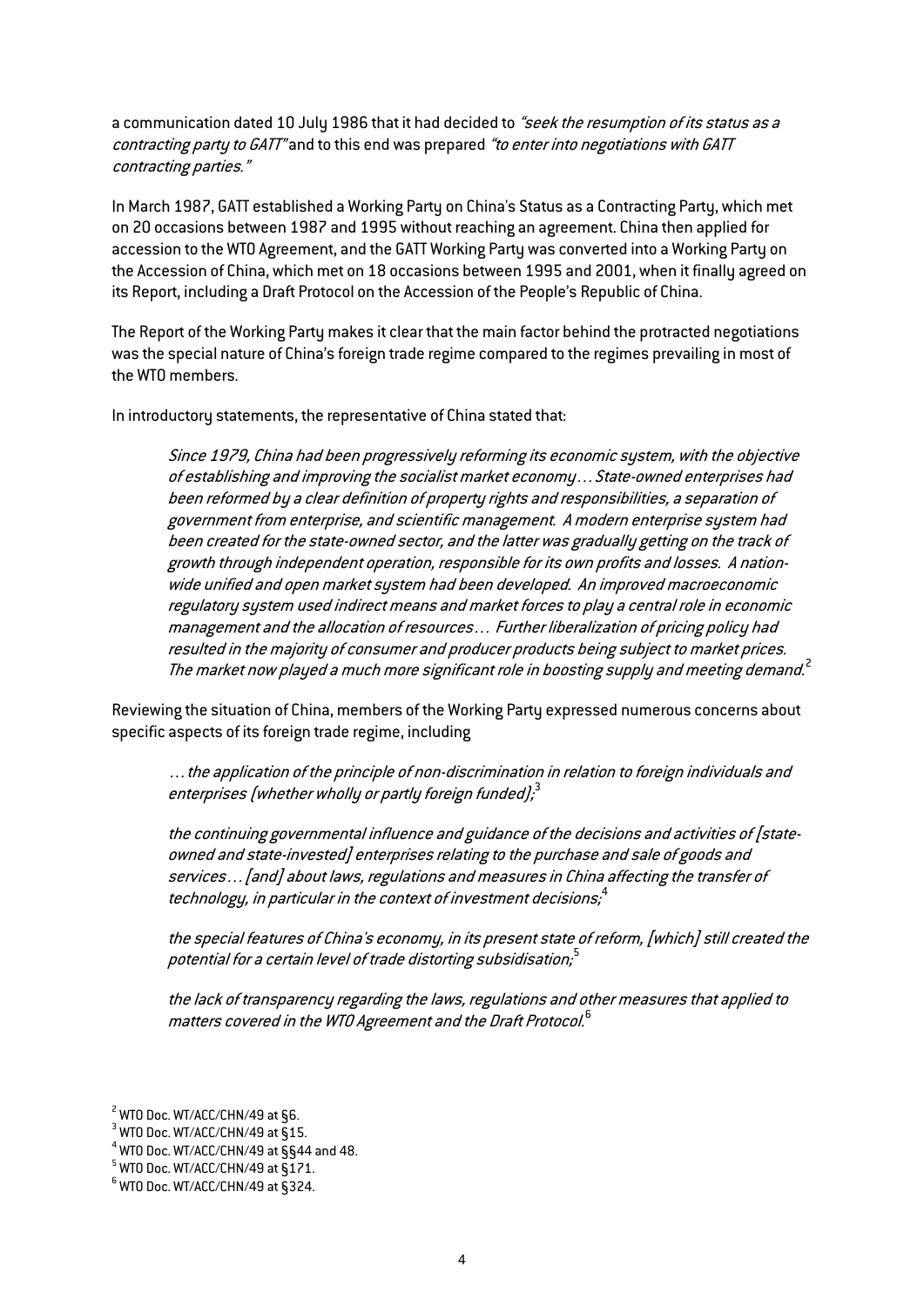Today, nearly 20 years after its accession to the WTO, China is still a socialist economy and its state continues to be a heavy presence in the country's trade regime. Coupled with the fact that China has become the world's largest or second largest country in the world in terms of GDP (depending on how GDP is compared across countries), this situation has irritated its main trading partners. After their trilateral meeting in September 2018, the trade ministers of the European Union, the United States and Japan (respectively China's first, second and third largest trading partners) issued a joint statement voicing their concern about "*third countries*" (without explicitly mentioning China) that maintain "nonmarket oriented policies and practices", develop "State Owned Enterprises into national champions" and *"require or pressure technology transfer from foreign companies to domestic companies<sup>",</sup> This* came only a few weeks after the United States unilaterally imposed duties on Chinese products above and beyond what is permissible under WTO rules in order to pressure China to change its behaviour.

Against this background, the question we ask in this paper is how to address the concerns of the trading community about China nearly 20 years after its accession to the WTO. We take the concerns at face value, and do not advance our own. Some of the concerns about China can be taken care of within the four corners of the existing WTO regime, including through stricter enforcement of the Protocol of Accession for China. But many cannot be addressed within the multilateral trading regime, as it now stands.The GATT/WTO is an incomplete contract regulating trade transactions based on a 'liberal understanding' of the law and economy. It implicitly assumes that laws, contracts and property rights will be enforced; that the state will not undo contractual promises on trade liberalisation by favouring (through pecuniary means or otherwise) domestic agents; and that investment will be liberalised. None of this was ever translated into legal language in the GATT/WTO agreements, but it formed the essential background against which the multilateral trading rules have operated over the years. One might add that it was a quintessential reason why the multilateral rules have operated so smoothly, despite the increasing number and heterogeneity of GATT/WTO members.

China was not the first, and will most probably not be the last, country to join the GATT/WTO with an economic system different from the liberal systems of the main incumbent members. The GATT had to face a somewhat similar situation when socialist, non-market countries from central and eastern Europe wanted to join (and did join) the club. But these countries were small and it was relatively easy to facilitate their accession through the protocols of accession, which imposed specific obligations on the acceding countries. Even when Japan wanted to join – a much bigger economy, not centrallyplanned but definitely an economy in which the state had a lot to say over its working – the GATT system managed, through a relatively straightforward protocol of accession, to find its way forward.

What helped, in our view at least, is that all the big players shared (or at least accepted) the liberal understanding of the law and economy. And those that did not (Hungary, Poland, Romania, Yugoslavia) were rather insignificant in terms of world trade. Japan, was an outlier, as we will see in more detail later on. But even Japan, was under the protective aegis of the United States when it joined the GATT, and joined the OECD (Organisation for Economic Cooperation and Development) relatively soon after it had joined the GATT. Through (or because of) its OECD membership, Japan aligned its regulatory regime to that of the Western countries. India and Brazil, two big and important original GATT signatories, which might have been a thorn in the side of the system, always accepted the basic tenets and gradually expanded their formal respect of the liberal understanding, thereby avoiding clashes with other GATT/WTO members as their economies grew. India first in 1991, with the economic reform put in place by prime ministers Rao and Singh, and Brazil with the adoption of Plano Real of 1994, steered by presidents Franco and Cardoso, abandoned the heavily interventionist policies of the past, and espoused the basics of market economics for good.

<span id="page-4-0"></span><sup>&</sup>lt;sup>7</sup> Joint Statement on Trilateral Meeting of the Trade Ministers of the United States, Japan, and the European Union, New York, 25 September 2018.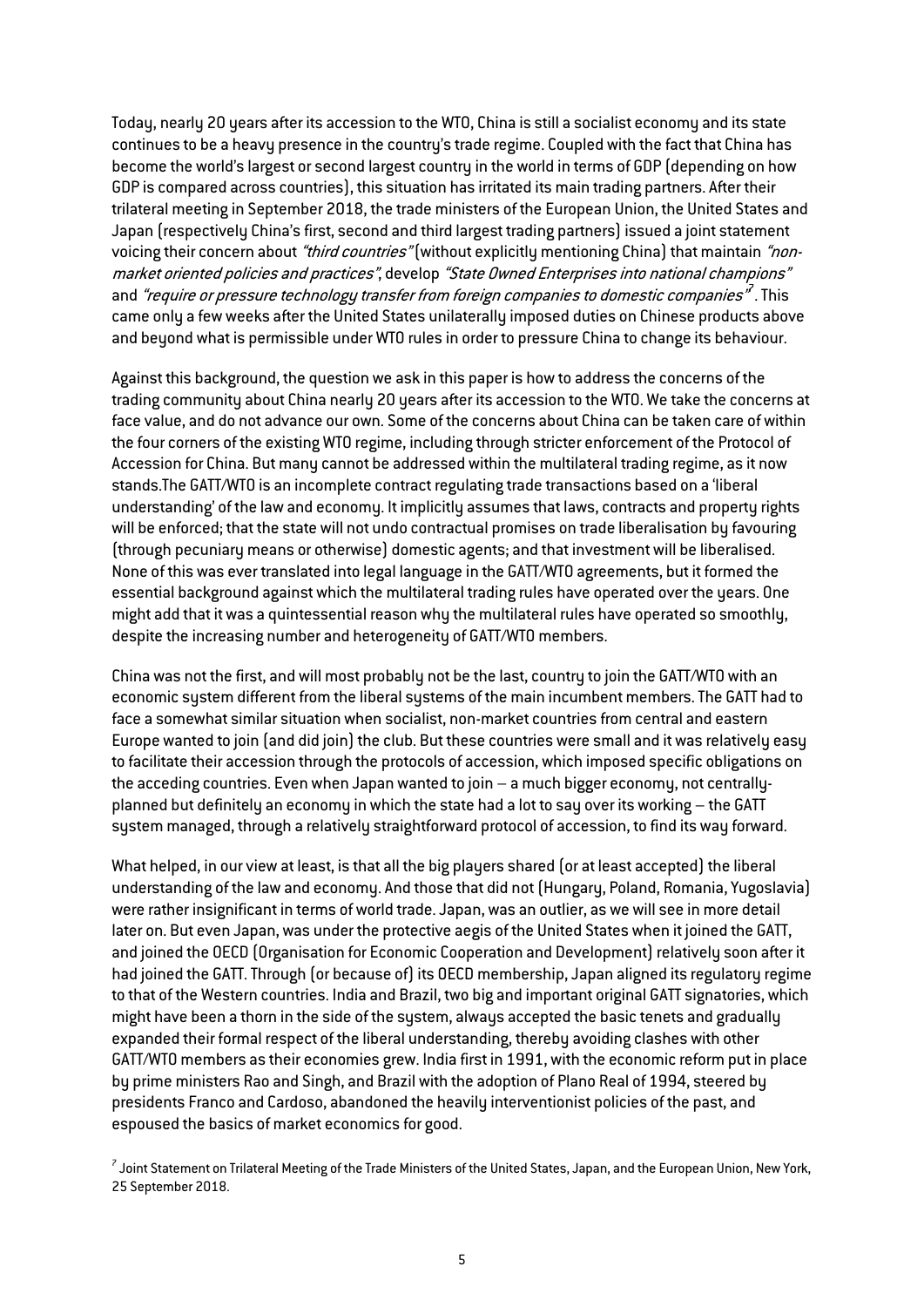In short, until the accession of China, the multilateral trading system was able to cope with an increasing variety in economic systems among its members. This was either because new members were fairly small, or, if they were larger economies, because they shared (or accepted) the liberal understanding of the law and the economy that was implicit in the original GATT text, and which reflected the fact that its main architects were American and British $^8$  $^8$ .

This time it is different. China is not small, nor is it willing to reform the one-party political system and everything it entails in terms of state participation in the working of the economy, as many of its partners had hoped it would within a relatively short period after joining the WTO. Two diametrically opposed views about the way the international trade community should react to this situation have so far seen the light of day.

One is the position of the US government, which was expressed in July 2018 by its ambassador to the WTO during the discussion about China's trade policy in the realm of the WTO's Trade Policy Review Body. We quote  $\S$ §4.105 and 112 in full<sup>[9](#page-5-1)</sup>:

4.105. China's failure to fully embrace the open, market-oriented policies on which this institution is founded must be addressed, either within the WTO or outside the WTO. Given China's very large and growing role in international trade, and the serious harm that China's state-led, mercantilist approach to trade and investment causes to China's trading partners, this reckoning can no longer be put off. If the WTO is to remain relevant to the international trading system, change is necessary.

4.112. Going forward, the best solution is for China finally to take the initiative to fully and effectively embrace open, market-oriented policies. China knows what needs to be done, and we urge China to take that route.

The view of the US government seems to be that China must accept a regime change and abandon its "state-led, mercantilist trade and investment regime<sup>"10</sup>, or risk the demise of the WTO system and/or further trade retribution.

The opposite view is that China must resist calls to become more 'Western' in the way it manages its economy, and that the WTO can and must accommodate a diversity of economic systems. A vocal proponent of this view is Dani Rodrik, the Harvard economist, who recently approved of the "fact that many of China's policies violate WTO rules", arguing that "[a] ny sensible international trade regime must start from the recognition that it is neither feasible nor desirable to restrict the policy space countries have to design their own economic and social models" (Rodrik, 2018).

We disagree with both views. We neither support unilateral action by the United States to force China to change its economic system (or more likely, to reach a bilateral agreement to reduce its deficit, which will not be an action in the interest of all WTO members), nor do we agree that China should be allowed to violate WTO rules because it needs policy space. Both views fly directly against the quintessential elements of the multilateral trading regime as we know it. We value the rules-based multilateral system and worry that it will perish if its two biggest member countries look for short-term bilateral

<span id="page-5-0"></span> $8$  See Irwin *et al* (2008) and Tumlir (1984). Japan presented the world trading regime with issues, even though complaints against it were raised not only at the moment it acceded to the GATT, but also a few years after it had joined the GATT, as a result of its monumental growth rates in the 1960s and the 1970s. Already at the moment of its accession, it managed to provoke a record number of invocations of the non-application clause. Eventually though, Japan became 'one of us', of which the best proof is its ascension to Quad status. We will discuss the Japanese problem in detail.  $^9$  WTO Doc. WT/TPR/M/375.

<span id="page-5-2"></span><span id="page-5-1"></span><sup>10</sup> WT/TPR/M/375 at §4.110.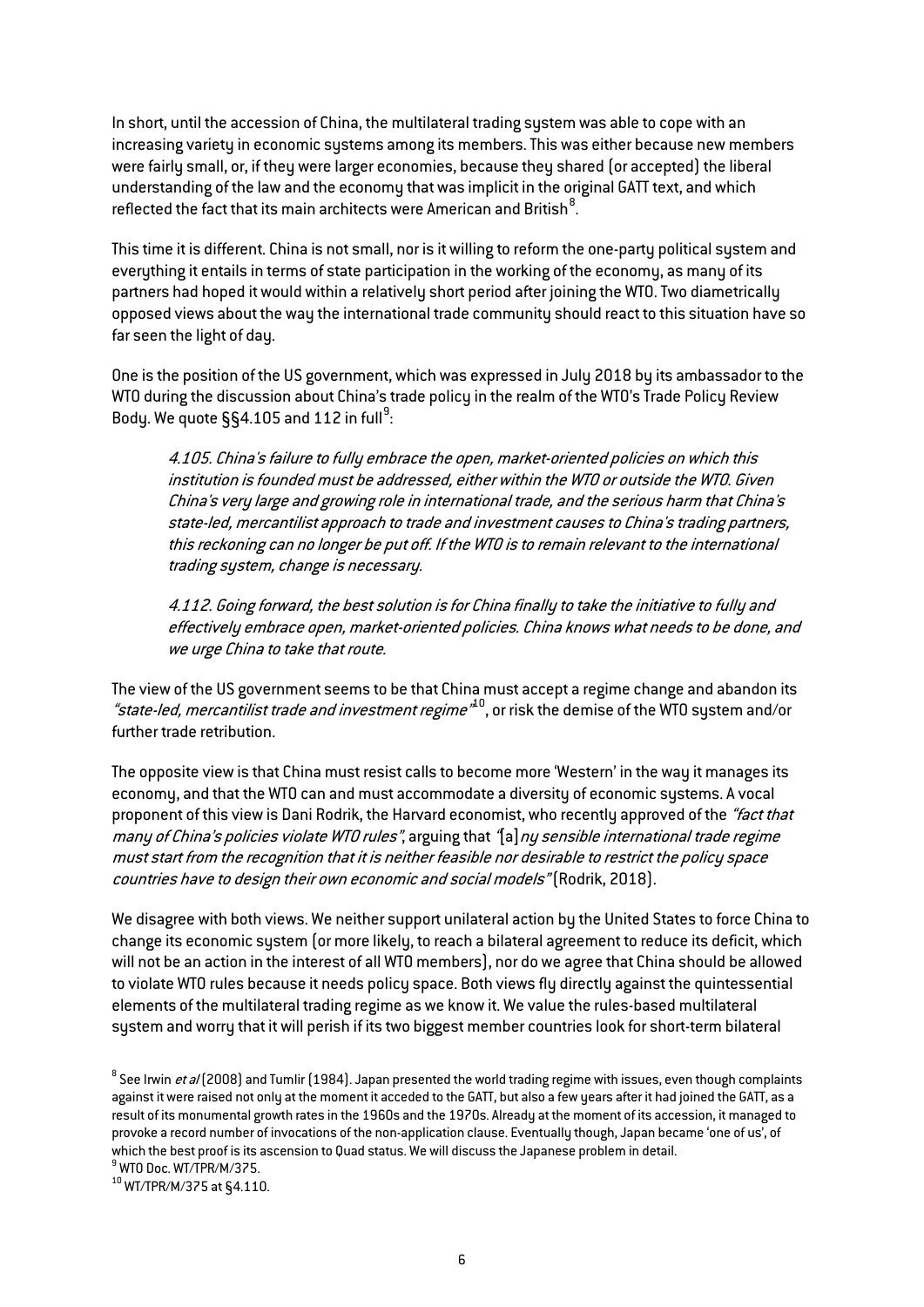solutions (patchwork, to be precise) outside the confines of the WTO, simply disregarding their WTO commitments. We believe that the only solution to durably address the problems posed by China's participation while avoiding the demise of the WTO, is to reform the WTO itself. The 'China issues', as we will show, might for now be predominantly, but are not in fact exclusively, China-specific.

The purpose of this paper is not to offer a complete blueprint to reform the WTO. We leave this muchneeded but ambitious task to others. Our goal is more modest. We only seek to propose WTO reforms that we consider essential to reduce the tensions in the trading system that are likely to continue for a while given China's size and the nature of its economic system. Some of the concerns can be taken care of through more active enforcement of the current regime, and others can only be addressed if the current regime is reinforced with additional obligations.

The paper is organised as follows. In section 2, we begin by examining the claims against China presented by the US authorities (based on discussions in the Trilateral group, in which EU, Japanese and US officials participate), the most vehement critics of Chinese policies, and then focus on two of them: the claim about state-owned enterprises (SOEs) and the claim about forced technology transfer (TT). These two issues lie at the core of complaints against China's trade and investment regime. We then examine what China's WTO obligations are with respect to SOEs and TT, and ask whether the current WTO rules can adequately deal with the claims of the US and others. We conclude in the negative, and thus, the question arises: where did we get it wrong? To respond to this question, in section 3, we move to the past. We first compare the protocol of accession of China to the WTO with earlier GATT accession protocols for countries with significant state involvement in their trade regimes. We then focus on a comparison between Japan and China, because we find that recent complaints against the latter are strongly reminiscent of earlier complaints against the former. Almost identical arguments were raised against the destructive nature of the Japanese "mercantilist trade and investment regime". We explore the differences and the similarities of the two situations and draw lessons, which inform the rest of our paper. Based on this discussion, section 4 offers proposals on how to improve WTO rules to deal with China and other countries with some similar features. Section 5 concludes.

# **2. Complaints against China**

There have been numerous complaints against China since it joined the WTO. Many concern policies and practices that overlap with the subject of complaints against other WTO members. Two of them, however, are more specific to China, and were at the centre of discussions in the trilateral meeting of the EU, Japanese and US trade ministers in September 2018: the behaviour of SOEs, and forced transfer of technology.

SOEs are present in many countries, not just in China. In fact, state trading enterprises (STEs), which have been regulated by the GATT since 1947, are a form of SOE, albeit SOEs with limited scope. Many of the countries that have acceded to the WTO, that is after the conclusion of the Uruguay round agreements, maintain SOEs that extend beyond state-trading. This is the case not only in centrallyplanned economies like Vitenam, and to some extent China, but also in some Arab countries. Yet, the Agreement on Subsidies and Countervailing Measures (SCM) does not even mention SOEs. And since SOEs have greater scope than STEs (which are limited to trading activities), we believe, with others, that it is high time that the Agreement on Subsidies and Countervailing Measures (SCM Agreement) regulates this issue as well. It is simply inefficient to address it only through Protocols of Accession, as is the case today.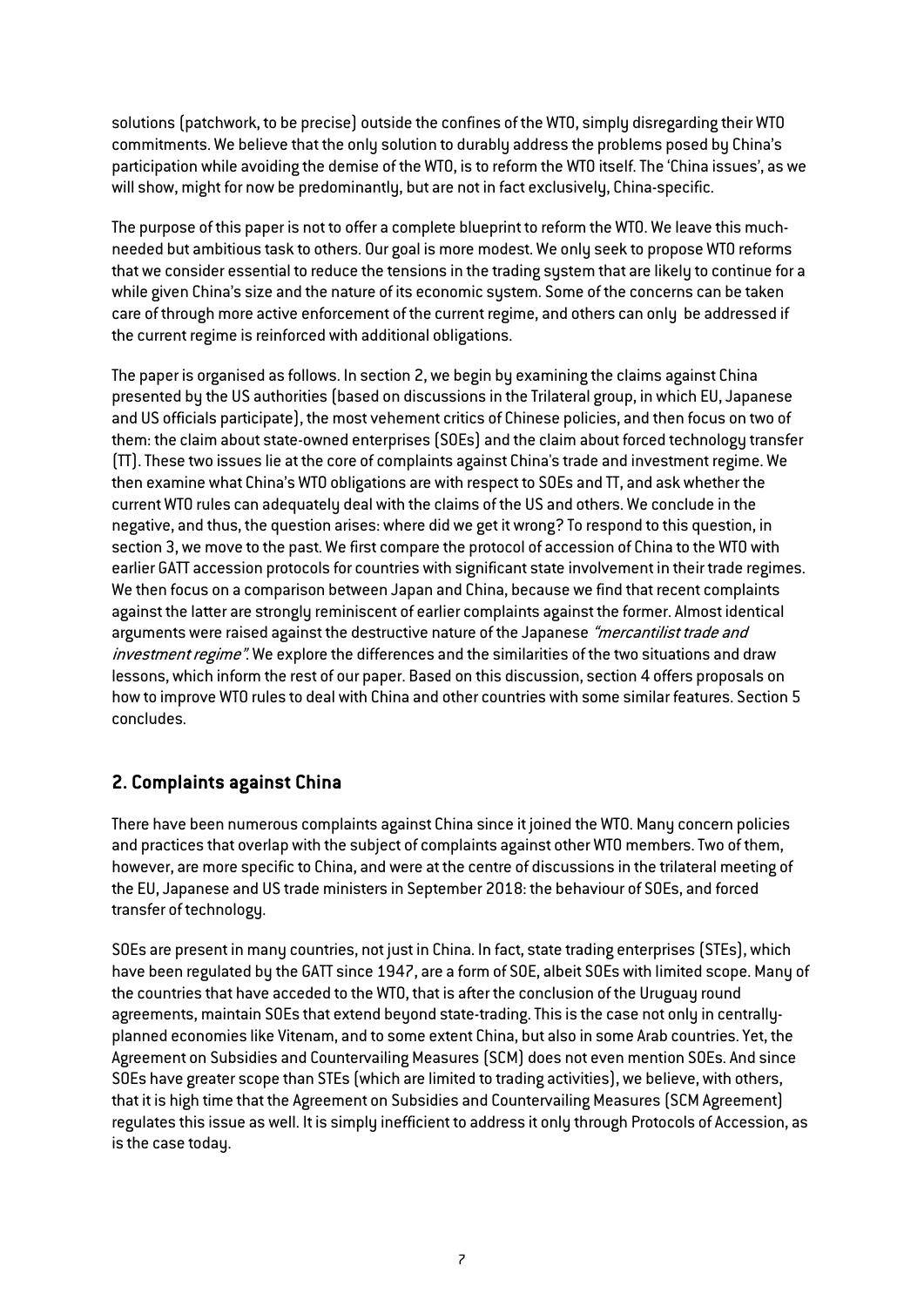Transfer of technology (TT) is a different matter. The issue is partly addressed, directly and indirectly, by various WTO agreements. The GATT and other multilteral agreements do not cover investment for goods, nor do they therefore address transfer of technology. On the other hand, the GATS (General Agreement on Trade in Services) is the only multilateral agreement that covers investment. And the Agreement on Trade-Related Aspects of Intellectual Property Rights (TRIPs Agreement) has something to say on this score as well. So, TT can be addressed in part through more active enforcement of the existing framework, and in part necessitates reinforcement of the current regime. Trade and investment are, of course, both complements and substitutes, and a multilateral agreement on investment has been on the cards for some time, without materialising into anything concrete. China's practices, because of their consequential impact, make this issue a priority.

In this section, therefore, we focus on SOEs and forced technology transfer. We first examine China's WTO obligations under the WTO Agreement and the Protocol of Accession. We then discuss the formal WTO disputes initiated by the trilateral members against China and their outcome.

#### **2.1 State-Owned Enterprises**

SOEs have been a thorny issue in the relations with China. GATT, as briefly explained above, includes provisions on state trading enterprises (STEs), which it addresses head on, but no single provision explicitly deals with SOEs.

The original GATT Agreement (1947) was, and the WTO Agreement is still, silent about state ownership and more broadly about state involvement in the trading regime. This was a reflection of the fact that its main architects were American and British, the front-runners of market economies, and that its original participants shared (or at least accepted) a liberal understanding of law and democracy. As a result, there was no need to discuss this issue, since, anyway, their regimes were capitalist regimes built around the protection of private property.

The only exception, which confirms the rule, concerns STEs. Article XVII of the GATT permits contracting parties to maintain or establish STEs, but requires that they "act in a manner consistent with the general principles of non-discriminatory treatment prescribed in [the GATT] Agreement for governmental measures affecting imports or exports by private traders. "This rule was introduced in order to police milk and wheat marketing boards operated at the time (in 1947) by Australia, Canada, New Zealand and the United Kingdom, four of the original 23 GATT signatories<sup>[11](#page-7-0)</sup>.

The provision on STEs might sound like a paradox and an oddity when viewed against the liberal understanding of the GATT. The explanation though, is quite intuitive: some countries, and most prominently the four countries mentioned above, had introduced STEs to ensure adequate supply of staples in the period following the 1929 financial crisis, and more so following the second world war.

When negotiations with China were initiated, WTO members had already concluded the SCM Agreement. By that time, they were aware that the term 'state-owned enterprise' did not even appear in the body of the SCM Agreement. Indeed, SOEs, an amplification of state involvement in the market when compared to STEs, were quite contrary to GATT's liberal understanding. If at all, the idea was to dismantle STEs, not to encourage and strengthen them. True, some states that acceded to the GATT/WTO knew of SOEs. They were a marginal concern for international trade (ex-communist countries; some African/Arab states) though, and presented the world trading regime with no real, pressing issues to handle. China's accession changed all this.

<span id="page-7-0"></span><sup>&</sup>lt;sup>11</sup> See Kostecki (1978).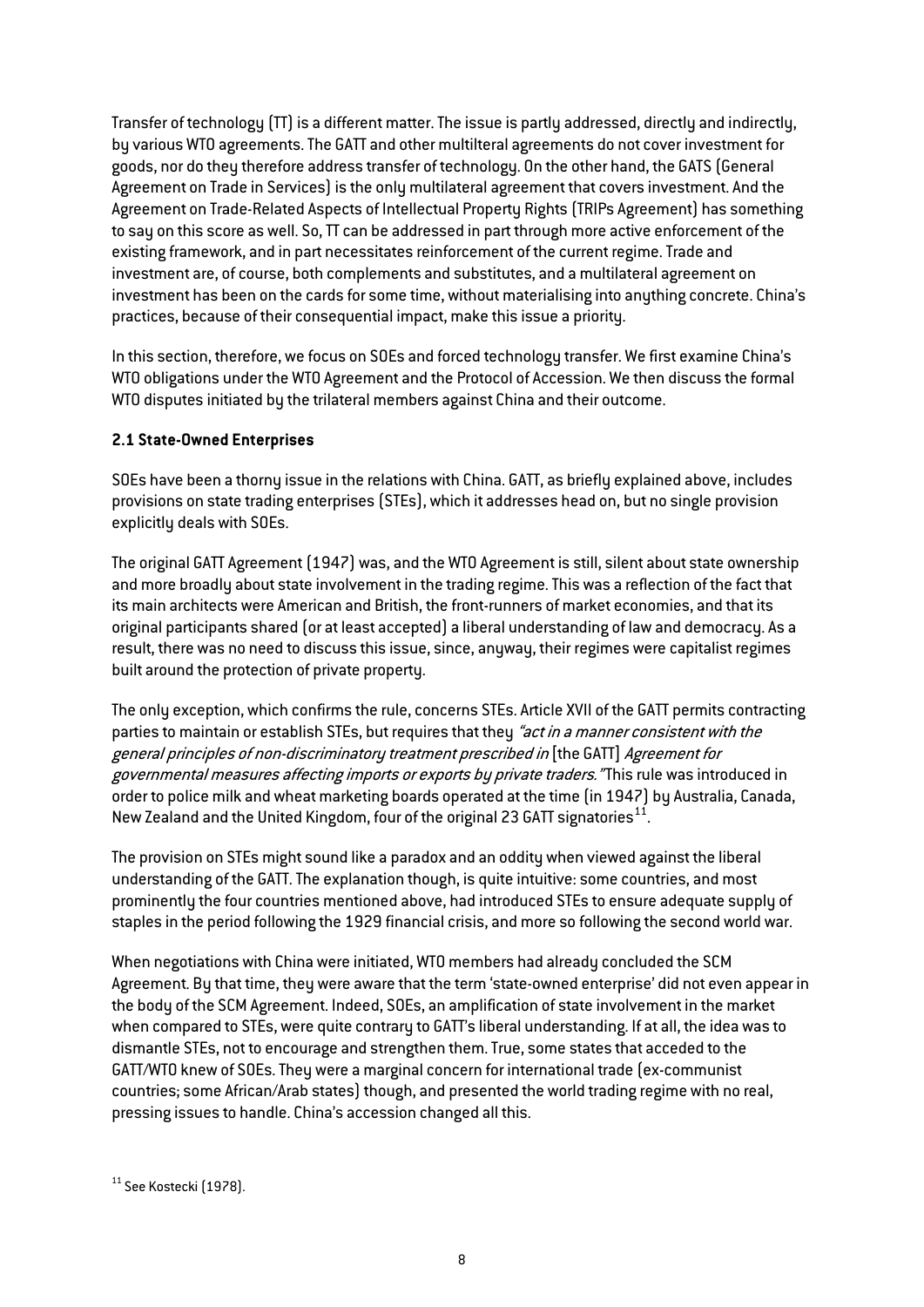There was widespread recognition during the Chinese accession negotiations of the incompatibility of SOEs with a liberal trading system. Hufbauer (1998), for example, reflected the commonplace view that SOEs presented a clear and present danger, and, that unless something was done in the four corners of the Protocol of Accession, the world trading system could suffer as a result.

#### **2.1.1 China's WTO Obligations**

China's obligations with respect to SOEs originate in the WTO Agreements (especially, the SCM, even though it does not address SOEs in explicit manner), and its Protocol of Accession (which does address SOEs explicitly $1^{12}$  $1^{12}$  $1^{12}$ .

With respect to the SCM Agreement, China must not provide export or local content subsidies, otherwise it will be violating its obligations under Article 3 of SCM. Furthermore, assuming that it has subsidised (irrespective of whether its subsidy is illegal, as per Article 3 of SCM, or simply actionable, under Article 5 of SCM), it runs the risk of countervailing duties being imposed against it.

For either of these two provisions to kick in with respect to SOEs though, one thing is clear: SOEs must be acknowledged to be a "*public body*" in the sense of Article 1 of SCM<sup>[13](#page-8-1)</sup>. If not, the only way to punish action by SOEs would be if complainants were to demonstrate that the Chinese government was using them as a conduit. The amount of evidence required for this latter demonstration is of course, greater than if SOEs were perceived to be public bodies.

So much for the SCM. What about the Protocol of Accession? There are various provisions, in different parts of the Protocol $^{14}$ , dealing with this issue.

§10.2 (Section on subsidies):

For purposes of applying Articles 1.2 and 2 of the SCM Agreement, subsidies provided to stateowned enterprises will be viewed as specific if, inter alia, state-owned enterprises are the predominant recipients of such subsidies or state-owned enterprises receive disproportionately large amounts of such subsidies.

This is a China-specific obligation. No such presumption exists for SOEs operating in other WTO members $^{15}$ .

§12.2 (Section on agriculture) on the other hand, reads:

China shall, under the Transitional Review Mechanism, notify fiscal and other transfers between or among state-owned enterprises in the agricultural sector (whether national or subnational) and other enterprises that operate as state trading enterprises in the agricultural sector.

This is also a China-only obligation. Other WTO members need to notify only financial contributions that are specific subsidies (Article 25.2 of SCM).

<span id="page-8-1"></span><span id="page-8-0"></span> $^{12}$  For a comprehensive discussion, see Qin (2004).<br> $^{13}$  SOEs can of course be the recipients of subsidies as well. This is not the question we ask here though, as with respect to this issue, there is no need to go beyond the existing regime.<br><sup>14</sup> WTO Doc. WT/L/432 of 23 November 2001.

<span id="page-8-3"></span><span id="page-8-2"></span> $^{15}$  See Christiansen and Kim (2014) for an extensive discussion of the importance of SOEs in the world. See also Garcia-Herrero and Xu (2017) and Lardy (2019) for contrasting views on the role of SOEs in China and how trading partners should deal with them.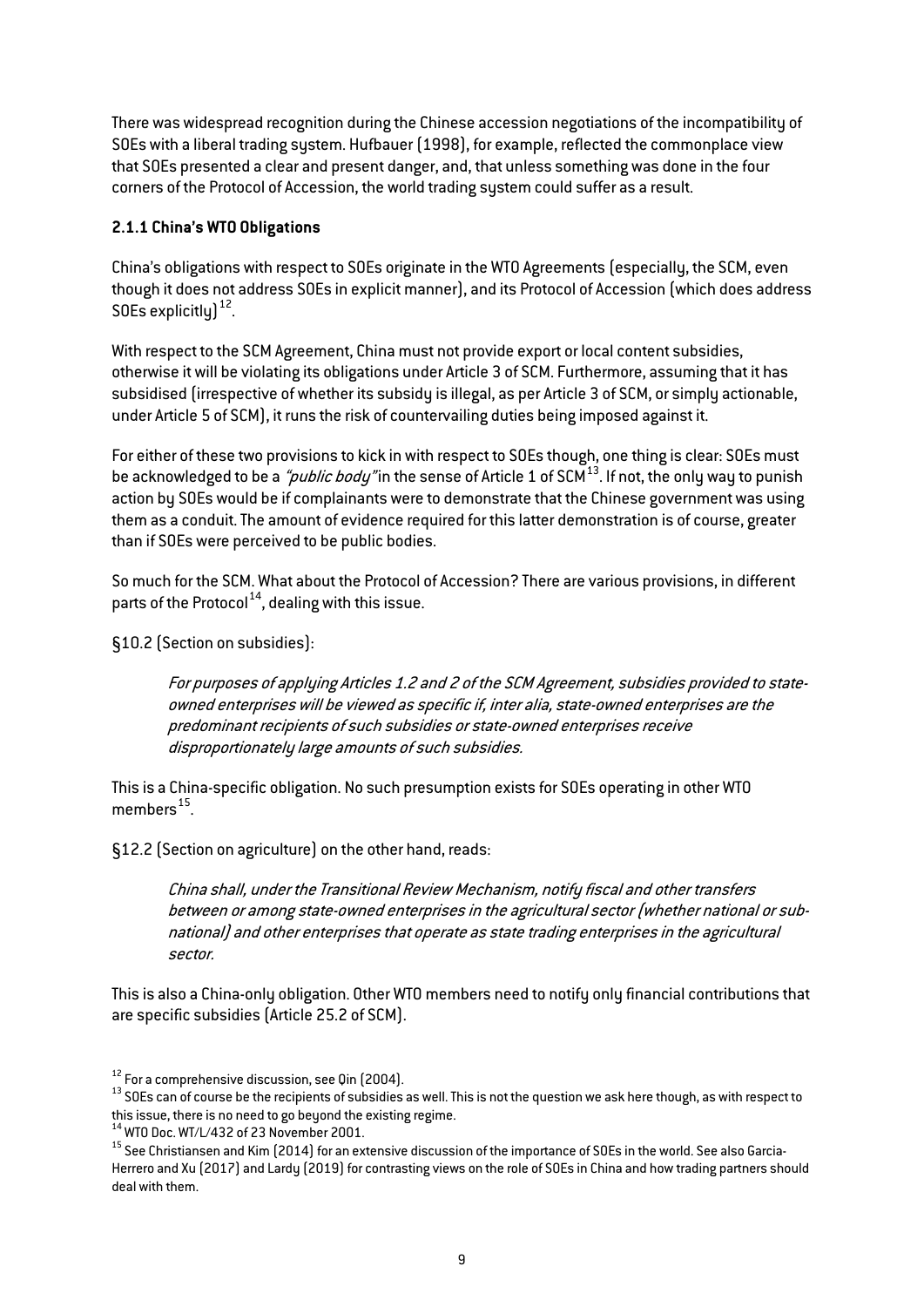In addition, the report of the Working Party on the Accession of China contains an entire section on SOEs and state-invested enterprises (SIEs)<sup>[16,](#page-9-0)17</sup>. Section 6 of Chapter II comprises seven paragraphs (§§43–49), some of which (§§46-47, and 49) are explicitly mentioned in §342 as binding commitments given by China. Here we quote  $\S$ §46-47 in full<sup>[18](#page-9-2)</sup>:

46. The representative of China further confirmed that China would ensure that all state-owned and state-invested enterprises would make purchases and sales based solely on commercial considerations, e.g., price, quality, marketability and availability, and that the enterprises of other WTO Members would have an adequate opportunity to compete for sales to and purchases from these enterprises on non-discriminatory terms and conditions. In addition, the Government of China would not influence, directly or indirectly, commercial decisions on the part of state-owned or state-invested enterprises, including on the quantity, value or country of origin of any goods purchased or sold, except in a manner consistent with the WTO Agreement. The Working Party took note of these commitments.

47. The representative of China confirmed that, without prejudice to China's rights in future negotiations in the Government Procurement Agreement, all laws, regulations and measures relating to the procurement by state-owned and state-invested enterprises of goods and services for commercial sale, production of goods or supply of services for commercial sale, or for nongovernmental purposes would not be considered to be laws, regulations and measures relating to government procurement. Thus, such purchases or sales would be subject to the provisions of Articles II, XVI and XVII of the GATS and Article III of the GATT 1994. The Working Party took note of this commitment.

In fact, these provisions reproduce the obligations embedded in Article XVII of GATT. Interestingly, §46 refers to the two obligations included in Article XVII of GATT, without mentioning them as expressions of the non-discrimination obligation. Non-discrimination is separately mentioned in the same provision.

Case law has, in our view wrongly, understood these two obligations (afford adequate opportunities to compete; act in accordance with commercial considerations) as mere expressions of the obligation to not discriminate. This means that an STE that does not discriminate between foreign and domestic goods (sources of supply) is not violating Article XVII even when not acting, say, in accordance with commercial considerations. Thus, case law has made toothless Article XVII of GATT. Both the TPP (the Trans-Pacific Partnership), as well as its successor agreement, the CPTPP (the Comprehensive and Progressive Agreement for Trans-Pacific Partnership), have distinguished non-discrimination from these two obligations. This is the right approach, and we will return to this point later. We should note at this stage the absence of case law on §46.

To complete our discussion on this point, the reference to the Government Procurement Agreement (GPA) in §47, was deemed necessary since, from its accession days, China had promised to eventually join this agreement. This promise has yet to materialise, probably because many Chinese SOEs would have ipso facto lost an important market, had accession to the GPA taken place.

#### **2.1.2 Complaints before the WTO**

Two disputes concerning Chinese SOEs have been brought to the WTO, but China was the complainant rather than the defendant. In the two cases, China complained against US measures affecting exports

<span id="page-9-1"></span><span id="page-9-0"></span><sup>&</sup>lt;sup>16</sup> SIEs are entities over which the state has some but not majority control.<br><sup>17</sup> WTO Doc. WT/ACC/CHN/49 of 1 October 2001.<br><sup>18</sup> We quote §49 in the discussion on technology transfer.

<span id="page-9-2"></span>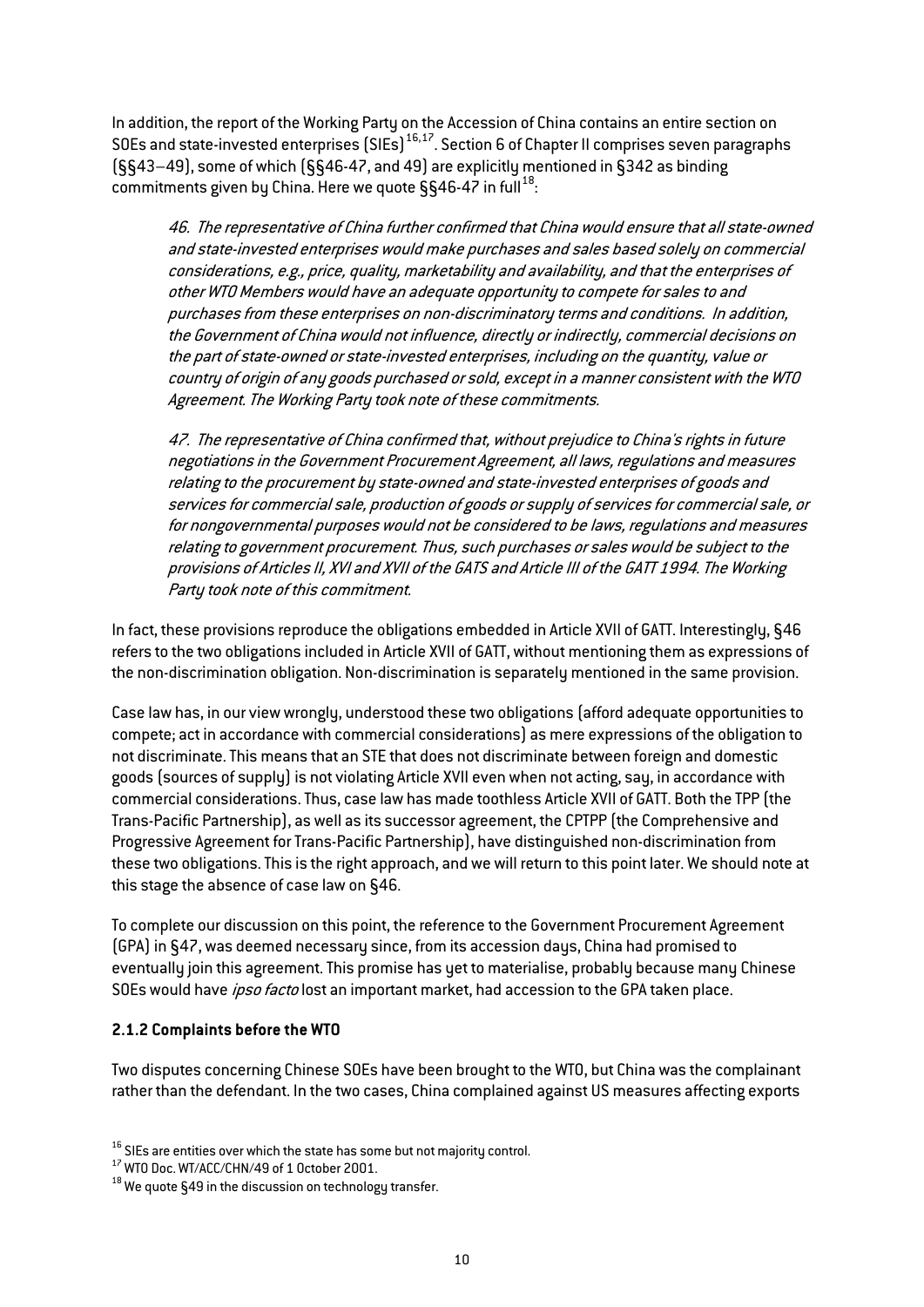by Chinese SOEs: US-Antidumping and Countervailing Duties (China)(DS379) and US-Countervailing Measures (China)(DS437). The only provision from the Protocol of Accession cited in the two disputes was Article 15, which concerns price comparability in subsidies and dumping investigations. For the rest, the disputes concerned consistency of the challenged practices with various provisions of the SCM Agreement.

Who won or lost overall in these two disputes is immaterial for our purposes. What matters is how the WTO adjudicating bodies understood the term "*public body*", and, more precisely, whether SOEs qualify as such. To recall, Article 1.1(a)(1) of the SCM Agreement specifies that a subsidy exists if "there is a financial contribution by a government or any public body within the territory of a Member".

The question before the WTO adjudicators was whether ownership as such is enough for an entity to be qualified as a "*public body.*"The response was identical in the two disputes (US-Antidumping and Countervailing Duties (China); US-Countervailing Measures (China)), and it was a flat no. The US administration, when implementing the adverse report, adopted a measure by which it distinguished between three cases: SOEs being fully owned by the state, partially owned, or SOEs with no participation of the state as a shareholder. It then added a series of relevant factors (the number and importance of which increase as we move along the spectrum from full to no ownership) that must also be taken into account when deciding whether an SOE is a public body.

In light of the fact that the US administration was not equating government ownership with public body status, the panel report on *US-Countervailing Measures (China)* (Article 21.5-China) found that the United States had complied with its obligation to implement the adverse panel report. The issue is currently under appeal.

Is the outcome so far reasonable? There is, anyway, internal consistency between the two reports. Still, we believe that there is scope to improve the approach followed in these reports, and we discuss our proposals to this effect in section 4.

#### **2.2 Forced transfer of technology**

Several WTO members, and in particular the European Union and the United States, have complained about various measures that ultimately lead to forced transfer of technology from their firms operating in China to Chinese (private) firms  $19$ .

In a nutshell, the complaint is as follows: China, through administrative guidance and licensing procedures, obliges foreign firms to transfer technology to Chinese firms if they want to operate in the country. China can credibly do that because, in the absence of a BIT (bilateral investment treaty) protecting foreign investment, foreign companies can face any sort of foreign ownership restrictions. China thus obliges foreign companies to enter into joint ventures with Chinese companies in order to obtain similar credit conditions as Chinese companies. Chinese companies thus become the bottleneck. When they receive requests to enter into a joint venture, they routinely agree to do so, but only if the foreign company first agrees to transfer technology to them.

<span id="page-10-0"></span><sup>&</sup>lt;sup>19</sup> Update Concerning China's Acts, Policies and Practices Related to Technology Transfer, Intellectual Property, and Innovation, office of the USTR, Executive Office of the President, November 20, 2018 (hereafter USTR 2018). USTR provides some numbers to substantiate the point that this practice is widespread and not necessarily targeted against US companies, see USTR 2018 at pp. 23 et seq. The names of companies including DuPont, General Electric, Advanced Micro Devices are explicitly mentioned.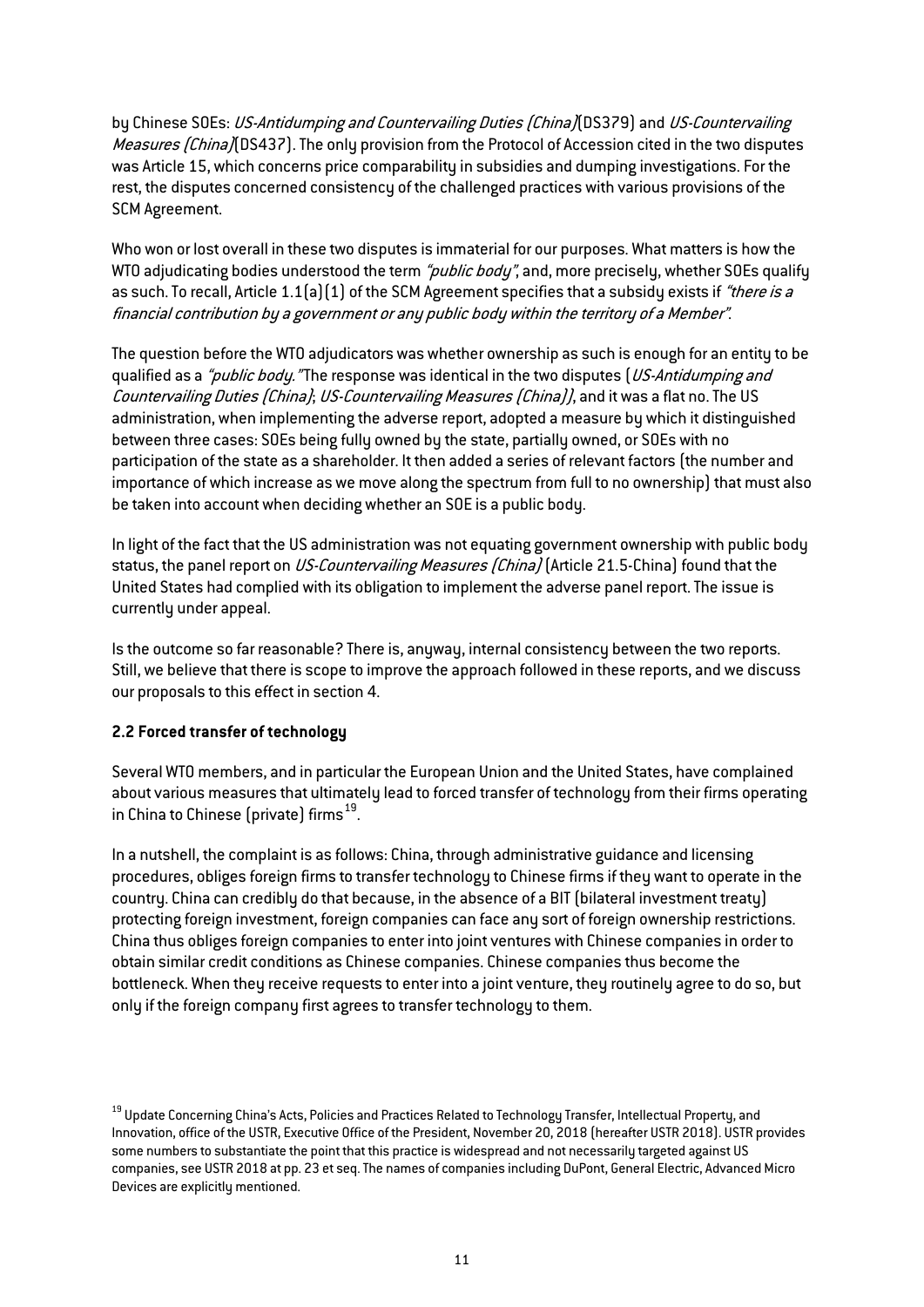# **2.2.1 China's WTO obligations**

To understand whether complaints about forced technology transfer from foreign companies wanting to operate in China can be handled through WTO litigation, we need to examine China's WTO obligations with respect to: (1) foreign direct investment (FDI) in goods, (2) FDI in services, and (3) forced transfer of technology.

With respect to FDI in goods, there is no multilateral discipline, neither within nor outside the WTO Agreement. There are only international investment agreements, typically BITs. China has BITs with Japan and many individual EU member states, but they contain no specific obligations relating to the issues we discuss here. The European Union and the United States are both negotiating BITs with China that they hope would include obligations on transfer of technology, but the negotiations are not progressing well.

With respect to FDI in services, China has assumed obligations under Mode 3 in its schedule of concessions under GATS. Its obligations are asymmetric. Sometimes national treatment has been afforded to foreign services suppliers, and sometimes not. Sometimes there has been recourse to the measures included in Article XVI of GATS (market access), and sometimes not. It is thus impossible to provide a generic statement regarding China's obligations in this respect. Its obligations are servicesector specific.

What is clear though, is the imperative of Article XVI.2(e) of GATS, which reads as follows:

In sectors where market-access commitments are undertaken, the measures which a Member shall not maintain or adopt either on the basis of a regional subdivision or on the basis of its entire territory, unless otherwise specified in its Schedule, are defined as:

(e) measures which restrict or require specific types of legal entity or joint venture through which a service supplier may supply a service.

This means that, without an indication to the opposite, China cannot subject foreign commercial presence in its market to the prior establishment of joint venture. Hence, for China to behave in the realm of services trade in the same manner it allegedly does in the realm of trade in goods, it will have to indicate its willingness to do so in its schedule of concessions. In the opposite scenario, foreign companies can go ahead and establish a commercial presence on their own in China (assuming of course, that China has made commitments to this effect).

With respect to technology transfer, the situation is more complicated. In a way, the whole of the TRIPs (Trade-related Intellectual Property Rights) Agreement is about counteracting forced transfer of technology. Forced transfer can only occur under the restrictive conditions of Article 31 of TRIPs (compulsory licensing). Furthermore, WTO members must put in place an effective system of enforcement. They must, by virtue of Article 40, control anti-competitive practices in contractual licences. Furthermore, Article 41.5 of TRIPS provides that parties do not have an obligation to establish a distinct judicial system for the enforcement of intellectual property (IP) rights. There is thus no need to establish specialised courts, as the assumption is that the existing judicial system in place within each member's sovereignty could be put to good use to this effect.

There was, however, widespread concern about China's ability and commitment to administer laws and regulations pertaining to trade in goods, services and IP rights. As a result, Part I of China's Protocol of Accession contains a number specific requirements. We list the three most important.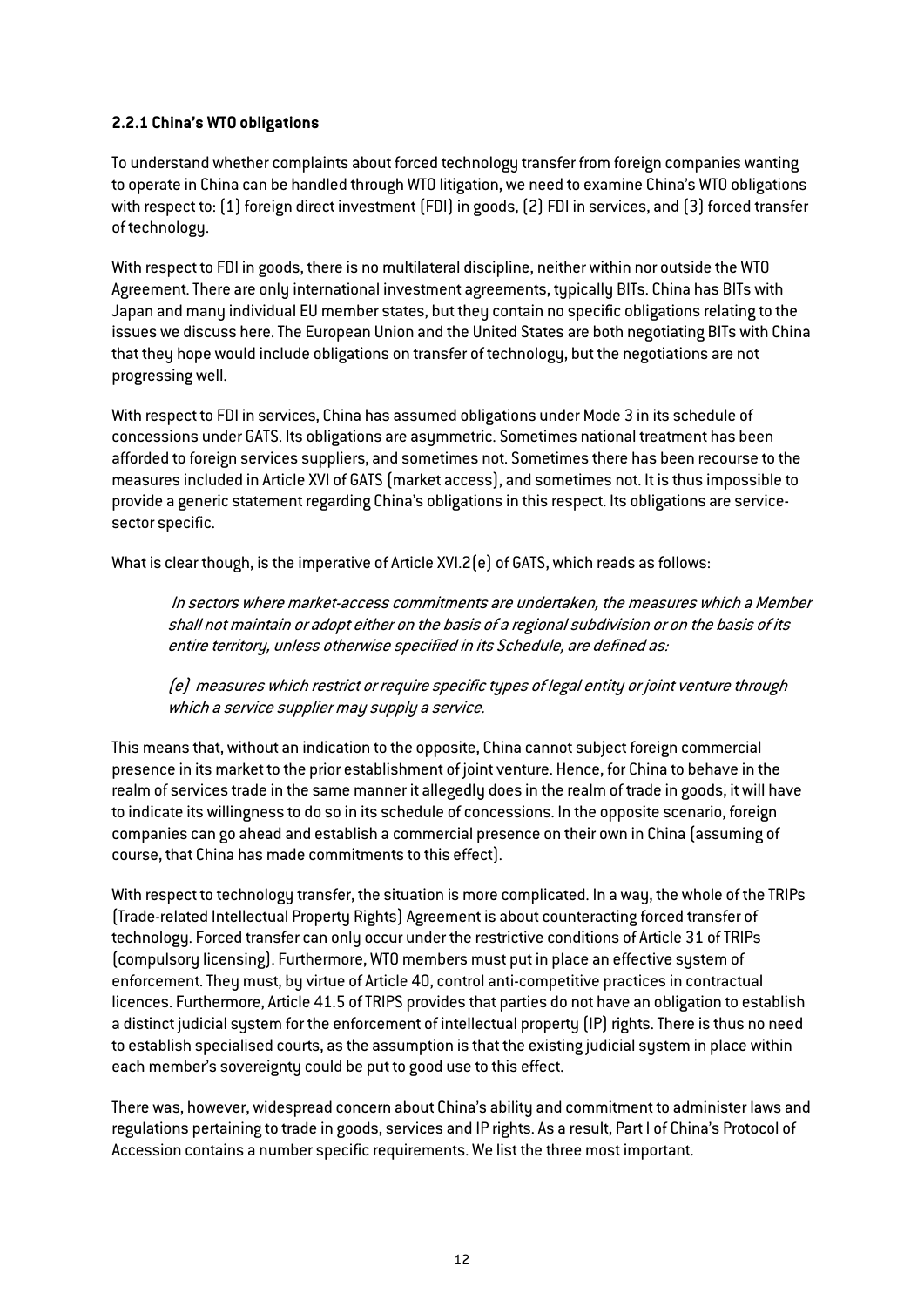First, Section 2(A) (uniform administration) provides that:

2. China shall apply and administer in a uniform, impartial and reasonable manner all its laws, regulations and other measures of the central government as well as local regulations, rules and other measures issued or applied at the sub-national level (collectively referred to as "laws, regulations and other measures") pertaining to or affecting trade in goods, services, trade-related aspects of intellectual property rights ("TRIPS") or the control of foreign exchange.

Second, we read in Section 2(C) (transparency) that:

1. China undertakes that only those laws, regulations and other measures pertaining to or affecting trade in goods, services, TRIPS or the control of foreign exchange that are published and readily available to other WTO Members, individuals and enterprises, shall be enforced. In addition, China shall make available to WTO Members, upon request, all laws, regulations and other measures pertaining to or affecting trade in goods, services, TRIPS or the control of foreign exchange before such measures are implemented or enforced. In emergency situations, laws, regulations and other measures shall be made available at the latest when they are implemented or enforced.

Third, Section 2(D) (judicial review) provides that:

1. China shall establish, or designate, and maintain tribunals, contact points and procedures for the prompt review of all administrative actions relating to the implementation of laws, regulations, judicial decisions and administrative rulings of general application referred to in Article X:1 of the GATT 1994, Article VI of the GATS and the relevant provisions of the TRIPS Agreement. Such tribunals shall be impartial and independent of the agency entrusted with administrative enforcement and shall not have any substantial interest in the outcome of the matter.

2. Review procedures shall include the opportunity for appeal, without penalty, by individuals or enterprises affected by any administrative action subject to review. If the initial right of appeal is to an administrative body, there shall in all cases be the opportunity to choose to appeal the decision to a judicial body. Notice of the decision on appeal shall be given to the appellant and the reasons for such decision shall be provided in writing. The appellant shall also be informed of any right to further appeal.

These requirements are not specific to IP rights. They apply to the entire WTO Agreement, including the TRIPs Agreement. They are meant to impose greater discipline on China than on other WTO members for reasons that were clearly spelled out in §§76–79 of the report of the Working Party on the Accession of China<sup>[20](#page-12-0)</sup>. There, members of the Working Party stated unambiguously that China needed to strengthen its judicial arsenal to ensure that their rights are effectively enforced. China accepted their demands. We quote §78 in full:

The representative of China confirmed that it would revise its relevant laws and regulations so that its relevant domestic laws and regulations would be consistent with the requirements of the WTO Agreement and the Draft Protocol on procedures for judicial review of administrative actions. He further stated that the tribunals responsible for such reviews would be impartial

<span id="page-12-0"></span><sup>20</sup> Oin (2010) agrees that Section 2(D) of the Protocol of Accession imposes on China an obligation that other WTO members have not assumed.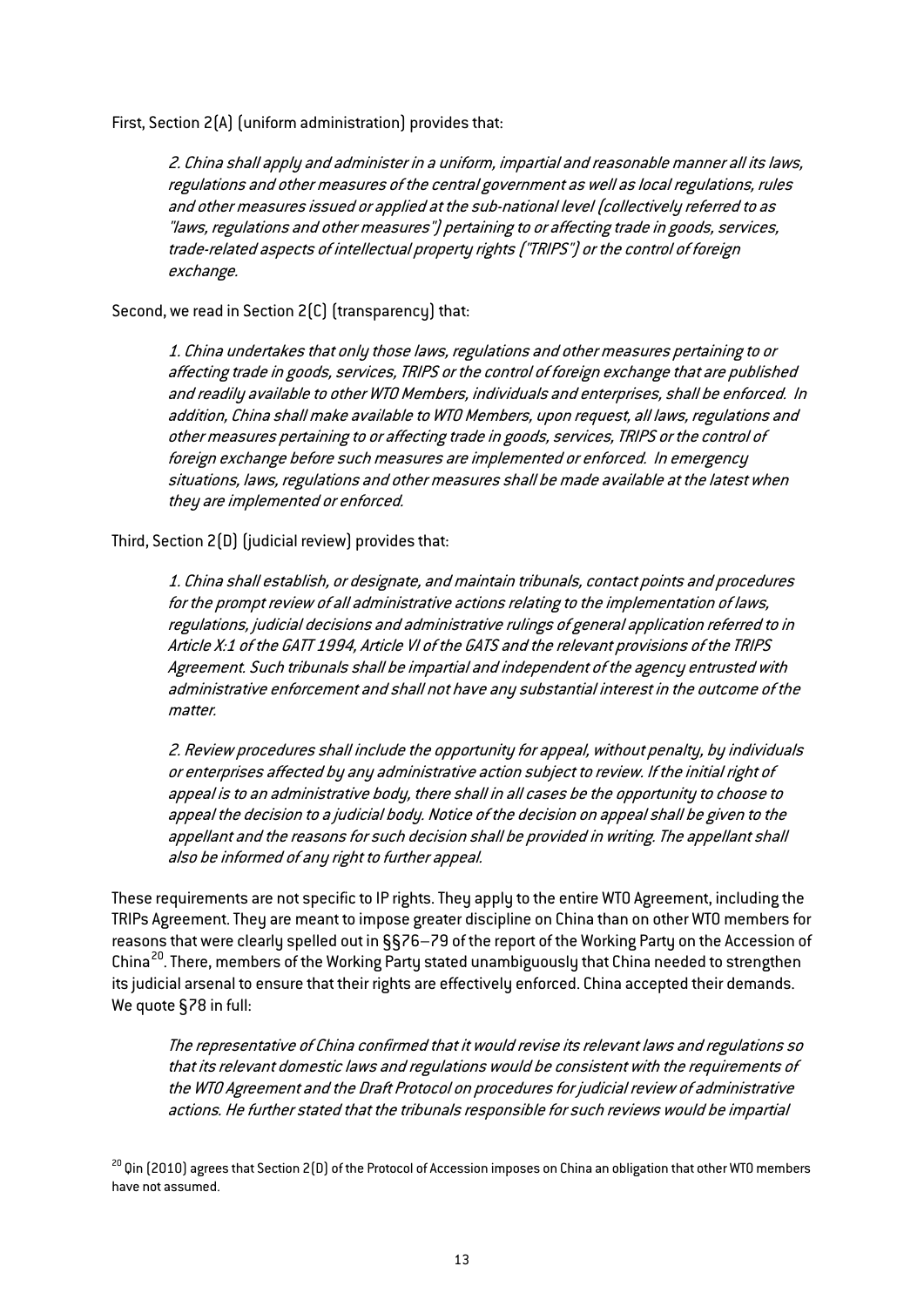and independent of the agency entrusted with administrative enforcement, and would not have any substantial interest in the outcome of the matter. The Working Party took note of these commitments.

During the accession negotiations, there was particular unease with China's administrative practice in relation to technology transfer. Paragraphs 48 and 49 of the Working Party on the Accession of China, capture this point to perfection:

48. Certain members of the Working Party expressed concern about laws, regulations and measures in China affecting the transfer of technology, in particular in the context of investment decisions. Moreover, these members expressed concern about measures conditioning the receipt of benefits, including investment approvals, upon technology transfer. In their view, the terms and conditions of technology transfer, particularly in the context of an investment, should be agreed between the parties to the investment without government interference. The government should not, for example, condition investment approval upon technology transfer.

49. The representative of China confirmed that China would only impose, apply or enforce laws, regulations or measures relating to the transfer of technology, production processes, or other proprietary knowledge to an individual or enterprise in its territory that were not inconsistent with the WTO Agreement on Trade-Related Aspects of Intellectual Property Rights ("TRIPS Agreement") and the Agreement on Trade-Related Investment Measures ("TRIMs Agreement"). He confirmed that the terms and conditions of technology transfer, production processes or other proprietary knowledge, particularly in the context of an investment, would only require agreement between the parties to the investment. The Working Party took note of these commitments.

Recalling that §48 (like §§46-47) is explicitly mentioned in §342 as constituting binding commitments, we conclude that China undertook a firm commitment to abstain from forcing technology transfers from foreign firms operating within its territory. We need to explain this point a bit. China would be, according to the Protocol of Accession, liable only if transfer of technology was attributed to her. If it is the expression of private behaviour, China would incur no obligation.

#### **2.2.2 Complaints before the WTO**

On 1 June 2018, the European Union requested consultations with China on certain measures imposed by China pertaining to (forced) transfer of foreign technology. It was the first instance of a WTO member launching a formal complaint against China about technology transfer. This request was replaced by a new request circulated on 20 December 2018. The European Union claimed that certain Chinese measures adversely affected the protection of the intellectual property rights of foreign companies transferring technology to China, and appeared to be inconsistent with a number of China's WTO obligations: several articles of the TRIPs Agreement; Article X:3(a) of the GATT 1994, concerning the administration of trade regulations; and Paragraph 2(A)(2) of Part I of China's Protocol of Accession, which also relates to the administration of trade regulations.

The European Union, more specifically, claimed that $^{21}\! :$  $^{21}\! :$  $^{21}\! :$ 

Through its domestic legislation, China restricts the access and operation of foreign investment in its territory, by conditioning the approval of foreign investments upon

<span id="page-13-0"></span> $^{21}$  WTO Doc. WT/DS549/1/Rev.1 G/L/1244/Rev1. IP/D/39/Rev.1 of 8 January 2019.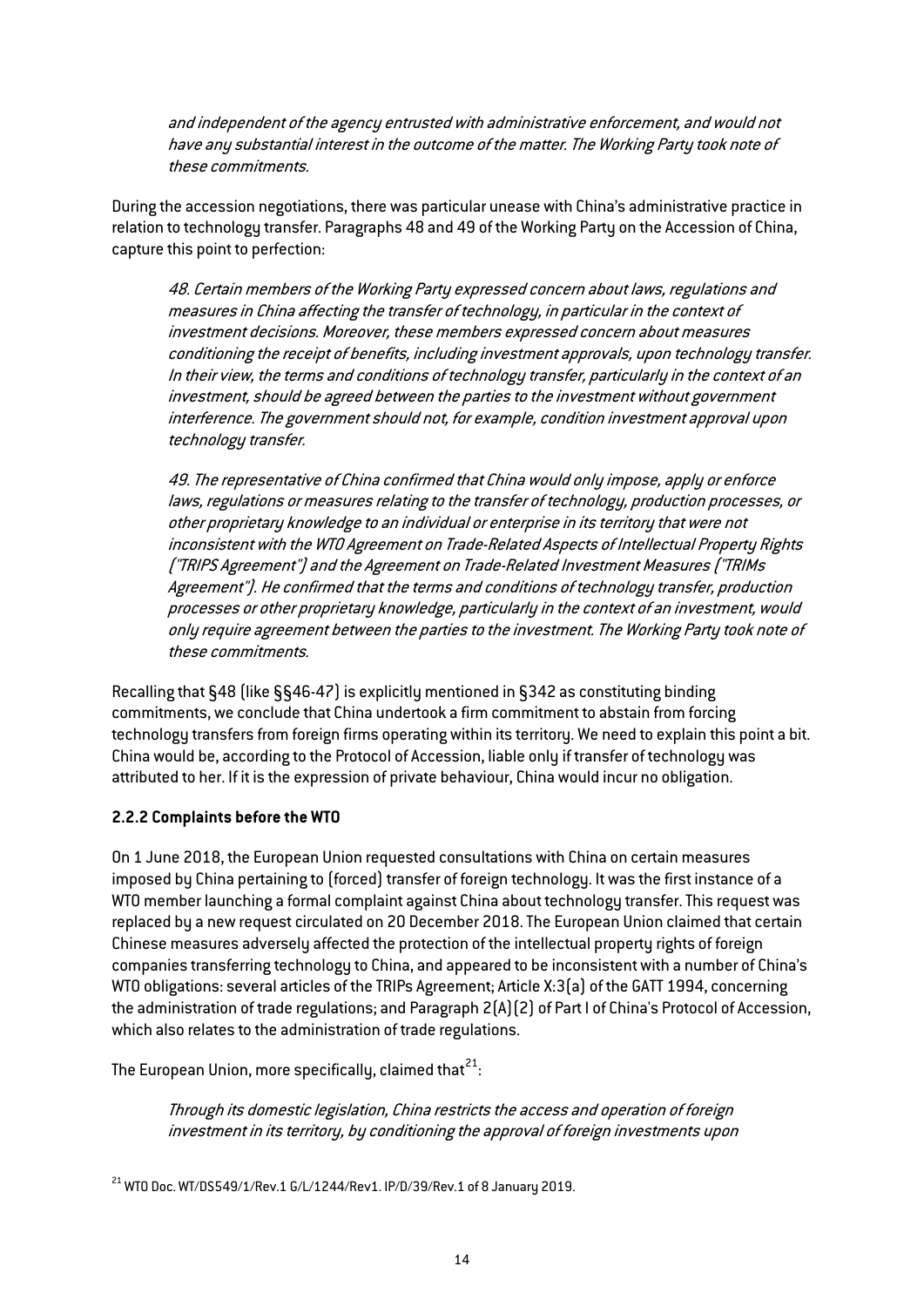performance requirements, including requirements related to the transfer of technology and the conduct of research and development in China. In addition, China imposes measures that adversely affect the protection of intellectual property rights of foreign companies, which transfer technology into China, including in the context of joint ventures with Chinese companies. In this respect, China discriminates against foreign companies by imposing on them conditions, which are less favourable than those applicable to the transfer of technology between Chinese companies.

It further claimed that: [22](#page-14-0)

Pursuant to Paragraph 7.3 of its Accession Protocol, China committed to eliminate and cease to enforce performance requirements made effective through laws, regulations or other measures. Moreover, China committed not to enforce provisions of contracts imposing such requirements. China also committed to ensure that the means of approval by national and sub-national authorities of the right of investment would not be conditioned on performance requirements of any kind, such as local content, offsets, the transfer of technology, export performance or the conduct of research and development in China. Pursuant to Paragraph 203 of its Working Party Report, China committed that the allocation, permission or rights for importation and investment would not be conditional upon performance requirements set by national or sub-national authorities, or subject to secondary conditions covering, for example, the transfer of technology.

At this stage, we can only speculate about the outcome of this case, assuming that the consultations with China fail, and the European Union requests the establishment of a panel. We note nevertheless, the reliance of the complainant on provisions embedded in the Protocol of Accession, which is the most promising legal basis to attack China's practices in this respect.

# **3. Dealing with heterogeneity in the GATT/WTO: lessons from the past for China**

China was not the first country whose accession to the GATT/WTO posed a challenge to the system's liberal understanding.

Typically, the way the system handled this situation was by imposing specific conditions on the new GATT/WTO members in their protocols of accession. This approach worked well, and the system dealt effectively with the relatively small socialist countries from Central and Eastern Europe, which joined the GATT during the 1960s and 1970s. It was more problematic with Japan, a country where state involvement in the trading system was far less than in socialist countries, but with far bigger (potential) economic size already when it joined the GATT in 1955. Thus, the GATT managed to withstand challenges to the system arising either from state involvement, or because of size. With China's accession, as we have noted above, the WTO had to deal with both factors simultaneously. Could (would) it succeed?

To answer this question, this section is divided in two parts. The first (3.1) discusses the role of accession protocols and compares the protocols for the socialist countries that joined the GATT with the protocol for China. The second part (3.2) looks at the situation of Japan when and after it joined the GATT, and draws parallels with the situation of China when and after it joined the WTO.

<span id="page-14-0"></span> $^{22}$  WTO Doc. WT/DS549/1/Rev.1 G/L/1244/Rev.1 IP/D/39/Rev.1 of 8 January 2019.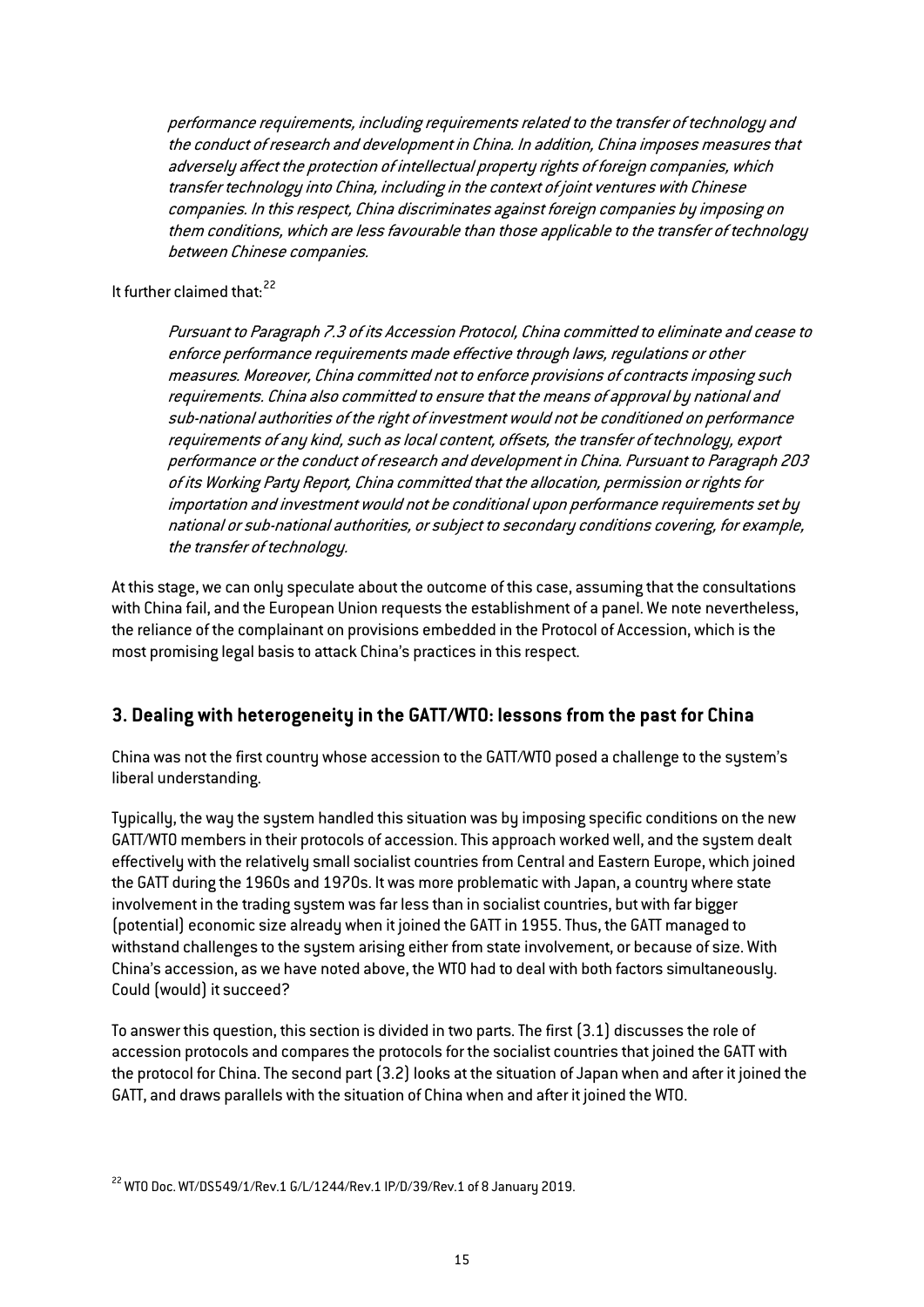We kick off our discussion in sub-section 3.1, with a detailed explanation of the objective function of Protocols of Accession. This is necessary for our discussion regarding the former communist European countries and also for our subsequent discussion about Japan and China.

### **3.1 Protocols of Accession**

Countries joining the WTO (or earlier the GATT) are potentially subject to more obligations than incumbents (the founding members). They have to abide by the WTO Agreement (or earlier the GATT Agreement), and they also must observe the specific commitments embedded in their Protocol of Accession.

# **3.1.1 From GATT to GATT+**

To understand the function of protocols of accession, the natural place to start is of course the relevant statutory provision. Article XXXIII of GATT states:

A government not party to this Agreement, or a government acting on behalf of a separate customs territory possessing full autonomy in the conduct of its external commercial relations and of the other matters provided for in this Agreement, may accede to this Agreement, on its own behalf or on behalf of that territory, on terms to be agreed between such government and the CONTRACTING PARTIES. Decisions of the CONTRACTING PARTIES under this paragraph shall be taken by a two-thirds majority.

Article XII of the Agreement Establishing the WTO almost verbatim reproduces this provision:

Any State or separate customs territory possessing full autonomy in the conduct of its external commercial relations and of the other matters provided for in this Agreement and the Multilateral Trade Agreements may accede to this Agreement, on terms to be agreed between it and the WTO. Such accession shall apply to this Agreement and the Multilateral Trade Agreements annexed thereto.

Originally, "terms to be agreed" was understood as reference to the schedules of concessions, which list the specific tariff concessions and related commitments that members have agreed to in the context of GATT/WTO trade negotiations. All GATT/WTO members have signed a schedule of concessions, which is either annexed to the original GATT/WTO Agreement, or to a Protocol of Accession. In the GATT, schedules usually consist of maximum most-favoured nation (MFN) tariff levels often referred to as "bound tariffs" or "tariff bindings"<sup>[23](#page-15-0)</sup>. The 1955 Protocol of Accession for Japan, which we discuss in greater detail in the next sub-section, is a very appropriate illustration.

Over the years, GATT+ obligations started creeping in. The reason for the change was the increasing heterogeneity of the membership. In particular, countries wishing to join the GATT that were statetrading countries (STCs) had to accept commitments that would run against the heart of the world trading regime: they would commit to importing well-specified trade volumes. Eventually, in the 1990s, GATT+ commitments would extend to cover a variety of issues.

Recall that the original GATT Agreement was silent on STCs, as it only contained rules on state trading enterprises (Article XVII), which, as we discussed in section 2, originated in market economies and not

<span id="page-15-0"></span><sup>&</sup>lt;sup>23</sup> Williams (2008) provided the most comprehensive discussion of the accession negotiation record. Those participating in preferential schemes will of course also include the preferential rate. As of 2016, all WTO members participate in at least one preferential arrangement.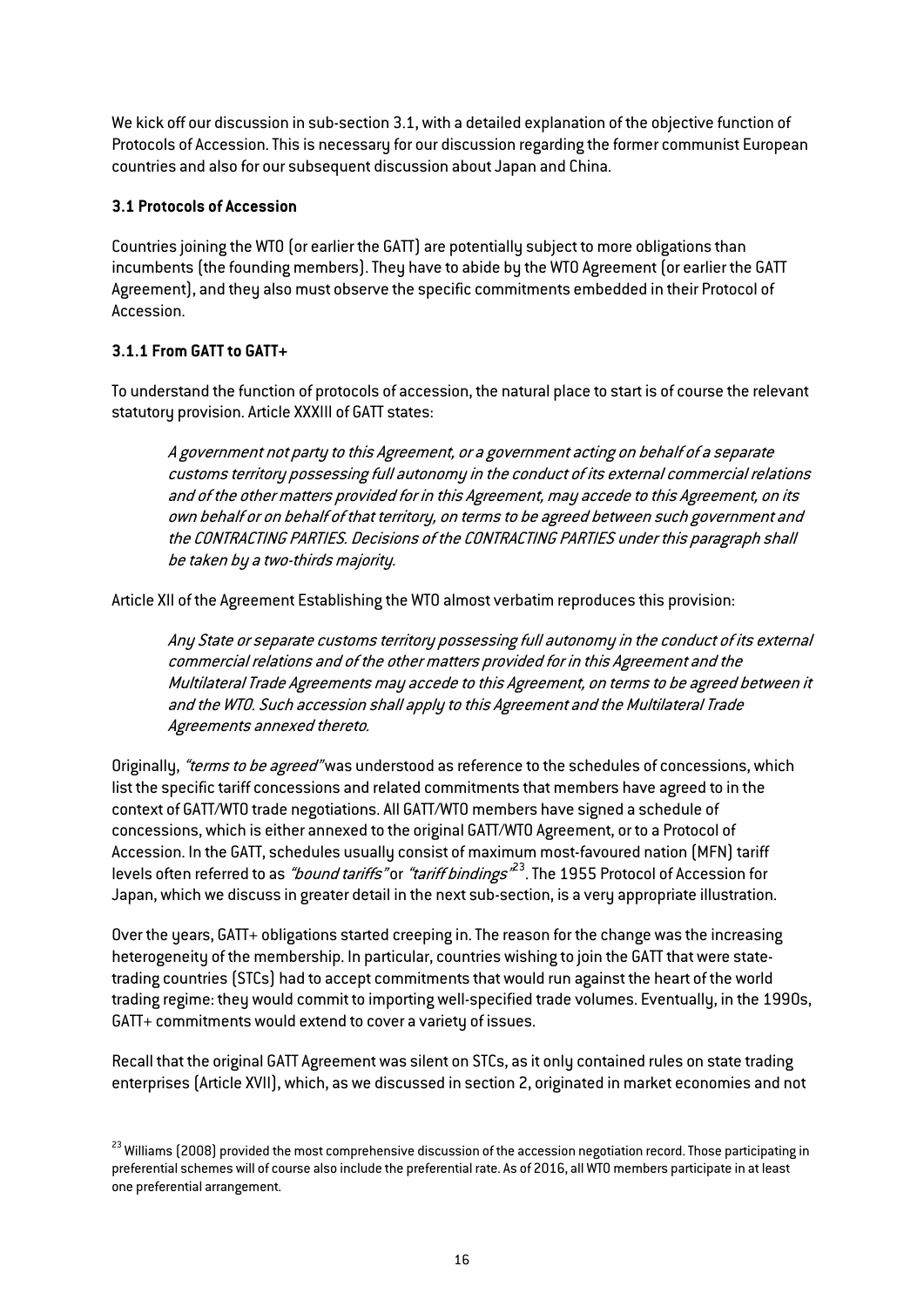in STCs<sup>24</sup>. STEs thus, were operating in a context of respect for property rights, and within the constraints of national antitrust laws (and often, liberalised investment).

The issue of STCs came up in the GATT for the first time in the early 1950s, after one of its original signatories, Czechoslovakia, became a non-market economy (NME). This novel situation posed a problem for the GATT liberal order. The solution chosen was to do nothing initially. Eventually, at the request of Czechoslovakia, it was decided to adapt one of the GATT rules. Article VI was augmented with Interpretative Note ad Article VI in order to deal with the problem of finding comparable prices in antidumping and anti-subsidy investigations when trade is operated by a state monopoly.

The question of STCs and the GATT took on a new dimension in 1959, when Poland became the first socialist country to apply for full accession to the GATT. The solution this time was to avoid further modification of the GATT rules, but instead to use the process of accession to impose specific obligations on Poland. Since the country would not agree to abandon central planning or the state monopoly over foreign trade, which were incompatible with several GATT rules, the protocol of accession finally agreed in 1967 required Poland to accept a number of GATT+ obligations. The same approach was used later for the accessions of Yugoslavia (1966), Romania (1971) and Hungary  $(1973)^{25}$ . The protocols of accession for these socialist countries contained a number of GATT+ obligations<sup>[26](#page-16-2)</sup>:

- A minimum commitment to import from GATT members;
- $\bullet$  An agreed annual increase for imports from GATT members (7% in the case of Poland)<sup>[27](#page-16-3)</sup>;
- A commitment to address discriminatory quantitative restrictions;
- the Interpretative Note and Article VI of GATT were diluted, so not all prices had to be fixed by the state anymore in order for a GATT member to be treated as an NME;
- The possibility for GATT members to put in place safeguards on conditions less stringent than those embedded in Article XIX of GATT.

The protocols of accession for the socialist countries also included for the first time a discussion on trading rights, due to the fact that, with varying degrees, in none of these countries was it possible for private companies to act as international traders. Nevertheless, the protocols imposed no detailed obligations.

<span id="page-16-1"></span>

<span id="page-16-2"></span> $^{26}$  Yugoslavia was the first socialist country which joined GATT (in 1966), but it acceded as a market rather than a nonmarket economy.<br><sup>27</sup> The notion that STCs should import over a period a minimum value of goods from GATT members, which would be

<span id="page-16-3"></span>adjusted periodically, finds its origin in Article 28 of the Suggested Charter discussed in footnote 9.

<span id="page-16-0"></span><sup>&</sup>lt;sup>24</sup> The Suggested Charter for an International Trade Organisation of the United Nations, a document released by the US Government in September 1946, which served as the basis for the London draft of November 1946 of what became in March 1948 the Havana Charter for an ITO, contained rules on both STEs and STCs. Article 26 of the Suggested Charter deals with STEs and is similar to Article XVII of the final text of the GATT in 1947. Articles 27 and 28 deal with STCs but were not incorporated into the GATT when it became clear that the Soviet Union, for whom the two articles were designed, would not participate in the GATT.<br><sup>25</sup> See Reuland (1975) and Grzybowski (1977).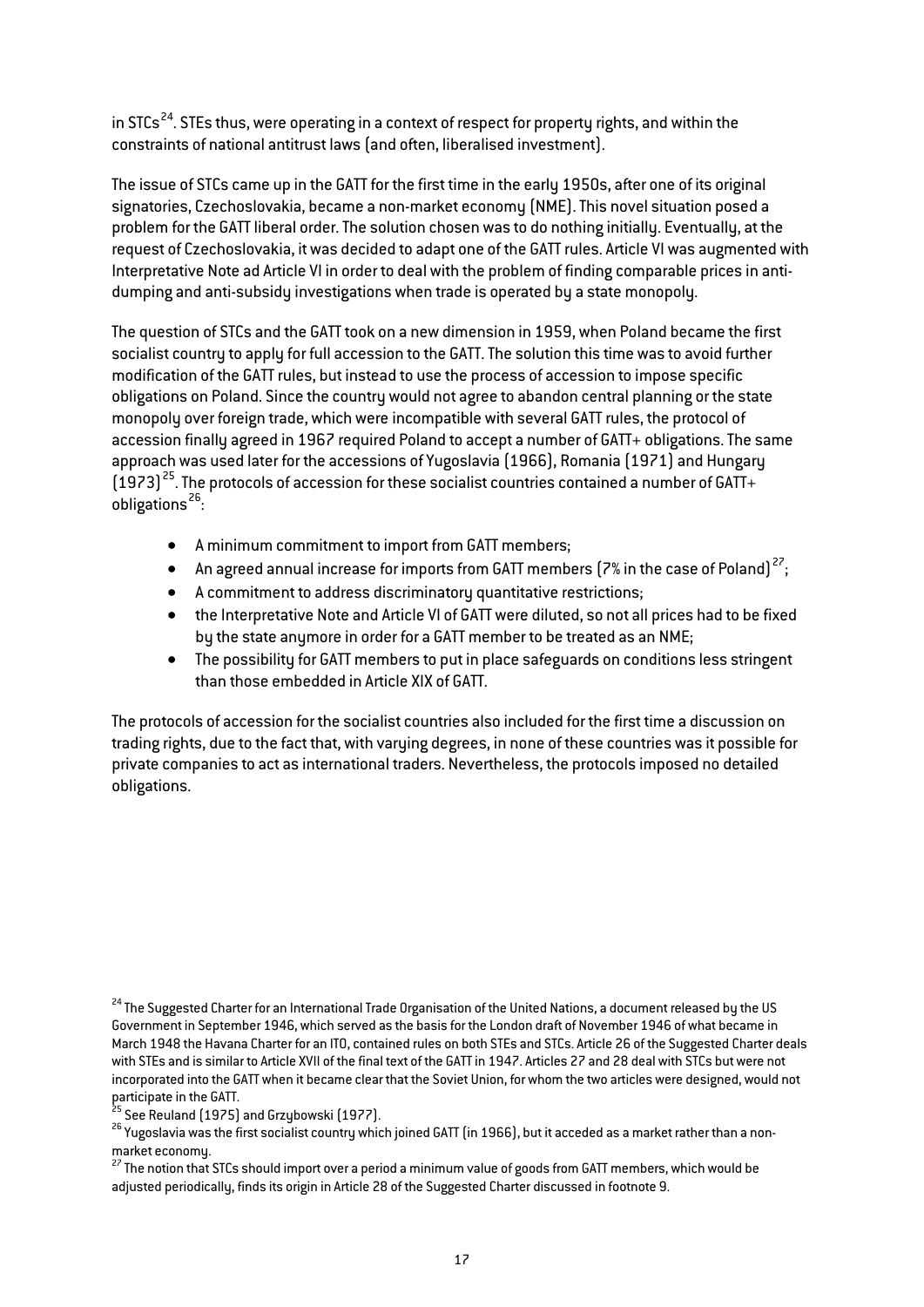# **3.1.2 From GATT+ to WTO+ and WTOx**[28](#page-17-0)

Following the advent of the WTO, a number of non-Western countries joined. We divide them in four categories:

- Central and Eastern European countries (CEECs);
- Russia and other former Soviet republics;
- Arab countries;
- Vietnam and China.

The rationale for our taxonomy has to do with the innate characteristics of each group. The first two were part of the Soviet bloc. CEECs joined the European Union, whereas Russia and the remaining former Soviet republics did not. Arab countries exhibit characteristics of state-trading, but are typically ruled by royal families, and not necessarily in a manner reminiscent of communist countries. Vietnam and China are one-party, communist countries.

# **3.1.2.1 CEECs**

The accession of these countries was mostly a non-issue because when they joined the WTO, either as founding members (the Czech Republic, Hungary, Poland, Romania, the Slovak Republic, and Slovenia) or acceding members (Bulgaria, Croatia, Estonia, Latvia and Lithuania), CEECs were already negotiating (or had already decided to negotiate) their accession to the European Union. It was clear, therefore, that all of them would be taking over the EU schedule of concessions.

What matters most though, for the purposes of our discussion, is that, to become EU members, CEECs had to completely amend their legal regimes. They had to implement, not only the GATT liberal understanding, but a lot more.The EU integration process requests that only well-functioning democracies can apply to join in. Once they accede, new members incur several legal obligations in order to ensure that their market economies are up to speed with those of the incumbents.

#### **3.1.2.2 Former Soviet Republics**

This grouping deserves an extensive discussion, because their economies are not that different from China's. Several former Soviet republics applied to join the WTO. We focus on three that cover the whole spectrum of situations: Russia, by far the biggest country; Kazakhstan, a member of the Eurasian Economic Union (EAEU), and thus with close trade links with Russia; and Ukraine, which has distanced itself from Russia by signing a free-trade agreement (FTA) with the European Union.

The Protocols of Accession for these three countries are terse, and refer to specific paragraphs in the corresponding Working Party reports, where specific obligations have been assumed<sup>29</sup>. The structure of the reports is quite similar. For the purposes of our study, there are four themes that permeate these reports: SOEs/privatisation; pricing policies; trading rights; and investment.

<span id="page-17-0"></span> $^{28}$  In Horn *et al* (2010), where this distinction originally appeared, we understood WTO+ as cases where trade partners liberalise further an area where WTO obligations already exist. For example, reducing the MFN tariff by x% is WTO+. Conversely, WTOx covers areas where trade partners agree to take on commitments in areas not covered in the WTO agreements currently in place.

<span id="page-17-1"></span> $^3$  Kazakhstan's Protocol of Accession is reflected in WTO Doc. WT/L/357, of July 30, 2015, and the Working Party report for its accession, in WTO Doc. WT/ACC/KAZ/93, of June 23, 2015; the corresponding documents for Russia are WT/L/39, of December 17, 2011, and WT/ACC/RUS/70, of November 17, 2011, and for Ukraine, WT/L/718, of February 13, 2008, and WT/ACC/UKR/152, of January 25, 2008.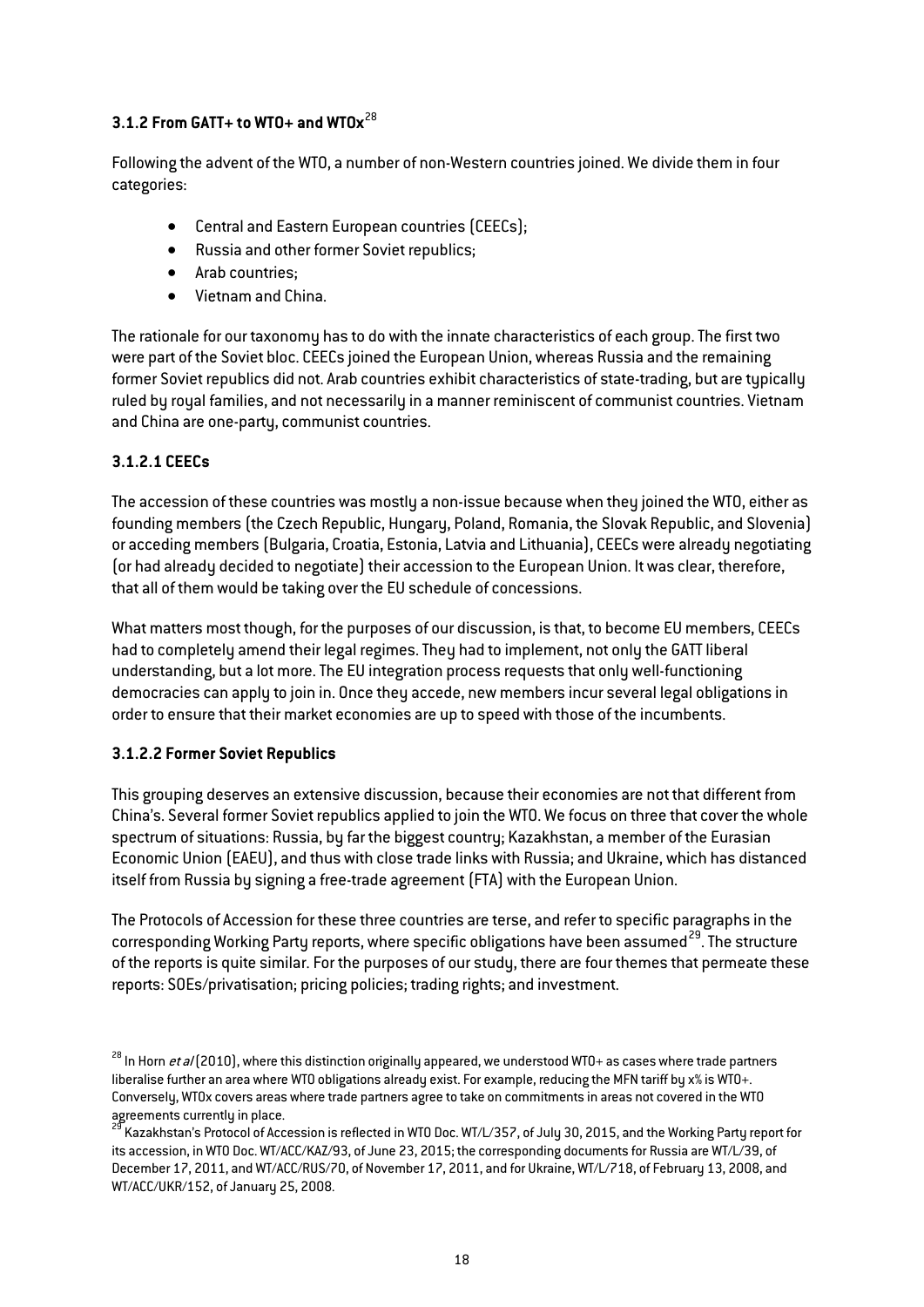#### **3.1.2.2.1 SOEs/privatisation**

All three acceding countries have embarked on privatisation programmes. This was not at the request of the WTO. In fact, the Working Party reports make it clear that all three had embarked on privatisation programmes before they initiated their accession proceedings, probably anticipating accession to the organisation. The privatisation programmes in all three countries had wideranging content, covering farm, industrial and services industries. All three left aside key, strategic (in the view of the three countries) sectors, which do not necessarily overlap.

The number of SOEs had been reduced as a result of privatisation, of course. Nevertheless, in all three countries the share of the economy in the hands of SOEs was substantial at the time of accession  $30$ . The countries committed to ensure that their SOEs would behave in a WTO-compliant manner, which in practice meant that they would observe the obligations assumed under the SCM Agreement.

To the extent that SOEs are also traders, all three countries agreed, through commitments made during the accession process, that they would observe Article XVII of GATT (on state-trading enterprises).

In our view, the Protocols of Accession are characterised by a number of omissions regarding SOEs and privatisation. Let us start with the latter. Privatisation is welcome, but recall it was taking place irrespective of WTO accession. As a result, no one could guarantee that privatisation would take place under competitive conditions, with interested buyers (domestic and/or foreign) able to bid for state property. Of course, for foreigners to bid, a commitment on investment is a prerequisite. As we have already stated, there is no multilateral agreement in this respect, and acceding countries did not accept any WTOx obligations to this effect during the accession process.

The problem is of course, that state property could be transferred to state cronies, and thus state control could continue to exist under the guise of privatisation. This is very much a concern that has been expressed about Russian privatisation. The absence of meaningful competition law exacerbates the problems caused by phony privatisation.

SOEs must observe the SCM Agreement, but the problem is that the SCM Agreement does not even mention the term 'SOE'. There is thus, no presumption that SOEs for example, have access to money markets at preferential rates. There is further no presumption that their actions result in subsidies. Under the circumstances, our conclusions on the need to bring the disciplines embedded in the TPP into the WTO become all the more relevant.

With respect to STEs and/or SOEs that operate as STEs, observing Article XVII of GATT is a toothless proposition. Case law has managed to eviscerate this provision. It understood that the obligations to act on commercial considerations, and afford adequate opportunity to all interested parties are mere expressions of the non-discrimination obligation, and not (as they should be) self-standing obligations. As a result, to the extent that a WTO member (Russia, China or any other country) does not discriminate between foreign suppliers, it can be presumed to act on commercial considerations (even if this is manifestly not the case] $31$ .

<span id="page-18-0"></span><sup>&</sup>lt;sup>30</sup> For instance, according to statistics supplied by the Ukrainian delegation during the accession negotiations, in 2006, 19.5 percent of the Ukrainian economy was in state hands.<br> $31$  In Mavroidis (2016) volume 1, pp. 399 et seq., we discussed all relevant case law on this score.

<span id="page-18-1"></span>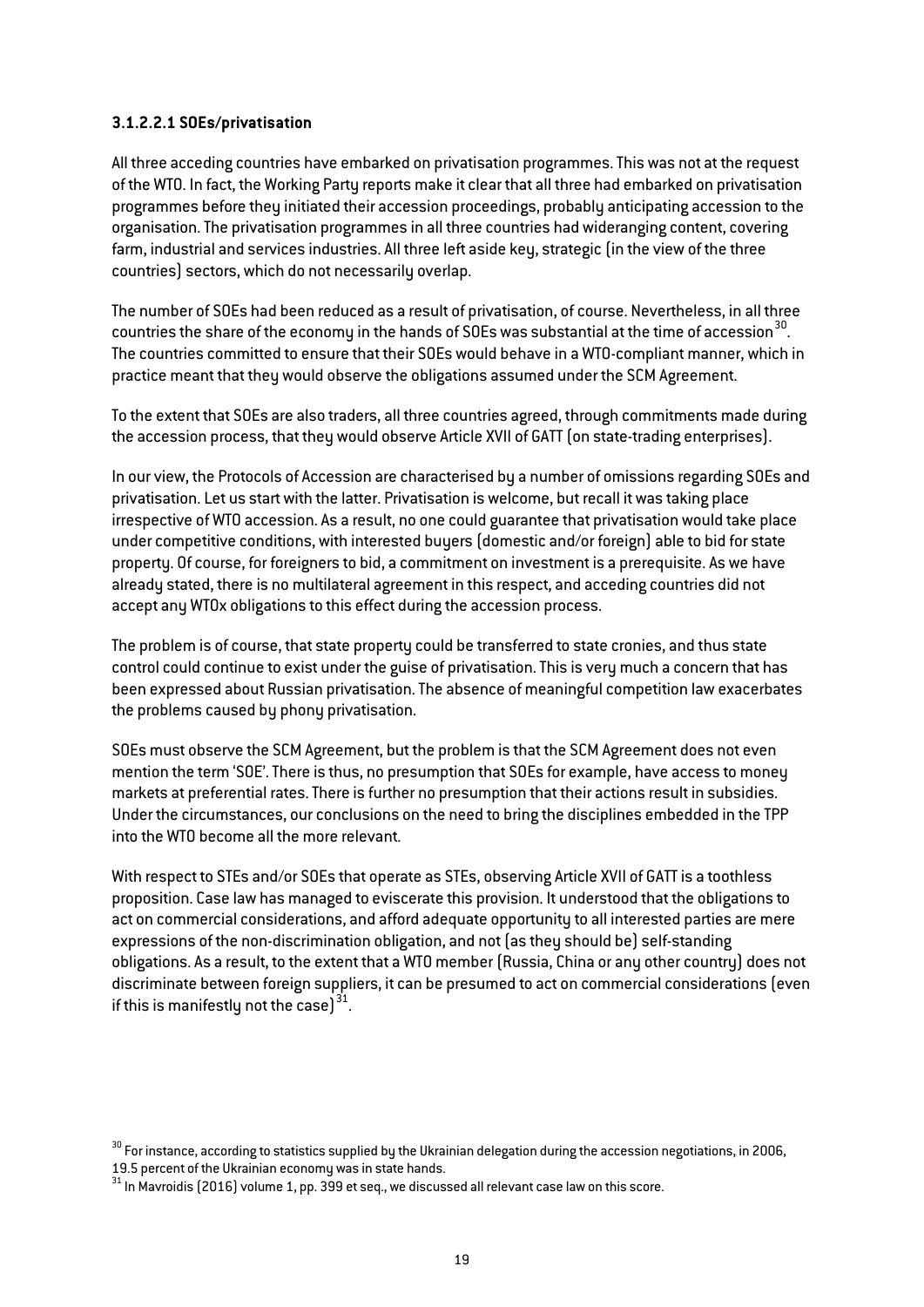# **3.1.2.2.2 Pricing policies**

In all three countries, prices are regulated in specific markets, typically, in energy, alcoholic beverages and some farm products such as fertilisers. A state entity, such as for example, the Ukrainian State Inspectorate on Price Control, is in charge of ensuring that minimum prices are respected<sup>32</sup>.

The membership expressed its discontent with similar policies. Nevertheless, to the extent that they observe the legislative framework of Articles III/XX of GATT, there is not much that can be done about them within the current WTO regime.

Again we believe that the Protocols include a number of omissions. Pricing policies are an issue that has not been adequately explored in GATT/WTO law, most likely because it was not an issue for the original members. Minimum import prices have been sanctioned both for farm and for non-farm goods. The Agreement on Agriculture, in Article 4.2, leaves us in no doubt that minimum import prices are inconsistent with the Agreement. Consistent case law has also outlawed minimum import prices for non-farm goods, for violating Article XI of GATT. In this case, recourse to Article XX of GATT will be necessary.

What about minimum sale prices, a pricing policy which is a behind-the-border measure? In this case, assuming the question were brought before a panel, we believe that similar measures, when concerning imported goods, would have to be found inconsistent with Article III of GATT, if they afford protection to domestic production. Assume that an imported good, following the relevant customs valuation procedures and the payment of customs duties, enters the market of Home at price  $[x]$ . Assume further that Home has a domestic law obliging this good to be sold at price (2x). The complainant would have to show that the seemingly non-discriminatory price violates national treatment. This would be the case, if, for example, the cost of production of the domestic good were to be anywhere in the continuum between  $[x]$  and  $[2x]$ . In this case, the measure would *de facto* impose a higher burden on imported goods. There is no case law on this score, and maybe (as Ukraine has argued), justification for similar measures could be sought through recourse to Article XX of GATT (even though we fail to see how this could be the case). At any rate, maybe the incumbents did not insist very much on this point, thinking that they could enforce their rights through subsequent adjudication.

# **3.1.2.2.3 Trading Rights**

Governments frequently adopt laws and regulations requiring traders to register the fact that they engage in the business of importing and exporting. However, conditions attached to the right to trade in goods might be inconsistent with GATT rules.

Trading rights exist in all WTO members. Nevertheless, what is the exception in most members was the rule in centrally-planned economies. All three countries agreed to increase the number of individuals (physical or legal persons) who would hold trading rights, but subjected them to some requirements of a bureaucratic nature.

There are some glaring omissions in this context as well. There is not enough detail about the conditions that must be satisfied in relation to the manner in which trading rights are allocated.

<span id="page-19-0"></span> $32$  Minimum prices have routinely been judged inconsistent with the GATT. All three countries nevertheless argued that an eventual inconsistency with Article XI of GATT (on the elimination of quantitative restrictions) could be justified through recourse to Article XX of GATT (which provides for exceptions to GATT obligations). Ukraine for example, advanced the argument that its minimum prices were meant to fight illegal production and trade of alcoholic drinks. Some aspects of this law have been disputed. In particular, Moldova has initiated a dispute to this effect, and, at the time of writing, the dispute is still at the stage of consultations (DS423, Ukraine-Taxes on Distilled Spirits).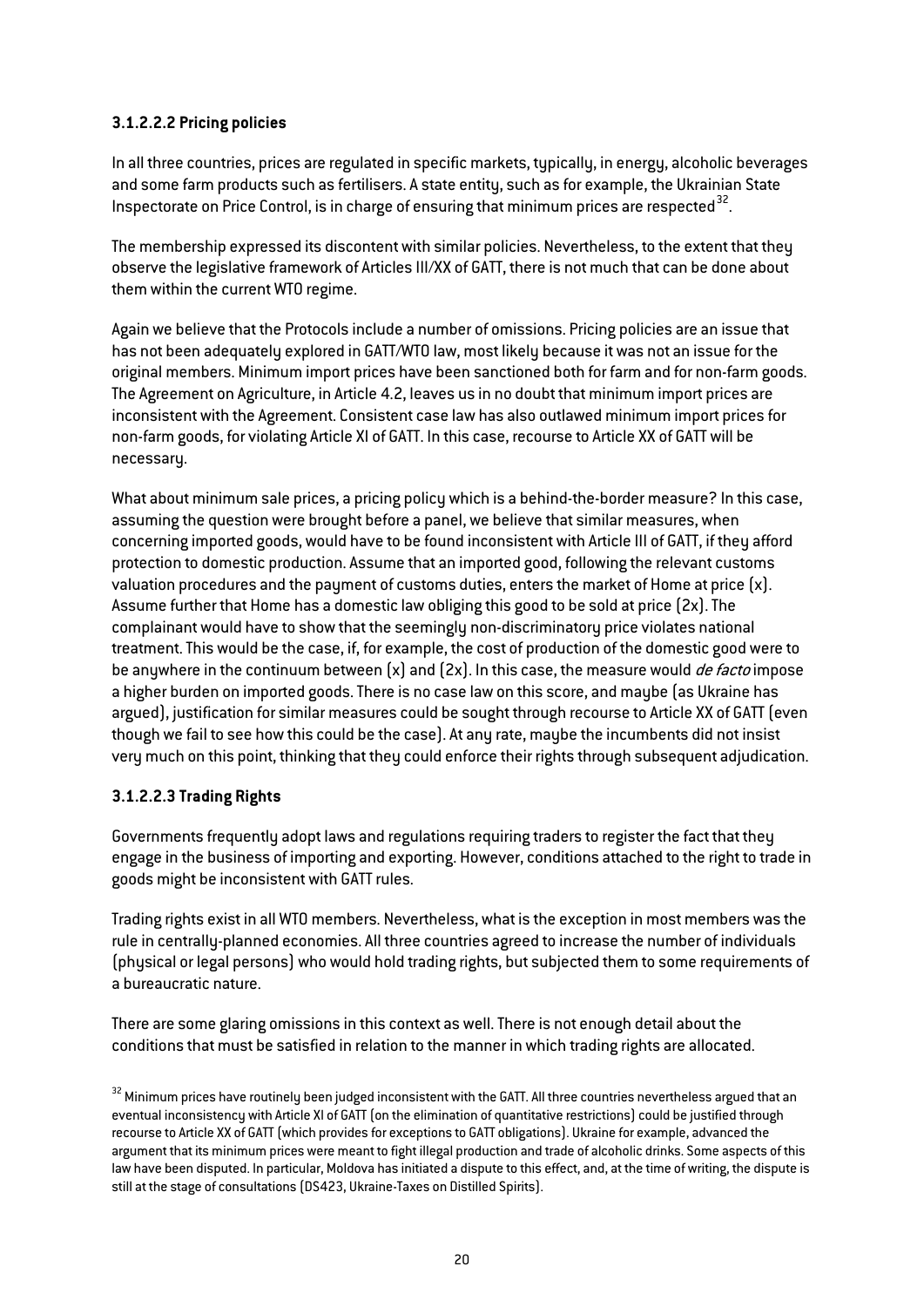Arguably, some of the concerns can be taken care of within the four corners of the existing regime (national treatment). The recent Appellate Body report on Brazil-Taxation could offer some help here. But restrictions could be justified under Article XX of GATT, and one would have expected negotiators to insist on this latter point. The problem is that, if trading rights are allocated to cronies of the regime, and because of the *de-facto* absence of competition law (and competition culture), the trade outcome could be manipulated in favour of domestic production.

### **3.1.2.2.4 Investment**

All three countries maintain restrictions on investment. During their accession processes, they explained their preferences for investment in new technologies and in areas of strategic interest to them. WTO rules contain no obligations as far as investment in goods is concerned, so WTO members are free to act as they wish in this area.

On the other hand, WTO members might be bound by obligations with respect to services (Mode 3).

There are some omissions here too. Because (at least in some sectors) foreign ownership is capped and joint venture with local firms is compulsory, forced transfer of technology becomes a likely outcome of foreign direct investment.

# **3.1.2.3 Arab Countries**

These countries presented some issues with respect to SOEs. The promise, for example, of Saudi Arabia to privatise and reduce the size of state-owned enterprises was enough to defuse the attention given to this issue<sup>[33](#page-20-0)</sup>. Other countries, like Oman, made similar promises. No complaint has been raised against them before a WTO panel so far.

#### **3.1.2.4 Vietnam and China**

These two countries joined the WTO as NMEs. We discuss briefly Vietnam here and delay our discussion of China until Section 3.2.2.2. Vietnam accepted various WTO+ obligations as a result of its accession process. We highlight two. First, it accepted to provide that, not only nationals, but also foreigners could enjoy trading rights. This will be the default scenario. For goods listed in Table 8(c) of the Working Party report<sup>[34](#page-20-1)</sup>, the default scenario will not apply. Second, Vietnam agreed to ban all statemandated transfer of technology<sup>35</sup>. Once again, the ban covers behaviour attributed to government, and not private behaviour.

We conclude our discussion on protocols of accession for the GATT/WTO members that we have reviewed so far, by noting that the increasing heterogeneity in GATT/WTO membership did not lead to new GATT/WTO multilateral rules, but to lengthier protocols of accession. We observe thus, the opposite trend of what we noted with Czechoslovakia's passage behind the Iron Curtain, when an Interpretative Note was added to Article VI that was applicable to all GATT members.

<span id="page-20-2"></span> $35$  Idem at §§125 et seq.

<span id="page-20-1"></span><span id="page-20-0"></span> $^{33}$  WTO Doc. WT/ACC/SAU/61 of January 1, 2005 at §§38 et seq.<br> $^{34}$  WTO Doc. WT/L/662 of November 11, 2006 (Protocol of Accession for Vietnam); the Working Party report has been published as WT/ACC/VNM/48 of October 27, 2006. Table 8(c) is reflected in pp. 161 et seq. of the report, and contains items such as cigarettes and tobacco, oil, newspapers. The relevant discussion about trading rights is included in §§137 et seq.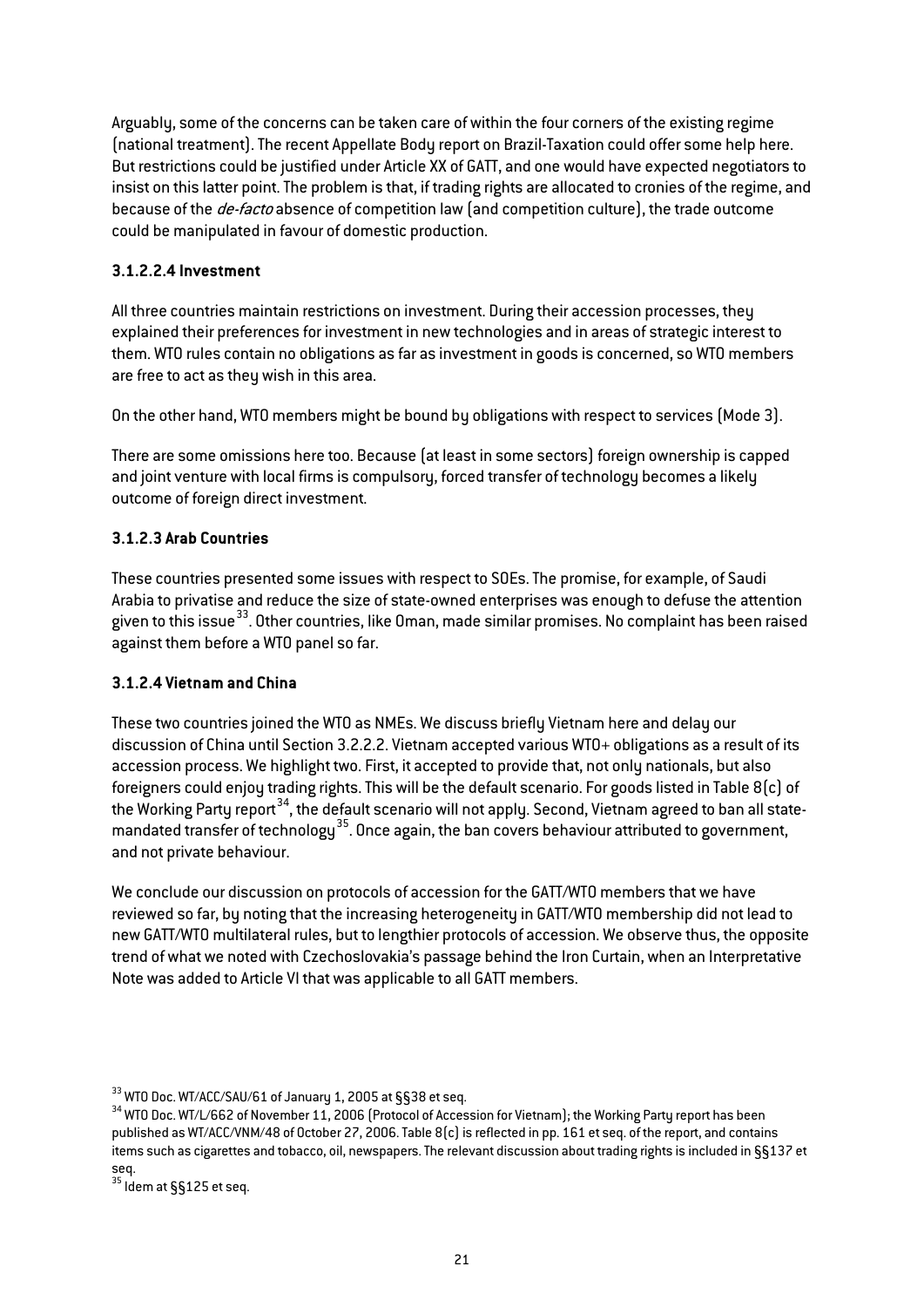Prima facie this makes sense. Idiosyncratic situations require customised responses. The downside is of course that what is idiosyncratic is often an element of judgement, and MFN issues might arise. The trade-off here is not easy to solve.

# **3.2 The very special case of Japan**

Nearly 20 years after its accession to the WTO, China continues to be accused by some countries continue of long, discretionary procedures, transfer of technology and administrative guidance. In short, they accuse China of disproportionate state involvement in the economy. This is precisely the language some GATT members used to castigate Japan's accession to the GATT. China Inc., the title of Wu's excellent paper (Wu, 2016), is reminiscent of Japan Inc., which is how some trading nations, especially the United States, baptised Japan after its adherence to the multilateral trading regime. Some European states were thinking along these lines already before Japan's accession to the GATT

We are not the first to draw a parallel between the Chinese and Japanese accessions. Forsberg (1998) investigated the same question. Forsberg's analysis though, insightful as it is, was done before China acceded.

# **3.2.1 Japan and the GATT**

For three decades, Japan had a difficult economic relationship with some of its main trading partners. In the 1950s, it had problems becoming a member of GATT and had to wait until the mid-1960s to enjoy the full rights of membership, which (mainly) European countries had been withholding. In the 1970s and 1980s, after becoming an economic powerhouse, Japan was accused, mainly but not only by the United States, of unfair trade practices and found itself on the receiving end of various trade measures. Today, the European Union, Japan and the United States are the best of trade partners and hold trilateral meetings on how to deal with the new economic powerhouse, China. Today's reality is a far cry from yesterday's belligerent, almost pugilistic relationship, that these trading partners experienced.

# **3.2.1.1 Japan's accession process**

Japan's accession to the GATT was unique in the history of accessions to the GATT. Japan is the only acceding member that had to wait for two years before joining the club. A number of future members have spent time first as observers. Japan spent it in a different way. It provisionally applied the GATT, undergoing some sort of probation period aimed at persuading incumbents that its economic model could fit with the GATT system.

In 1953, the GATT had 33 members, of which 23 agreed to provisionally apply the GATT to Japan during its probation period. The other ten refused. After its formal accession on 10 September 1955, only 19 members agreed to continue applying the GATT to Japan. The other 14 members invoked Article XXXV of GATT, the non-application clause<sup>[36](#page-21-0)</sup>. This is an idiosyncratic GATT provision. When invoking it against an acceding country, an incumbent does not prevent it from acceding but refuses to abide by the GATT obligations in its bilateral relations with the new member.

The 14 members that invoked non-application were: Australia, Austria, Belgium, Brazil, Cuba, France, Haiti, India, Luxembourg, the Netherlands, New Zealand, Rhodesia, South Africa and the United

<span id="page-21-0"></span><sup>&</sup>lt;sup>36</sup> GATT Doc. L/420 of 11 October 1955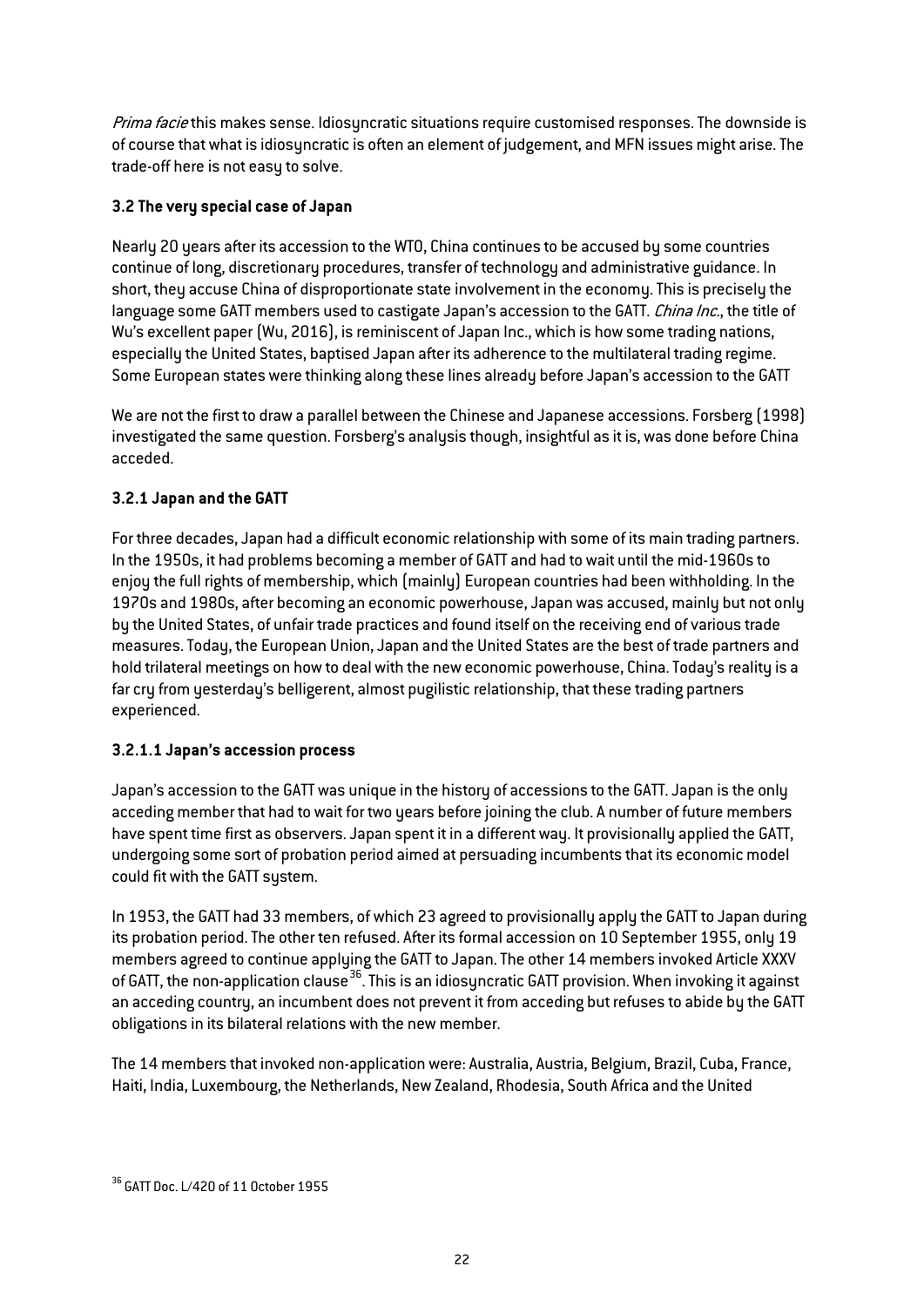Kingdom<sup>[37](#page-22-0)</sup>. To add insult to injury, some of these 14 countries were applying MFN to non-members, but refused to do to Japan, a new member.

In contrast, only one WTO member invoked Article XIII of the Agreement Establishing the WTO – the successor provision to Article XXXV of GATT – vis-à-vis China: El Salvador<sup>38</sup>. This is probably because of the great success that the GATT/WTO regime has had in de-politicising trade, and bringing yesterday's enemies around the negotiating table.

Back in the 1950s, Japanese officials were outraged by actions of the GATT incumbents<sup>[39](#page-22-2)</sup>. Japan retaliated by refusing to apply the GATT to those who had invoked non-application against it. It was not all stick though. Japan tried carrot as well. It promised not to export too much. It argued that the GATT should be able to fit under its umbrella countries with different economic structures. Japan repeatedly pleaded with those that invoked non-application to stop doing so, but its trading partners took their time to change their views. For a long time, Brazil was the only partner that withdrew its nonapplication letter<sup>40</sup>. Not all of its remaining partners were uncompromising, though. The United Kingdom definitely was. The rest of the membership was prepared to make concessions. Belgium, Netherlands and Luxembourg (the Benelux countries) went on record stating that their non-application was temporary, and justified by the lack of adequate safeguards in the GATT to deal with Japanese competition. At that time, no antidumping agreement had been concluded, and still these countries applied MFN to Japan with respect to number of goods. France and Austria, echoing the attitude of the Benelux countries, blamed the lack of safeguards to justify their invocation. France especially, claimed it was doing what was necessary to protect its textiles industry  $41$ . India insisted that it was not acting the way it did because it had coordinated with others, but simply in order to address Japanese competition.

In November 1964 the representative of Japan "drew attention to the fact that, through the invocation of Article XXXV, nearly half of the contracting parties were not applying the General Agreement to *Japan"<sup>A2</sup>*. That year, Japan became the first country outside Europe and North America to join the Organisation for Economic Cooperation and Development (OECD), a club of advanced nations committed to the liberal understanding. Nearly all European countries withdrew their letters of nonapplication.

Against this background, a few observations are in order. Since so many refused to accept Japan into the GATT family, why did they allow it to join in the first place? One might still wonder when Japan would have eventually joined the GATT if the US administration had not been such an ardent supporter of its accession. All historical accounts unanimously conclude on this point[43](#page-22-6). President Eisenhower adopted an unflinching attitude. He ignored important statesmen, such as Chairman of the House Ways and Means Committee Daniel Reed, who urged the establishment of a tariff wall to protect the US market from Japanese exported goods $^{44}$ .

<span id="page-22-2"></span><span id="page-22-1"></span><sup>39</sup> See, for example the angry reaction of Minister Takaseki. Press Release, GATT/247 of 28 October 1955.<br><sup>40</sup> GATT Doc. L/670 of 28 August 1957.<br><sup>41</sup> Press Release, GATT/249 of 1 November 1955. On the hostile UK attitud which had acceded to the GATT in the early 1960s.

<span id="page-22-0"></span><sup>&</sup>lt;sup>37</sup> GATT Doc. L/405 of 13 September 1955. Furthermore, some countries that joined the GATT after Japan also invoked nonapplication.<br><sup>38</sup> WTO Doc. WT/L/429 of 5 November 2001.

<span id="page-22-5"></span><span id="page-22-4"></span><span id="page-22-3"></span>

<span id="page-22-6"></span>which had acceded to the only make early 1999.<br><sup>43</sup> See, for instance, Johnson (1982), Kaufman (1982), Forsberg (1996 and 1998) and Irwin (2017).<br><sup>44</sup> See Forsberg (1998) at pp. 187 and seq.

<span id="page-22-7"></span>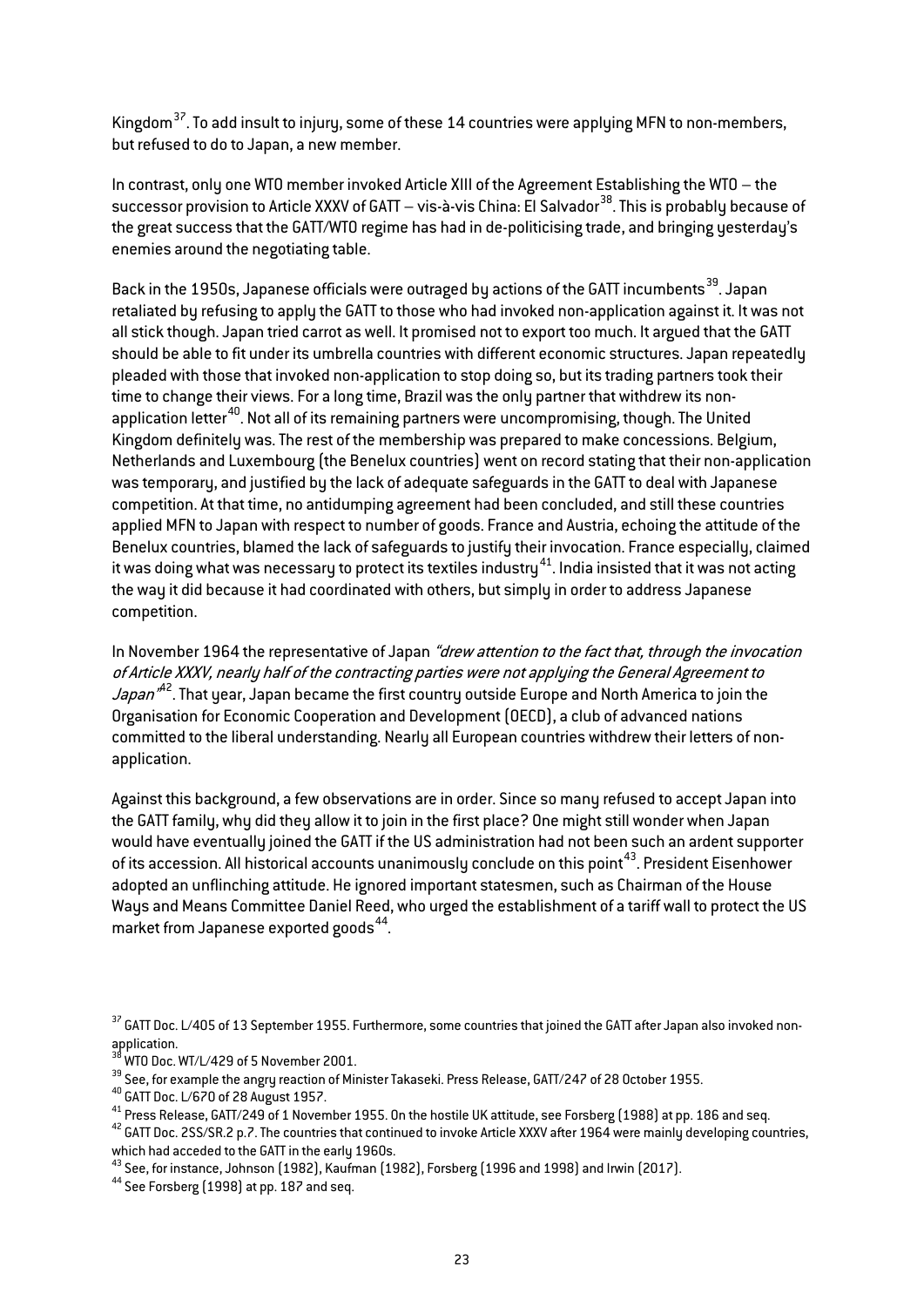There were of course, geopolitical considerations that had led the US administration to adopt this attitude<sup>45</sup>. The United States was the occupying force in Japan in the years after the second world war. Because General Marshall had failed in his China mission, as Kurz-Phelan (2018) has persuasively argued, Japan became all the more important for US interests in that region.

There was also some optimism, even exuberance, to the effect that Japan, following its integration into the multilateral institutions (the GATT being a key step in this endeavour), would resemble and eventually emulate the US economic paradigm, and quite quickly. Japan's accession to the OECD in 1964 proved the optimists right.

Adherence to the liberal paradigm though, proved both a blessing and a curse. Japan transformed its economy quite rapidly, and proved the original critics – those denying Japan its rights under the GATT – right when predicting an influx of Japanese imports of unprecedented proportions into their national markets. Forsberg (1998) provided evidence to this effect (pp. 187 et seq.). Johnson (1982) was right when noting that no one in the 1950s foresaw the future Japanese miracle. Japanese export-led growth at the moment of Japan's accession in 1955 was more of an issue for the European countries than it was for the US administration, which was guided more by geopolitical concerns. The tables turned later. It became more of an issue for the United States, which did not hesitate to look for solutions outside the GATT, in an effort to solve its problems with Japan. Worse, the US actions created problems for other economies, like the European Union, which had to pay the price (literally) for the US-Japan Semi-conductor Pact of 1985.

# **3.2.1.2 Complaints and measures against Japan**

For 15 years immediately after joining the GATT, Japan enjoyed exceptional economic growth. During this period, which is often referred to as the period of the ''Japanese miracle', it achieved average annual growth of GDP of nearly ten percent. During the same period, US GDP growth averaged 'only' four percent. As a result, the size of the Japanese economy significantly increased relative to the US economy. In 1955, Japan's GDP amounted to barely 12 percent of US GDP measured at purchasing power parities (PPP); by 1970 this ratio had reached 29 percent.

During the 1970s and 1980s, Japan's economic growth significantly slowed, but it still averaged nearly five percent, more than one percentage higher than the US. Consequently, the ratio between Japanese and US GDP continued to increase and reached an all-time high of 40 percent in 1991.

The rapid increase of Japanese production and exports created a backlash in other countries, especially the United States, which imposed anti-dumping and countervailing duties on various imports from Japan. During the 1970s and 1980s, the United States and to some extent the European Union, also convinced Japan to 'voluntarily' restrain its exports of various products. In the 1980s, Japan agreed to voluntary export restraints (VERs) that the United States had requested on a range of products, including steel, colour television sets and automobiles.

Eventually, Japan's partners also grew increasingly irritated by the difficulty of penetrating the Japanese market. Grievances in this respect focused on two issues:

• The lengthy approval procedures to accept only investment that was deemed profitable to Japan, involving, for example, technology that could be transferred to Japanese companies, as described by Mason (1992, p.151);

<span id="page-23-0"></span><sup>45</sup> Eckes (1995) provides substantial evidence to this effect. Davis and Wilf (2017) also discuss and analyse the role of geo-politics in GATT/WTO accessions.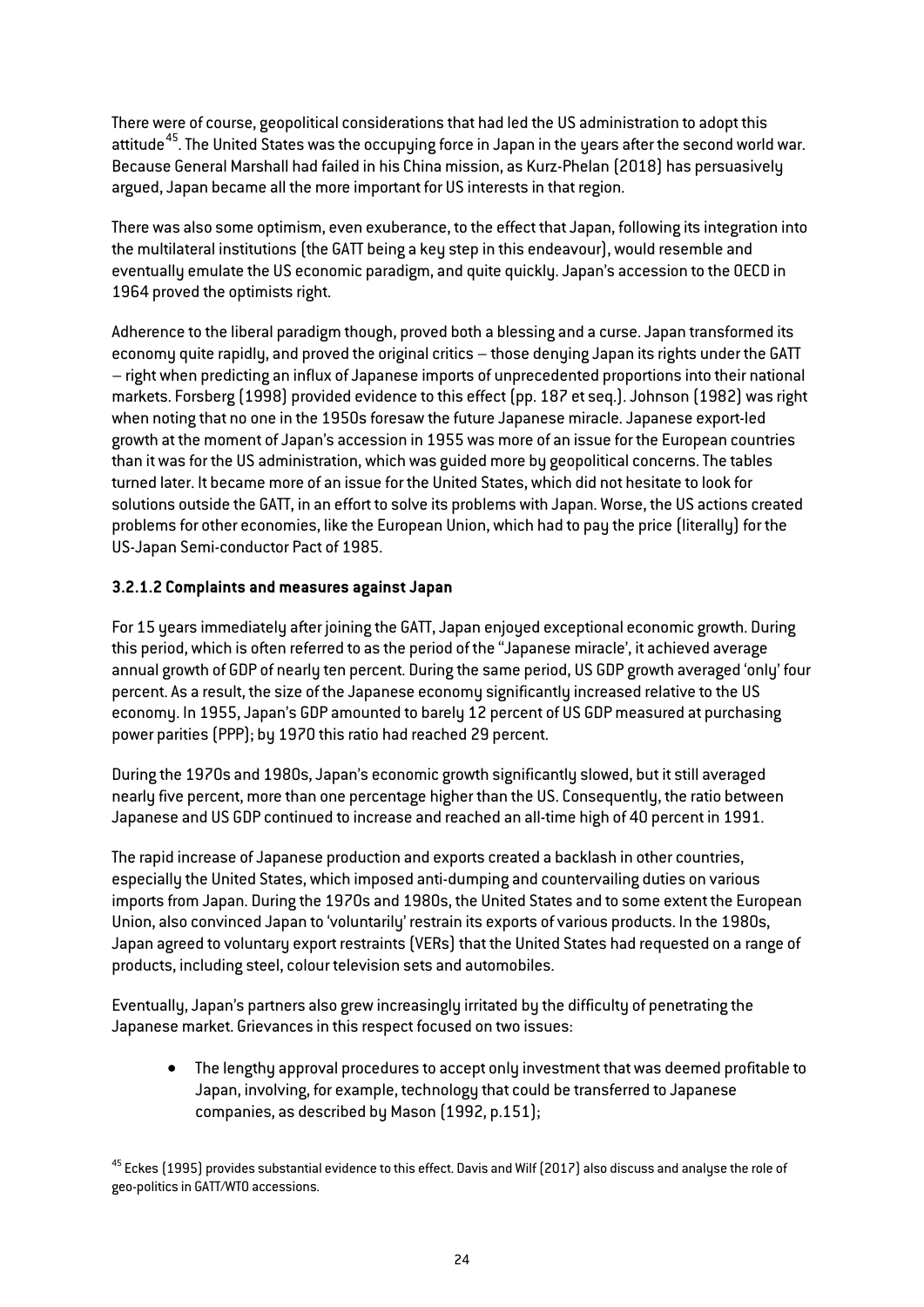• The omnipresent administrative guidance, whereby the Japanese government would dictate behaviour to Japanese economic agents.

'Japan Inc.' became Japan's de-facto name in trade circles.Through this sobriquet, its trading partners wanted to denote that private agents played second fiddle to the idiosyncratic (if not whimsical, echoing *folie de grandeur*) aspirations of the Japanese government to dominate international economic relations. Japan's trading partners adopted multilateral and bilateral measures to try to change Japan's practices.

#### **3.2.1.2.1 Multilateral measures**

The United States, Canada and the European Union litigated what could be litigated under the GATT multilateral rules. Japan was a defendant in nine cases between the time of its accession in 1955 and 1994, before the advent of the WTO. Table 1 lists the cases.

| <b>Subject</b>                 | <b>Complainant</b> | <b>Adoption date</b> | <b>Document code</b> |
|--------------------------------|--------------------|----------------------|----------------------|
|                                |                    |                      |                      |
| Silk Yarn                      | US                 | 17/05/1978           | L/4637               |
| Leather (USI)                  | US                 | 06/11/1979           | L/4849               |
| Leather (Canada)               | Canada             | 10/11/1980           | L/5042               |
| <b>Tobacco</b>                 | US                 | 11/06/1981           | L/5140               |
| Leather (US II)                | US                 | 15/05/1984           | L/5623               |
| Alcoholic Beverages I          | EU                 | 10/11/1987           | L/6216               |
| <b>Agricultural Products I</b> | US                 | 02/03/1988           | L/6259               |
| Semi-conductors                | EU                 | 04/05/1988           | L/6309               |
| <b>SPF Dimension Lumber</b>    | Canada             | 19/07/1989           | L/6470               |

# **Table 1: Japan GATT disputes (in chronological order)**

Japan prevailed only once (SPF Dimension Lumber), and implemented all reports where its measures were found to be inconsistent with the GATT. Actually, it formally adopted only six reports, since twice (in Silk Yarn and Tobacco) it settled with the complainant (the United States) before the report was issued. The two instances in which Japan settled concerned state trading enterprises with monopolies over imports of silk yarn and tobacco. Note also that seven of the eight cases lost by Japan concerned its import regime. The other case concerned its export prices for semi-conductors.

In a Communication to the GATT membership in  $1983^{46}$ , the European Community (EC), the forerunner to the European Union, complained about what it viewed as "a serious problem: the difficulty of penetrating the Japanese market. "It requested the establishment of a working party under Article XXIII:2 of the GATT (Nullification and Impairment), on the basis that "benefits of successive GATT negotiations with Japan have not been realised owing to a series of factors peculiar to the Japanese economy which have resulted in a lower level of imports, especially of manufactured products, as compared with other industrial countries. "While acknowledging that Japan had recently taken some measures to alleviate the situation, the EC noted "that the impact of these measures as a whole is limited and not commensurate with the magnitude of the problem. "Consequently, the EC demanded:

[a] solution…which requires a co-ordinated series of general and specific measures, which go beyond the formal barriers at the border, and which are designed to bring about a definitive

<span id="page-24-0"></span><sup>46</sup> GATT Doc. L/5479, of 8 April 1983.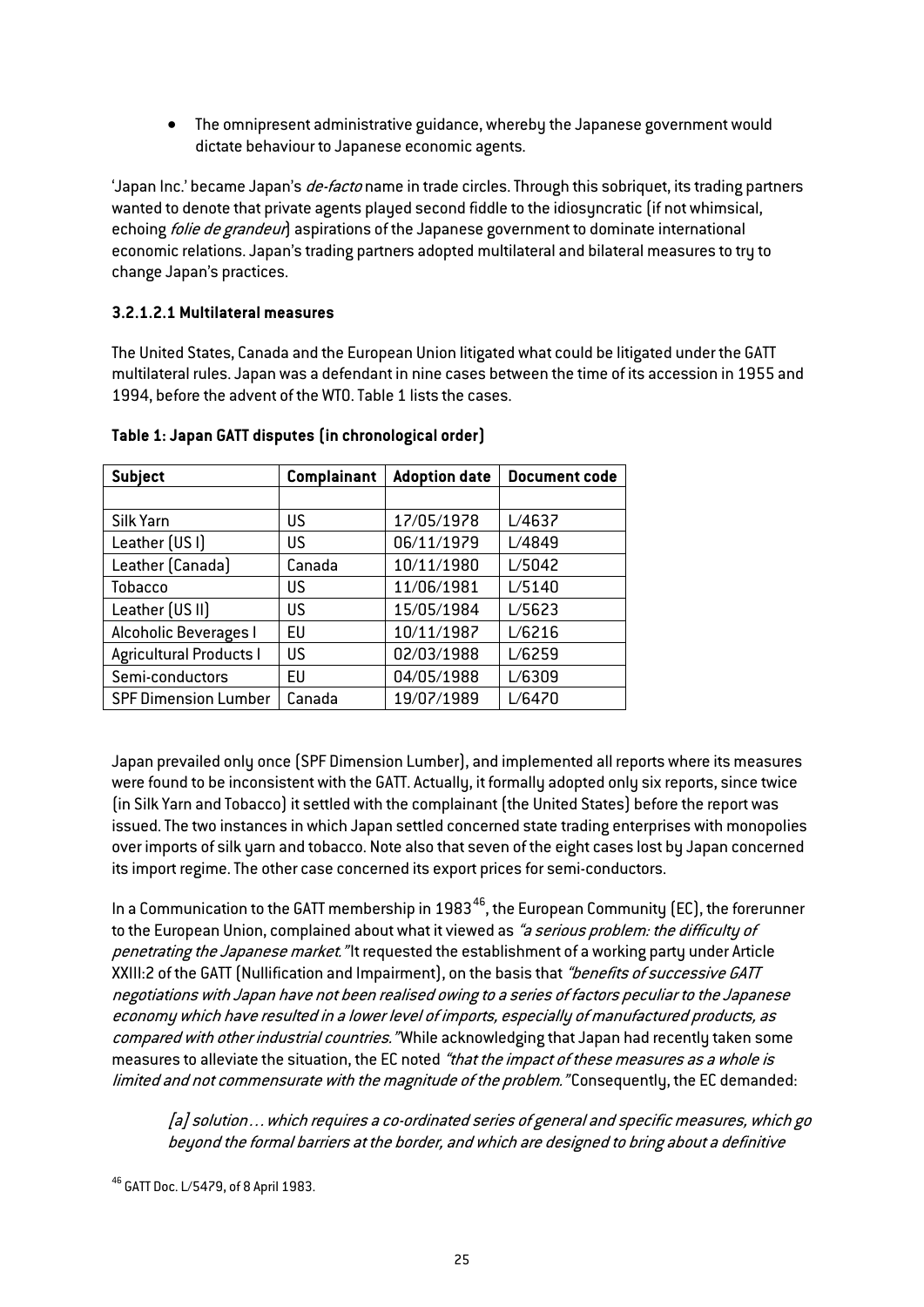and substantial improvement in the present situation. In this context, the European Community reiterates that it is not seeking a fundamental change in the Japanese socioeconomic system. It is interested in results: a situation in future where Japan offers equal opportunities of trade expansion to its trading partners, in conformity with the overall objectives of the General Agreement.

The European Community is of the view that the present situation constitutes a nullification or impairment by Japan, of the benefits otherwise accruing to the European Community under the GATT, and an impediment to the attainment of GATT's objectives. In particular the general GATT objective of 'reciprocal and mutually advantageous arrangements' has not been achieve $d^2$ .

The complaint was ultimately not pursued  $48$ .

#### **3.2.1.2.2 Bilateral measures**

The United States overwhelmingly opted to deal bilaterally with Japan, using Section 301 of the Trade Act of 1974 and the threat of trade sanctions, in order to enlarge the scope of obligations that Japan should accept, given its newly acquired status of an economic giant. In a way, the 1980s negotiation between the United States and Japan, called the Structural Impediments Initiative (SII), was the accession negotiation of Japan that the United States had not wanted to conduct thirty years earlier because of the geopolitical circumstances.

Section 301 authorised, and in some instances required, the US Government to act against foreign countries that violate trade agreements or engage in unfair trade practices. It was originally adopted by the US Congress in 1974 but has been amended on several occasions since<sup>[49](#page-25-2)</sup>.

The US Government's negotiating leverage with its trading partners was significantly increased when Congress amended Section 301 in the Omnibus Trade and Competitiveness Act of 1988. The new 'Super 301' provision mandated the US Government to implement trade retaliation when a country was named as an unfair trading partner and negotiations on specific products failed to produce satisfactory results.

The enactment of Super 301 was motivated by Congressional concern "that certain foreign countries, most notably Japan, engage in broad and consistent patterns of unfair practices that serve to keep their home markets free of significant competition from US- and other foreign firms" [50](#page-25-3). The new provision came out in a context of what some in Washington were referring to as "Japan bashing"<sup>b1</sup>.

As Hugh Patrick, the famous American academic Japan specialist noted at the time, the US attitude was not surprising:

After all, Japan had emerged in the 1980's as the most important economic and technological challenge (some would say threat) to the United States. Japan is by far the world's second largest economy…[and] with the United States, is at the frontiers of a far wider range of civilian goods technologies than any of the Western European countries. It has demonstrated

<span id="page-25-1"></span>

<span id="page-25-3"></span><span id="page-25-2"></span>

<span id="page-25-0"></span><sup>&</sup>lt;sup>47</sup> GATT Doc. L/5479, of 8 April 1983, p. 3.<br><sup>48</sup> See GATT Analytical Index, p. 671.<br><sup>49</sup> See Bhagwati and Patrick (1990) for an extensive discussion of Section 301.<br><sup>50</sup> SENATE FINANCE COMMITEE REPORT ON OMNIBUS TRADE A cited by Grier (1992) at p. 6.

<span id="page-25-4"></span> $^{51}$  See, for instance, Tolchin's (1988) article in the *New York Times* titled "'Japan-Bashing" Becomes a Trade Bill Issue'.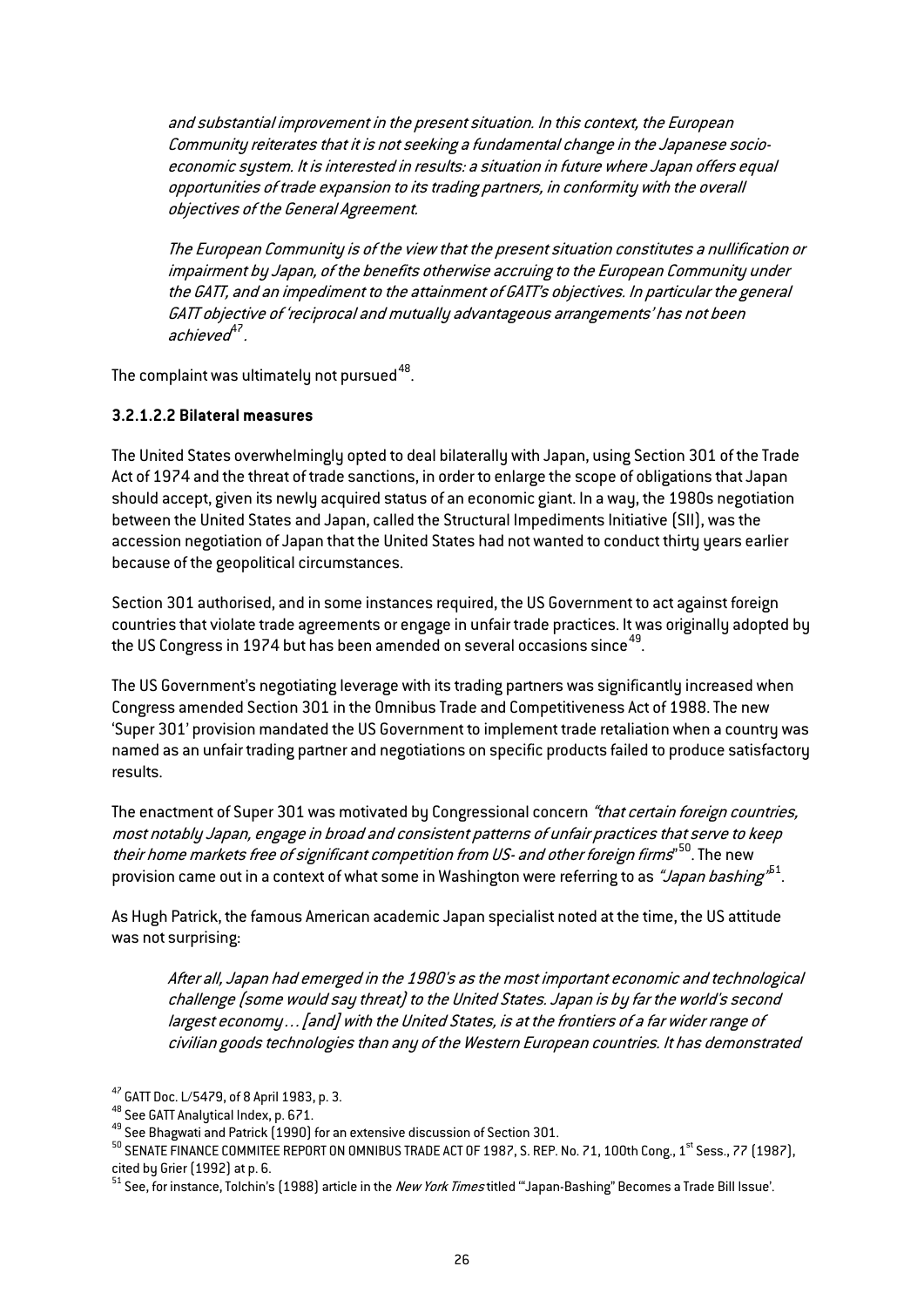#### immense competitive strength in a number of industries important to the United States including automobiles, steel, consumer electronics, office equipment, semiconductors ${}^{52}$  ${}^{52}$  ${}^{52}$ .

In 1989, Japan was named an unfair trading nation, and negotiations began on three products: supercomputers, telecommunications satellites and wood products<sup>53</sup>. In all three areas, the Government of Japan made commitments to remove the relevant barriers and the US Government dropped its threat of sanctions.That same year, US President George H.W. Bush and Japan's Prime Minister Uno initiated the SII talks, which focused on structural impediments that hinder imports into Japan, though it also addressed a number of US problems. The final report, issued in June 1990, listed six areas, on which the Japanese government was urged to act and rectify the situation: saving and investment patterns, land policy, the system of production distribution, exclusionary business practices, keiretsu relationships and pricing mechanisms.

Some issues raised in the SII were closely related to the GATT mandate, though not actually covered by it, albeit in oblique and minimalist manner: distribution of goods, and the treatment of restrictive business practices (RBPs) belong to this category. All that GATT requires is that the same distribution channels be available to both domestic and foreign goods, and that competition law, no matter whether efficient or inefficient, be applied in a non-discriminatory manner. The US administration wanted to go further than that.

Other issues, although quite remote from the GATT mandate, were nonetheless important for the trade outcome: public expenditure, land use policy and the notoriously close inter-corporate relationship across Japanese behemoths (keiretsu) [54.](#page-26-2)

In the early 1990s, at a time when Japan was at the peak of its economic success and emerged as threat to the US economic supremacy, it was difficult to predict how the US-Japan relationship would evolve as a result if the SII agreement. Quoting from Hugh Patrick (1990) once again:

…how the United States and Japan move from where they are today is unclear. The path certainly is difficult. Indeed, the United States - Japan economic relationship is fraught with danger. Both nations lack vision; both are beclouded by emotionalism and misperceptions. But beyond that, both nations have severe problems both in managing the relationship and in managing themselves. The great challenge in the relationship for the United States is whether it can learn how to share power as well as burdens with Japan. The respective national interests overlap but will not be identical; compromise will be necessary, but will be difficult for the United States. For Japan the crucial issue is what sort of vision it will develop of itself and the world; and how it will exercise power responsibly $5^5$ .

How effective was SII? SII was negotiated a few years after the Plaza agreement (1985), which had led to a rapid appreciation of the yen after 1985, the consequence of which was that imports were more attractive in Japan, while Japanese exports slowed. So, by the time the SII talks were concluded in June 1990, trade frictions between Japan and the United States had started to decline. Nonetheless, frictions continued for a while in some areas, especially in high-technology sectors, as discussed in Who's Bashing Whom, published in 1992 by Laura d'Andrea Tyson (1991), who served as Chair of

<span id="page-26-2"></span><span id="page-26-1"></span>

<span id="page-26-0"></span> $^{52}$  Patrick (1990), p. 3.<br><sup>53</sup> See, for instance, Grier (1992).<br><sup>54</sup> See, for instance, Matsushita (1990) and Saxonhouse (1991). Matsushita mentions a widespread discomfort with SII in both sides of the Atlantic. We quote from p. 436: "Not surprisingly, the SII was criticized both in the United States and Japan. Japanese critics felt that the U.S. government was trying to interfere with Japanese domestic matters. In the United States, some critics believed that the SII would have a minimal effect, if any, on the trade imbalance."

<span id="page-26-3"></span>Some croce 22.12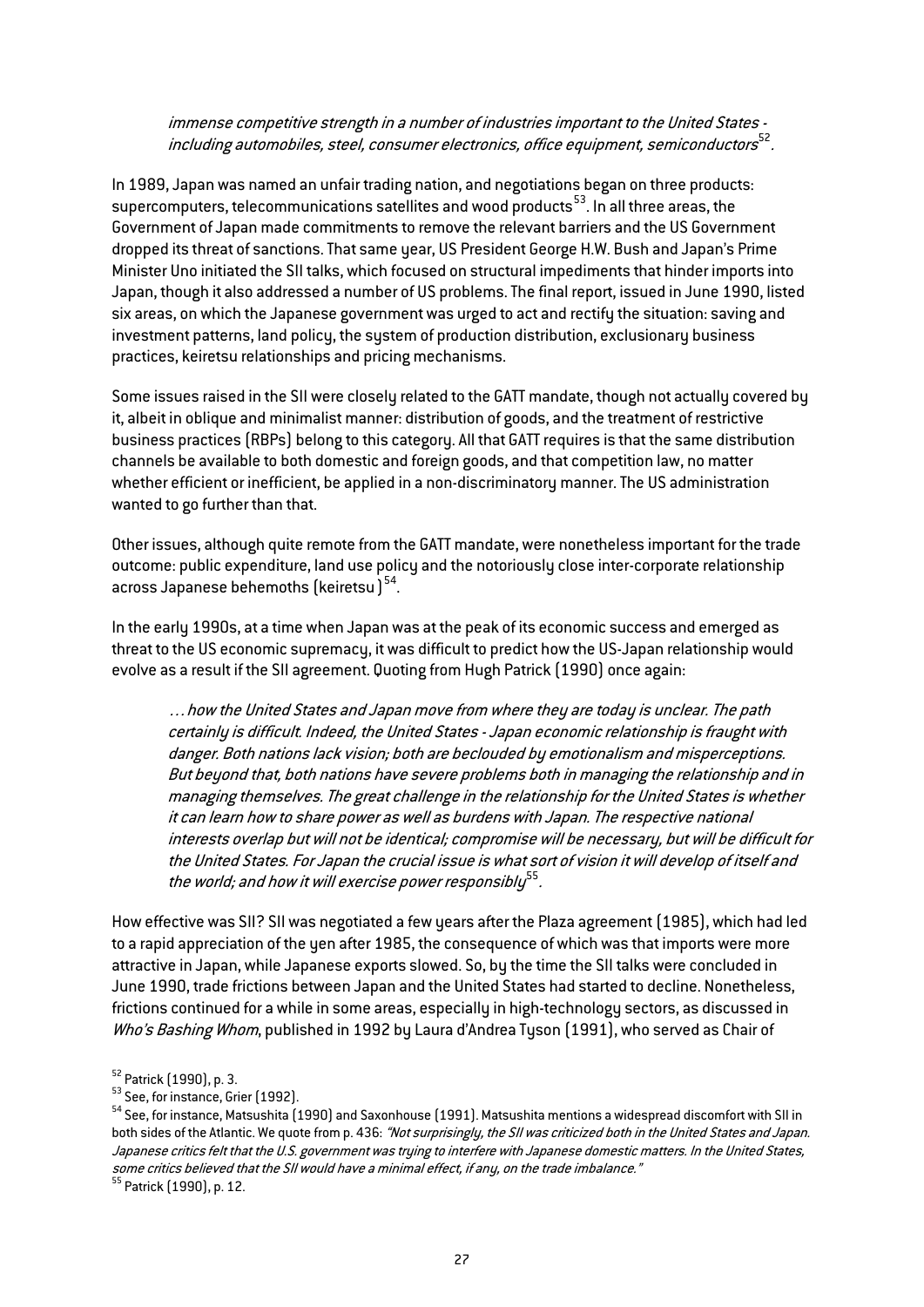President Clinton's Council of Economic Advisors and then as Director of his National Economic Council during his first term in office (1993-1996).

The collapse of the Japanese asset price bubble in the early 1990s and the ensuing 'Lost Decade' helped to reduce trade tensions. Between 1990 and 2018, Japan's economic growth averaged less than two percent, a full percentage point lower than in the United States. As a result, the ratio between Japanese and US GDP continuously declined from its peak of 40 percent in 1991 to 27 percent in 2018, the lowest level since 1970. Similarly, Japan's share of international trade never returned to its peak level in 1990. Japan was not a threat anymore. Various contributions in Hamada *et al* (2010) lend ample support to the view that trade frictions disappeared after the burst of the asset price bubble.

Nonetheless, the United States did score some victories with the SII negotiations, which had an impact on trade relationships. For instance, Japan changed its large-scale retail law. As a result, conditions for opening up large stores in Japan were relaxed, though the subsequent emergence of e-commerce reduced the importance of this change.

# **3.2.2 Comparing China with Japan**

Some of the current complaints and measures against China are very similar to those against Japan decades ago, but others are quite different. The reason is two-fold: first, China and Japan are similar in some respects, but different in others; second the current WTO system is similar in some ways to the GATT system that existed earlier, but different in others.

We begin by examining the similarities and differences between China and Japan, and then examine how they have translated into differences and similarities between the complaints and trade measures against China and Japan.

# **3.2.2.1 Similarities and differences between China and Japan**

Both counties shared at the moment of their accession the belief that export-led growth was the way forward. This was the outcome of strategic policy decisions: the domestic market would remain closed, and through a mix of the ensuing gains from economies of scale and generous government help, domestic companies would be in position to conquer export markets.

Japan, like China, was not living in a Melitz world (2003), where winners are the outcome of international competition. It was all about strategic policy. The success of such strategies depends in part on global demand and on the willingness of foreign partners to play the game. Japan practiced it at the right time. When it joined the GATT in 1955 and for the next 15-20 years, the US economy was booming, and many European economies were enjoying les trentes glorieuses, the 30 years after the second world war when everything went right, with exceptionally high growth and low unemployment. Moreover, the integration of the EU market provided Japanese exporters with fewer barriers to implement their export-led growth strategy.

The global environment, especially in the trilateral economies (European Union, Japan and the United States) has been less favourable since China joined the WTO in December 2001. Did it make sense therefore for China to pursue an export-led strategy similar to Japan's despite the changed global conditions? Yes, responded Haddad and Shepherd (2011), quite persuasively. Writing after the unprecedented, at least since the second world war, 2008 crisis, they explained why, because of the resilience that some key features of the WTO regime have exhibited, export-led growth could still pay off in today's world. Bown (2018) has provided sufficient evidence to this effect.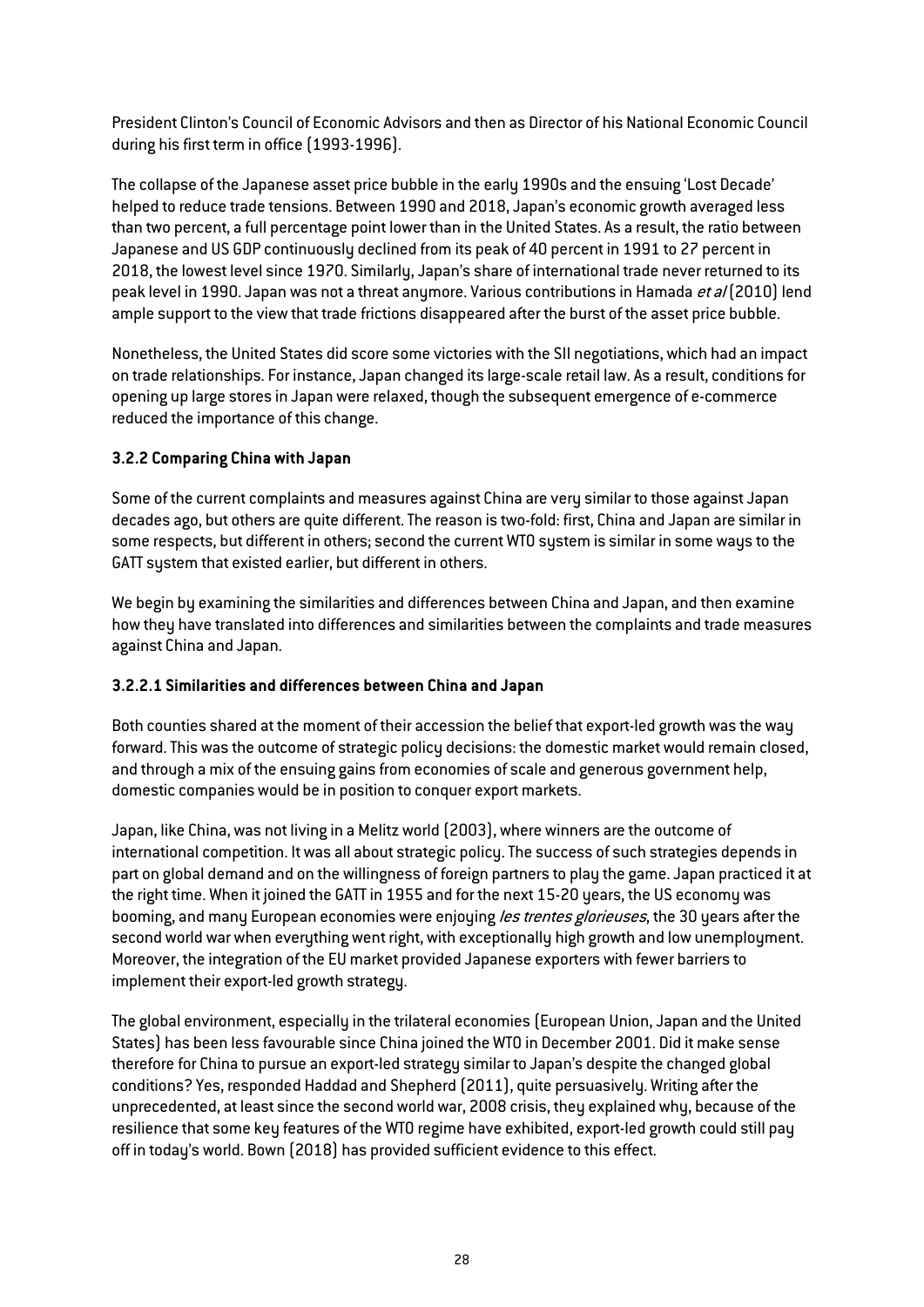Notwithstanding the difference in the global environment between then and now, the two Asian countries enjoyed a similar export-led economic miracle during the first 15 years after their accession to the GATT/WTO, with GDP growing at an average annual rate of close to 10 percent.

There are, however, three important economic differences between China and Japan that have a bearing on the reaction by their main trading partners to their highly successful export-led growth strategy.

The first is economic size. As we already mentioned, Japan's GDP was barely 12 percent of the US GDP in 1955 and, although it grew rapidly during the next 15 years, it was equivalent to only 29 percent of the US GDP in 1970. By contrast, China's GDP (measured at PPP) was already equal to 43 percent of the US GP in 2001 and surpassed US GDP 15 years later.

The second difference is *per-capita* income. In 1955, Japan's *per-capita* income (measured at PPP) was equal to only 22 percent of the US level; in 1970, it reached 56 percent. And it continued growing. In fact, Thurow (1992), an MIT economist, saw Japan rivalling the European Union and the United States before long. His prediction did not materialise, but China is anyway much poorer. In 2001, its per-capita income was barely 10 percent of the US level; 15 years later, it was still at only 24 percent.

The third difference is the role of the state in the economy and the extent of the rule of law. China joined the WTO as an NME and, although there are discussions as to whether it is still an NME or not today, China certainly considers itself to be a "socialist market economy", thus acknowledging the importance of the state in the functioning of the economy. In addition, China has been a country where the rule of law has been patchy. By contrast Japan was never an NME nor a socialist economy, and the rule of law was never a problem. The Japanese domestic legal regime was never a cause of concern. Private rights were acknowledged in the Japanese constitution, and enforcement was quite meticulous. As a result, the country integrated into the 'Western club' quite rapidly after joining the GATT. It even became a certified member of the club in 1964, when it joined the OECD.

There is, finally, a geopolitical difference between the two countries, which is crucial for their trade relationship with one of their main trading partners, the United States. Since the second world war, Japan has been dependant on the United States for its security, with a large presence of US military personnel and weapons on its soil. China, on the contrary is increasingly becoming a military rival to the United States, especially in the South China Sea. Hence, while both Japan and China have been labelled at times economic rivals by the United States, China is also considered a strategic rival.

#### **3.2.2.2 The Protocol of Accession for China: unfulfilled promise**

China made all the right noises on the economic front before it initiated its accession process. The Deng reforms were almost a dozen years old by the time accession negotiations were launched. They spoke loudly enough to the ears of trade negotiators who conveniently forgot the events of 1989 on Tiananmen Square. And yet the events revealed a lot about the extent to which China was a Rechtsstaat. In an ever-more globalised world, was it reasonable for the incumbents to overlook as much?

The issue is this: the implicit liberal compromise ensured the policy relevance of the GATT (and now WTO) in the domestic sphere. Disrespecting the liberal compromise entails to a large extent the policy irrelevance of the WTO. WTO members might be behaving like good citizens by respecting reports if and when caught and brought to justice.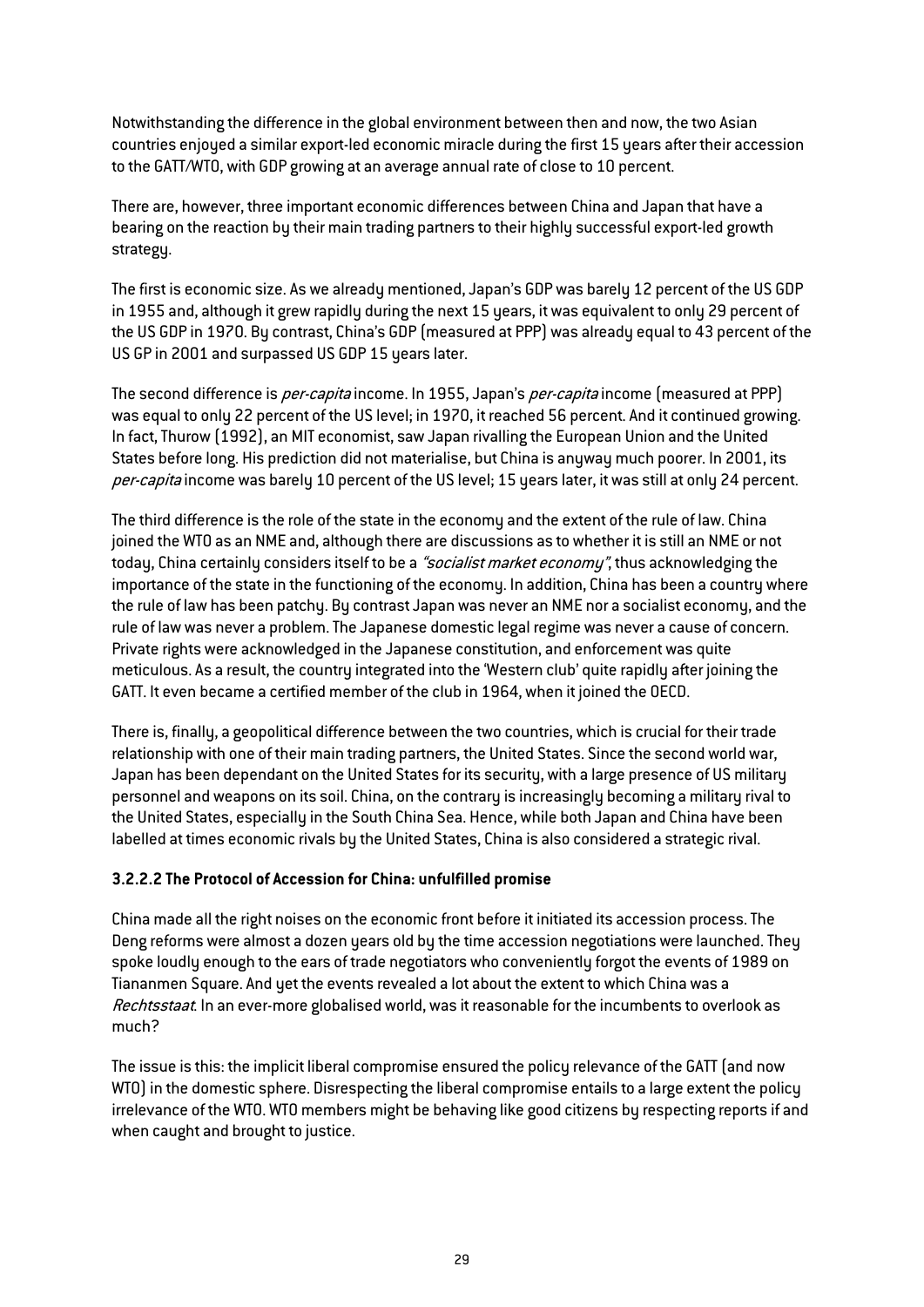China's Protocol of Accession was meant to bridge the gap between the place where China was, and the place where China should be when acceding to the WTO, in light of the acknowledgement that the implicit liberal understanding had long lost its GATT-wide acknowledgement. As on previous occasions, instead of embedding the liberal understanding in the multilateral context, incumbents preferred to introduce it in a protocol of accession. There is an upside and a downside to this approach: the downside is that the liberal understanding is customised, and this might eviscerate its functionality. The upside is that protocols of accession can better adjust to idiosyncratic elements of particular members. But it has to be enforced for some, when for others it can be taken for granted.

There is no evidence of coordination between the incumbents when negotiating with China. The negotiation was not between China and the WTO. The negotiating record suggests that, as in the past, a series of bilateral negotiations was conducted instead<sup>56</sup>. And yet this was no ordinary concession: China was not only a behemoth in terms of trade potential. China was also a country with a lot to be desired in terms of respect of basic human rights, state interference, independence of justice, etc<sup>[57](#page-29-1)</sup>. Even though a WTO-wide coordination might have been difficult if not impossible in light of the membership's heterogeneity, the European Union and the United States, the then big two of the system, might have wished in retrospect that they had better coordinated their bilateral negotiations with China.

China's Protocol of Accession contains obligations that are both similar and different to the obligations contained in the protocols of accession to GATT for the European socialist countries. What is similar is the possibility for WTO members to (1) treat China as a NME for the purpose of Article VI of GATT, and (2) apply safeguards on conditions less stringent than those embedded in Article XIX of GATT. Both possibilities however were limited in time: 15 years after the accession of China to the WTO, expiring in December 2016<sup>58</sup>.

The difference is two-fold. On the one hand, China was not obliged to meet certain import targets from WTO members. On the other hand, China had to accept WTO+ obligations regarding SOEs, IP protection and technology transfer. In this realm, we notice that government interference was addressed. There was awareness, widespread awareness, about the role that SASAC (State-Owned Assets and Supervision Commission) was playing in the Chinese economy, and the ensuing need to discipline it. The SASAC operates under the State Council, and essentially administers SOEs (that have not been privatised) by appointing directors, etc. Alignment with international prices was explicitly inserted. IP rights needed to be protected (as we have seen above).

Carefully crafted obligations exist in various other areas as well, and also in the realm of transfer of technology, one of the focuses of our study. In §48 of the report of the Working Party on the Accession of China, we read an unambiguous promise by the government of China to stop any state-mandated WTO-inconsistent transfer of technology. The working assumption must have been that, if state involvement was totally absent, then it would have been quite hard for private operators to collude and request transfer of technology. The meaningfulness of this provision depends of course, on the manner in which China would implement its obligations regarding state interference with respect to

<span id="page-29-1"></span><span id="page-29-0"></span> $^{56}$  Stewart (1993) has supplied a public good by putting it together in very comprehensive manner.<br><sup>57</sup> Long Yongtu was China's chief negotiator, and later member of the Shanghai Forum. Anecdotal evidence suggests that Premier Zhu Rongji confided to WTO Director-General Mike Moore that the accession process was dominated by disagreements between the Beijing (government) conservatives, and the Shanghai (private sector) progressives.

<span id="page-29-2"></span><sup>58</sup> This deadline was imported verbatim from the US-China Bilateral WTO Agreement of November 16, 1999. A number of influential people in the United States believed that this was a realistic deadline for China to transform into a full-fledged market economy, see https://clintonwhitehouse4.archives.gov/textonly/WH/New/WTO-Conf-1999/factsheets/fs-006.html, and also http://images.mofcom.gov.cn/wto2/201712/20171213174424357.pdf.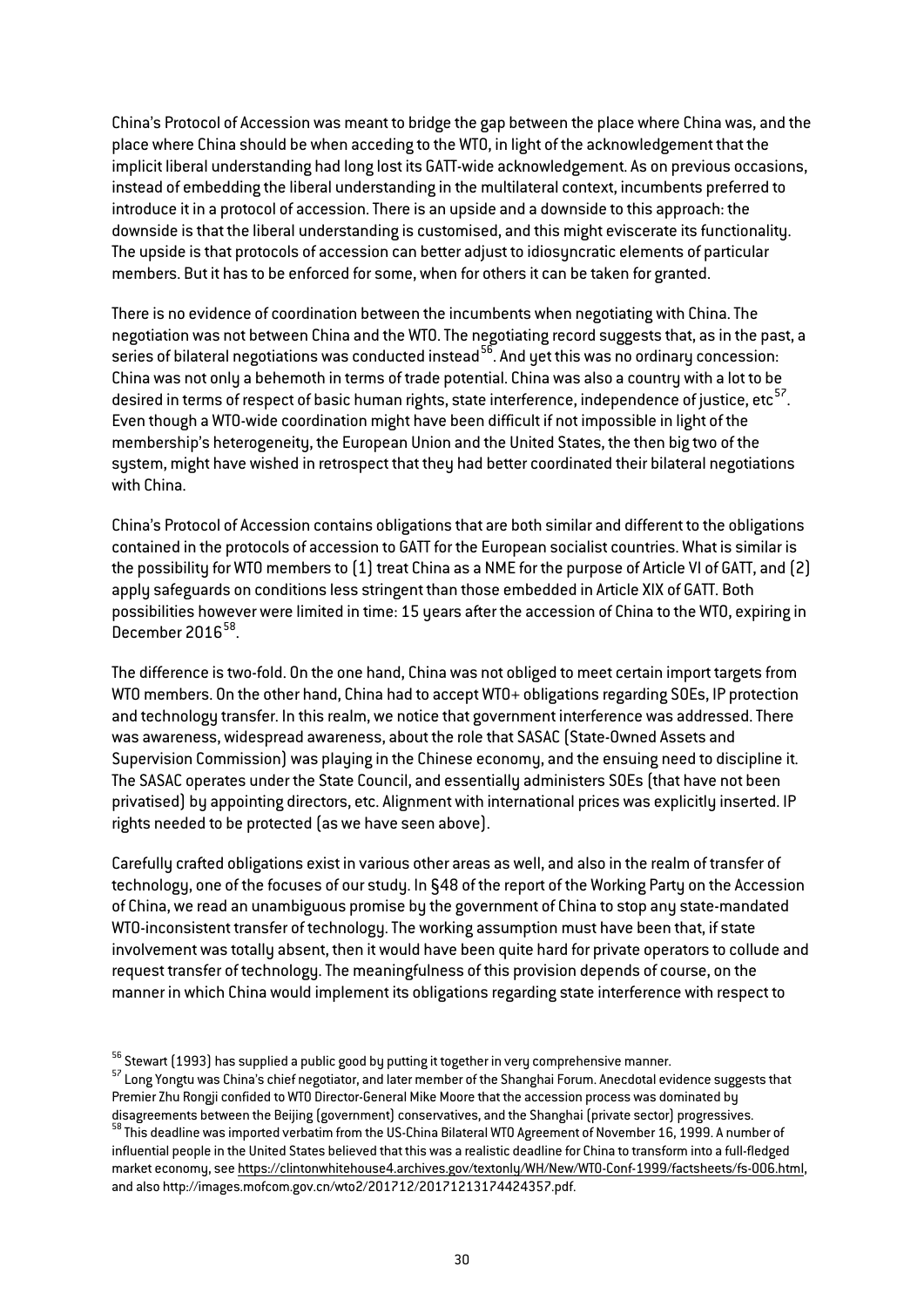SASAC. Nevertheless, China has accepted a firm commitment to stay away from interfering for the purposes of helping domestic producers.

What is puzzling then, since most of the time the accusation is that China interferes too much in the marketplace, is why have we seen the Protocol of Accession litigated on so few occasions? Was not China, for example, considered to be the champion of violations of IP rights? If the number of TRIPsrelated disputes is an appropriate benchmark, then China has fared pretty well in the WTO $^{59}$ . The hupothesis that China has delivered must be excluded, since otherwise, why all the fuss?

It is also true that it is practically impossible to know the reasons for non-enforcement. The reasons lie in the realm of private information, and those possessing it obviously have no incentive at this stage to divulge. We are facing a classic prisoner's dilemma.

One could only speculate why enforcement has not occurred. Contract incompletion could be a reason: what is the level of independence for domestic tribunals sought through the TRIPs+ provisions in the Protocol of Accession? It could also be that some might think that risk-averse panels might find their arguments a long shot: the disciplines on transfer of technology do not bind private parties. What are, for example, the evidential requirements that must be met for a complainant to show that collective refusal to enter into joint ventures without transfer of technology is the brain child of state interference that China promised to eradicate? Inaction could also be down to more mundane reasons. Western companies participating in global value chains might, in the name of the surprisingly cheap Chinese inputs they incorporate, be willing to turn a blind eye to business-unfriendly behaviour<sup>[60](#page-30-1)</sup>. Or some companies might feel that by alerting their sovereigns to infractions, they risk their places on the lucrative Chinese market. Or even China might through carrots (preferential entry in their investment market) incite similar behaviour. There is no shortage of explanations of lack of enforcement.

So, what should be done under the circumstances? How can we correct the enforcement deficit? We do not subscribe to the view that the Protocol of Accession is first best. A few things could have been done better, and we will refer to some issues, which in our view were dealt with more efficiently in the TPP Agreement (Trans-Pacific Partnership), renamed CPTPP (Comprehensive and Progressive Agreement on Trans-Pacific Partnership) after the US withdrawal from TPP. In this realm, negotiators had of course, the luxury of agreeing on issues that could eventually influence China, without China being in position to influence the negotiation itself, since it had not been invited to participate.

#### **3.2.2.3 Complaints and measures against China and Japan by their main trading partners**

The highly successful Japanese and Chinese export-led growth strategies were both met by a backlash from their leading trading partners. In part, this was because GATT/WTO contains a large arsenal of rules permitting countries to adopt trade defence measures such as anti-dumping, anti-subsidy and safeguard duties.

In the case of Japan, its exports were initially limited by the fact that European and other countries invoked non-application for about 10 years after it joined the GATT. Nonetheless, Japan's share of world merchandise exports grew rapidly. From 1.5 percent in 1955, it increased to 6 percent in 1970 and reached a peak of 10 around 1990. The result, as we have seen, was the imposition of measures to limit Japan's exports by its trading partners, including through voluntary export restraint (VER) measures that were clearly in violation of GATT rules but were nonetheless tolerated by the GATT

<span id="page-30-0"></span> $59$  There is the sporadic reason to even feel optimistic that things have changed, as the recent dispute between Huawei and Samsung adjudicated before a Chinese court shows, see the summary of the dispute in

<span id="page-30-1"></span>https://www.theglobeandmail.com/business/article-huawei-patent-case-shows-chinese-courts-rising-clout-2/.<br><sup>60</sup> Blanchard *et al* (2017) have expressed views on this score.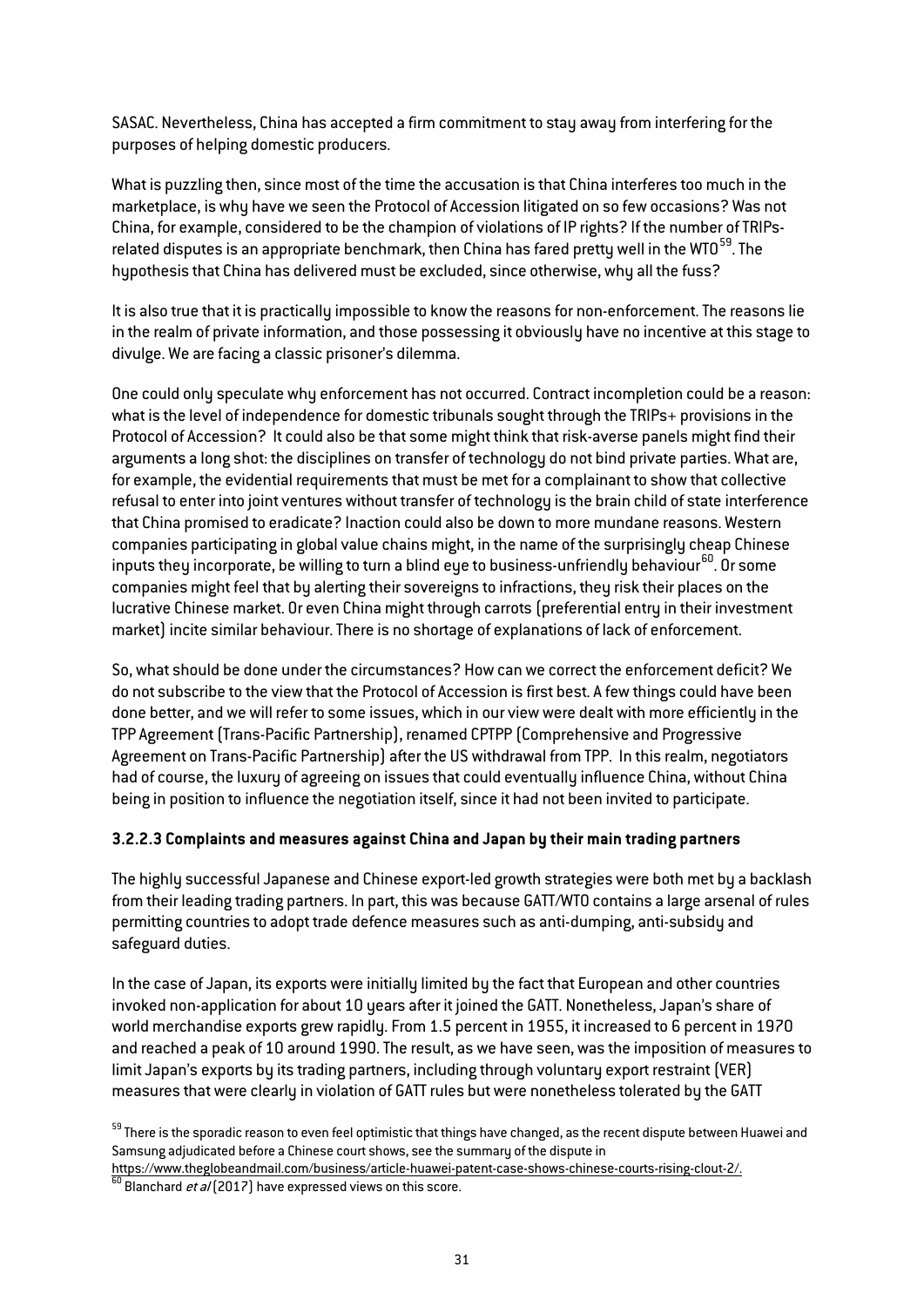membership.The WTO Agreement on Safeguards (SG Agreement) banned the use of VERs and similar other 'grey area' measures (such as orderly market arrangements) that had become widespread in some GATT members to limit imports from Japan and other countries.

In the case of China, non-application was not an option. Recall, only one WTO member, and not one of the leading trading nations, invoked Article XIII of the Agreement Establishing the WTO – the successor provision to Article XXXV of GATT – vis-à-vis China: El Salvador $^{61}$  $^{61}$  $^{61}$ . The other members were divided into three distinct groups, with some in more than one group. Some wanted to avoid a clash with the most populated country in the world at the time when it was regaining its seat in the multilateral trading system. Some saw huge trading opportunities for their companies on the Chinese market. And some, as already stated, genuinely believed that China would transform fast, maybe sub-consciously thinking of the prior Japanese experience.

GATT/WTO contains adequate disciplines to address the rise of Chinese exports with trade defence measures. Furthermore, until 2015, because of a clause inserted to this effect in the Protocol of Accession, WTO members could presume that China was an NME, and use surrogate countries or constructed costs when imposing anti-dumping duties. The 2015 deadline inserted in the Protocol of Accession should be understood as a presumption, and nothing more. Consequently, siding with Mavroidis and Janow (2017), WTO members can lawfully continue to treat China as an NME even after 2015, but, if they want to avail themselves of this possibility, the onus is on them to show why China is an NME. They cannot presume that this is the case anymore.

WTO members can further impose countervailing duties if they can show that Chinese SOEs (or private companies) have received subsidies from the state. Case law might have made it more difficult to impose duties on imports originating from SOEs, but this is a matter of interpretation. Similar issues can be avoided in the future by pre-empting judicial discretion, as we suggest in our recommendations.

Safeguards can always be imposed against an influx of imports, assuming the statutory conditions have been met.

The fact that trade remedies in the WTO are *de-facto* prospective (which means, that the losing party in a panel simply has to stop the illegality from the end of the compliance period, roughly four years from the initiation of the dispute, assuming an appeal has been launched) entails that importers have a comprehensive arsenal at their disposal to address unfair (dumped, subsidised) or even fair trade to the extent that it has caused damage to their domestic industry (injury to competitors, not to competition). Like earlier with Japan, China's main trading partners are therefore able to deal with its exports in a satisfactory manner using the WTO arsenal.

The situation is different when it comes to China's domestic market, as it was at the time with Japan's domestic market, because here GATT/WTO disciplines are not as effective. In essence WTO members, such as the European Union or the United States, can always prevent the entry of foreign products into their market by putting up anti-dumping, anti-subsidy or safeguard tariffs against these products – though in the case of a large country like China they have to worry about possible retaliation. On the other hand, WTO members cannot simply force access to a foreign market especially if it is protected by behind-the-border measures rather than by tariffs. That was the problem GATT members faced with Japan in the 1980s, and which led the European Union to threaten nullification and impairment and the United States to use Section 301 to impose the SII bilateral negotiations. And it is the problem that WTO members face today with China.

<span id="page-31-0"></span> $61$  WTO Doc. WT/L/429 of 5 November 2001.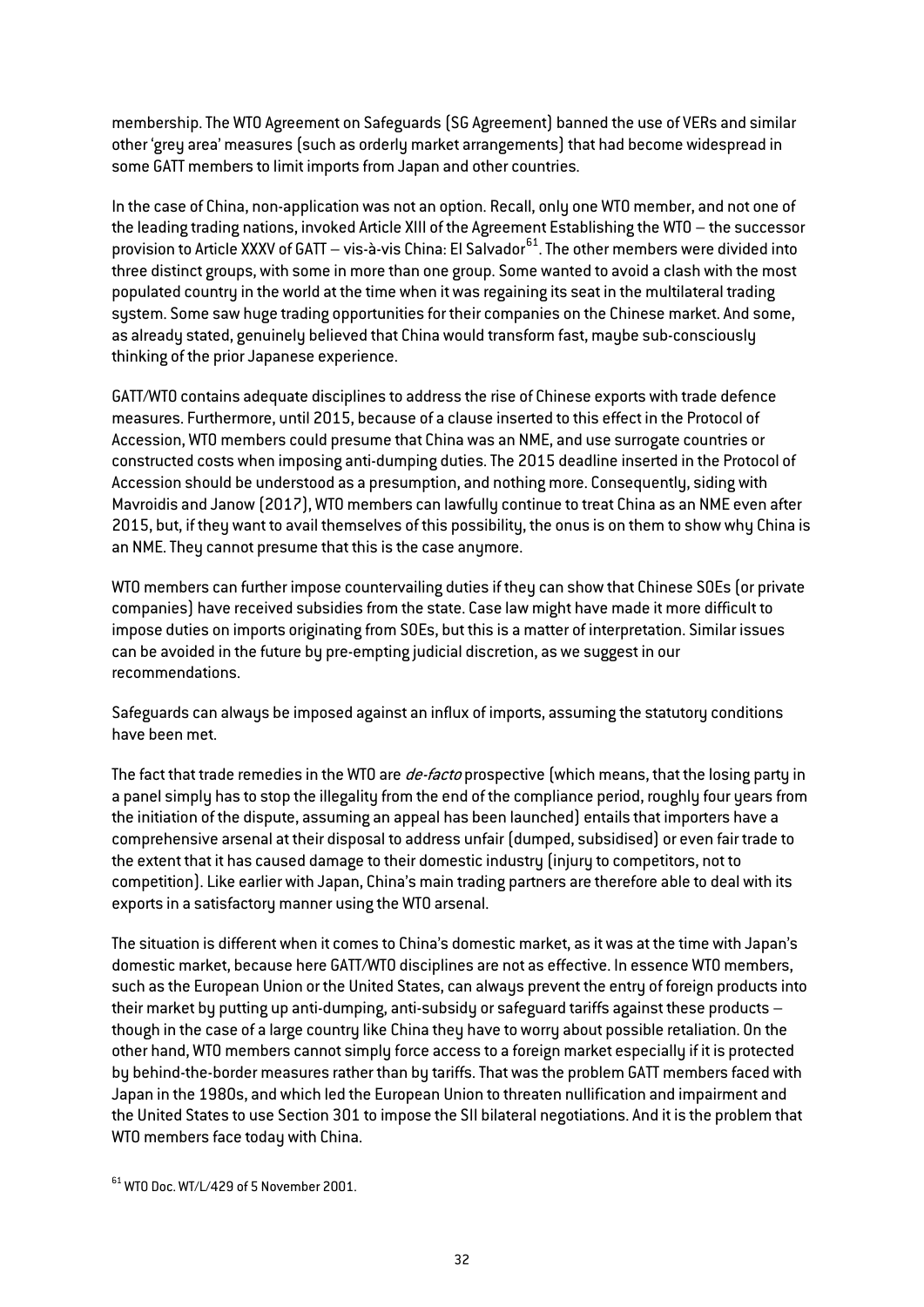The situation with China today is however somewhat different from the situation with Japan 25-30 years ago. WTO disciplines on behind-the-border measures are stricter than earlier GATT disciplines. Hence, in principle China (like any other WTO member) should have less opportunity to restrict access to its market than Japan (or any other GATT member at the time). Moreover, the Protocol of Accession for China contains binding obligations to respect China-specific WTO+ commitments, whereas no specific obligations were present in the Protocol of Accession for Japan. At the same time, however, the involvement of the state in the Chinese economy and the extent to which China abides by the rule of law make it more difficult to enforce WTO commitments in China, especially when it comes to behindthe-border measures that are by nature difficult to enforce for a member-driven organisation like the WTO, which has no investigative or enforcement powers on its own initiative.

This, together with the fact that Chinese imports have grown less rapidly than Chinese exports, explains why China's trading partners have grown frustrated with its import policy in recent years and have taken a host of measures to try and remedy the situation.

#### **3.2.2.3.1 Multilateral measures (WTO)**

Since its accession to the WTO, China has been a defendant in 43 cases, of which six have been settled or terminated and 11 are still in consultations, some for a long time. Of the remaining 26 cases, 19 have been adjudicated while seven are pending at time of writing<sup>[62](#page-32-0)</sup>.

Among the 19 adjudicated cases: seven concern trade defence measures by China against imports of various products (from the EU, the US, Canada and Japan); six concern duties on exports of various basic products (to the EU, the US, Japan and Mexico); three concern measures affecting imports of auto parts (from the EU, the US and Canada); one concerns measures affecting electronic payment services; one concerns the protection and enforcement of IP rights; and one concerns trading rights and distribution services for certain media products. We will not discuss these cases further since none involved SOEs or technology transfer, on which this paper focuses. Suffice it to say that China lost in all the 19 cases and has complied with the Dispute Settlement Body (DSB) recommendations in all cases.

Although the United States has been the most active complainant against China (with 23 out of 43 total cases and 8 out of the 19 adjudicated cases) and has been very successful in its disputes (with a victory in every adjudicated case), it has also been extremely frustrated with the DSB process.

According to the statement by the US Ambassador the WTO during the 2018 Trade Policy Review of China:

The WTO's dispute settlement mechanism is not designed to address a situation in which a WTO Member has opted for state-led trade and investment policies that prevail over market forces and that pursues policies guided by mercantilism rather than global economic cooperation. Rather, it is narrowly targeted at disputes where one Member believes that another Member has adopted a measure or taken an action that violates a WTO obligation. While some Chinese measures have been found by WTO panels or the Appellate Body to run afoul of China's WTO obligations, fundamental problems remain unaddressed as many of the most significant Chinese policies and practices are not directly disciplined by WTO rules or the additional commitments that China made in its Protocol of Accession $^{63}.$ 

<span id="page-32-0"></span> $62$  Of these seven cases, panels have been established but not yet composed at time of writing in five cases and panels composed in two other cases.<br><sup>63</sup> WTO Doc. WT/TPR/M/375 at §4.109.

<span id="page-32-1"></span>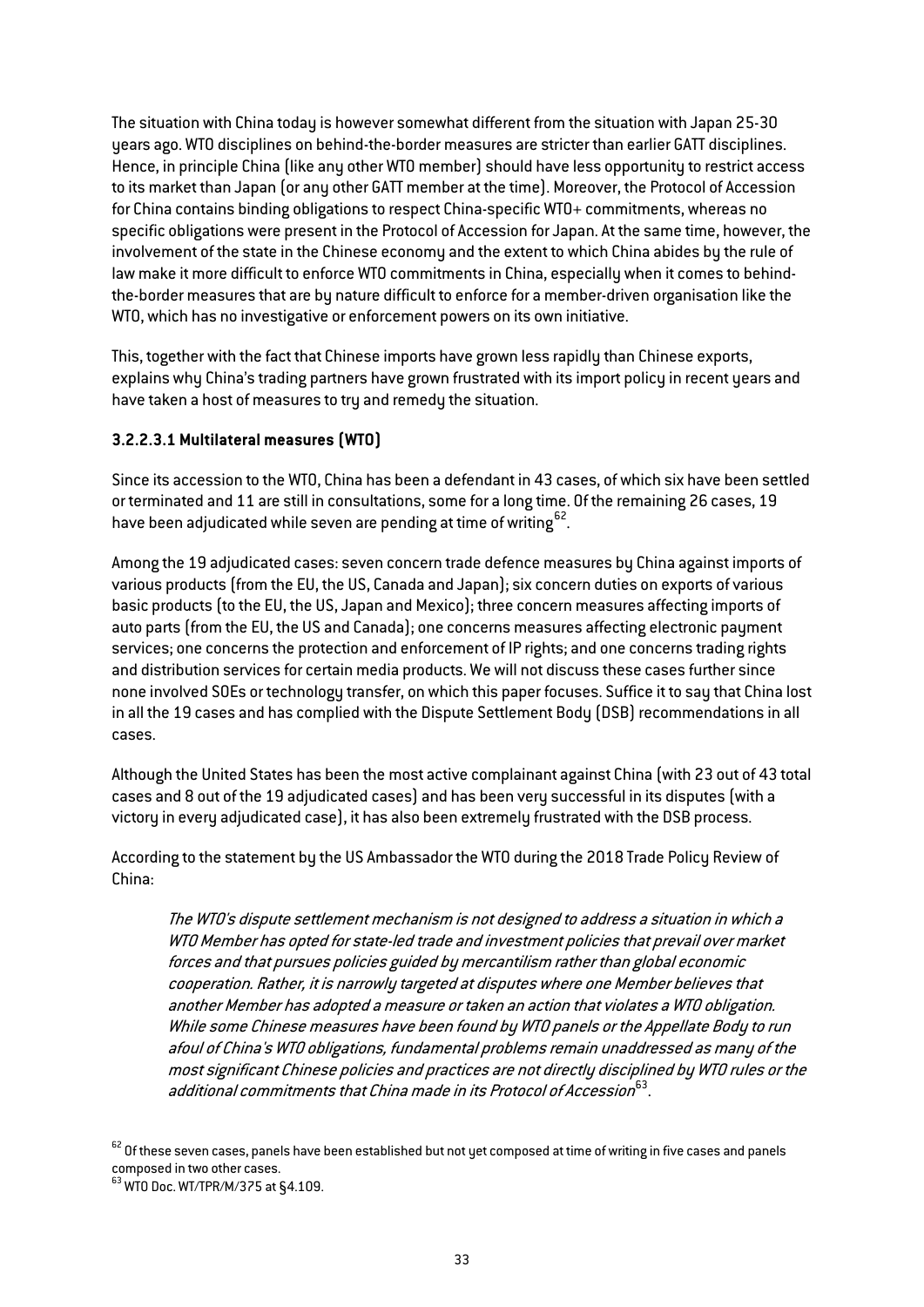Given this situation the United States has looked for alternative ways to deal with its two main complaints about China: the role of SOEs and forced technology transfer. The first alternative, imagined by President Obama, was the Trans-Pacific Partnership Agreement. The second is Section 301, revived by President Trump.

# **3.2.2.3.2 Regional measures (TPP)**

One attempt to find an alternative, or perhaps a complement, to the multilateral track was the Trans-Pacific Partnership negotiated during the Obama presidency. The TPP agreement between the United States, Japan and ten other Pacific Rim countries (Australia, Brunei, Canada, Chile, Malaysia, Mexico, New Zealand, Peru, Singapore and Vietnam) signed on 4 February 2016 was an important strategic and political success for President Obama and Japanese Prime Minister Abe.

The deal, which was still awaiting ratification by the US Congress at the end of President Obama's presidency in order to enter into force, was meant to cover 40 percent of the global economy and create an economic bloc with reduced trade barriers to the flow of goods, services and data, and with new standards and rules for investment, the environment, labour, IP right protection and state-owned enterprises.

The TPP agreement was the economic centrepiece of the President Obama's pivot to Asia, which was designed to counter the rise of China in the Pacific and beyond. As the president stated on the signing of the agreement, "TPP allows America — and not countries like China — to write the rules of the road in the 21st century, which is especially important in a region as dynamic as the Asia-Pacific  $^{b4}$ .

# **3.2.2.3.3 Bilateral measures (Section 301)**

One of the first acts in office of President Trump in January 2017 was to fulfil his campaign promise to withdraw the United States from the TTP Agreement. During the campaign, candidate Trump also pledged to label China a "*currency manipulator*" on his first day in office. But in an interview with the Wall Street Journal in April 2017, President Trump changed his mind. "They're not currency manipulators", he said, reflecting the latest US Treasury Department's finding in its annual report on foreign exchange policies of major trading partners.

At the time of writing, President Trump's position on the yuan-dollar exchange rate has not altered. It seems unlikely therefore that he will seek an agreement with China similar to the 1985 Plaza agreement with Japan, which together with the 1991 SII agreement, resulted in a significant reduction in Japan's exports to, and increase in its imports from, the United States.

What President Trump has done, however, has been to revive the use of Section 301 as a lever to try and force domestic changes in China, as President George H.W. Bush did in 1989, when he named Japan an unfair trading nation, thus paving the way for the SII negotiations.

Section 301 was used extensively during the 1980s and 1990s, not only against Japan but also against other US trading partners in order to open up their markets and force them to better inforce US IP rights holders. With the conclusion of the Uruguay Round negotiations in 1994 and the establishment of the WTO, Section 301 remained on the statute books but was downgraded to an instrument of diplomatic protection  $^{65}$ . The reason, as discussed by Chad Bown (2017), is two-fold.

<span id="page-33-1"></span><span id="page-33-0"></span> $^{64}$  Statement by the President on the Signing of the Trans-Pacific Partnership, 3 February 2016.<br> $^{65}$  Nonetheless, Section 301 has continued to serve as an instrument at the disposal of private parties, which have no standing before the WTO courts, to alert the US government of foreign trade practice that hurt them. It serves the same purpose, therefore, as the EU Trade Barriers Regulation.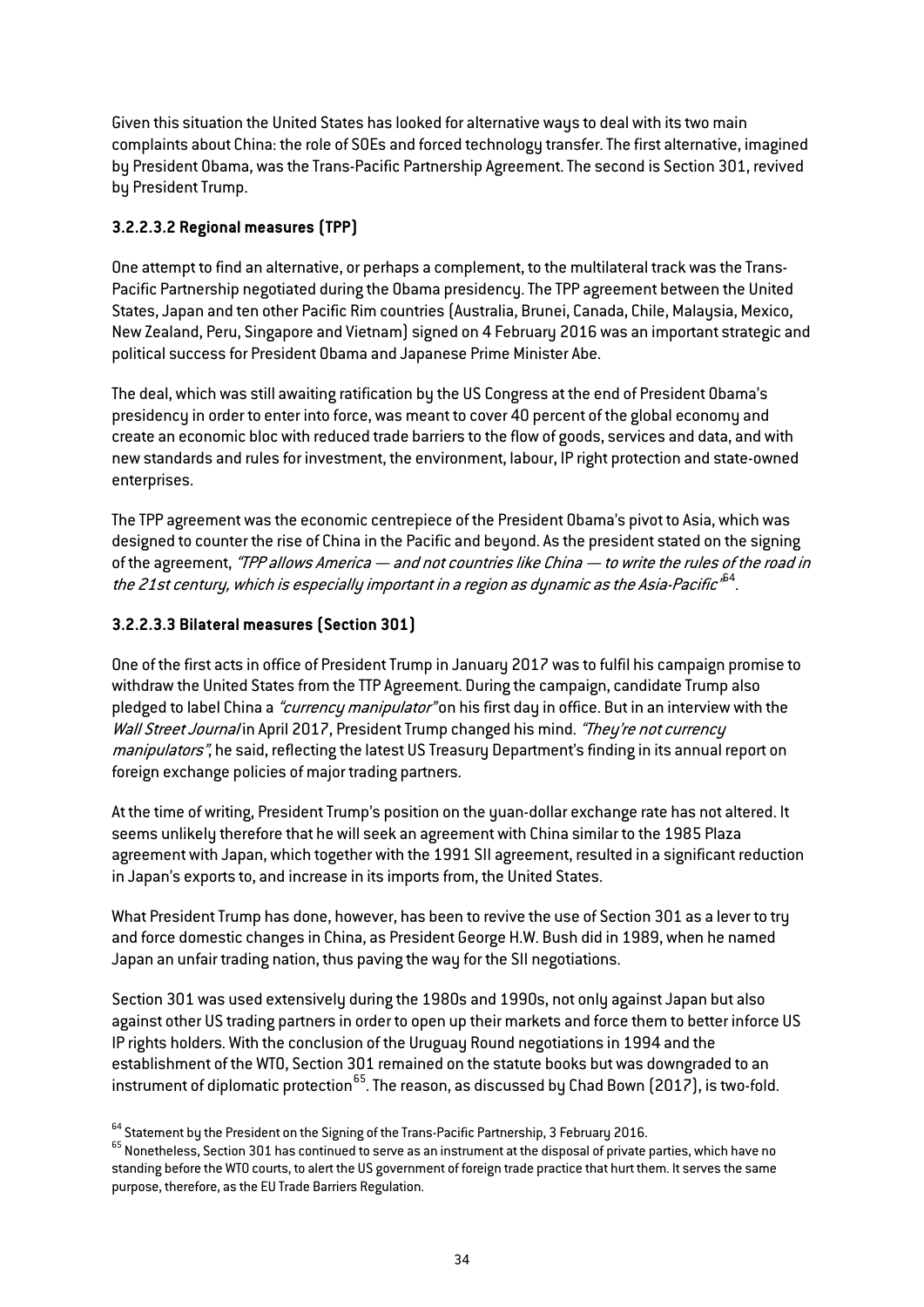First, the WTO brought in new multilateral discipline in areas of huge commercial interest for the United States, with the GATS Agreement for services and the TRIPS Agreement for IP rights. Second, the new dispute settlement system, with the creation of the Appellate Body and the introduction of remedies in case of non-compliance with DSB rulings, became far more constraining than the relatively toothless GATT system that the United States had long complained about. But the main reason, we believe, is that the WTO DSU (Dispute Settlement Understanding) has copied the deadlines of Section 301.

Although Washington made a number of criticisms about the functioning of the WTO dispute settlement system, on the whole it seemed to provide a satisfactory (from the US viewpoint) alternative to the unilateral Section 301 process. In fact, according to Bown (2017), Section 301 was never used by the US administration after the start of the WTO and before the Trump presidency. The decision in August 2017 of President Trump to ask the US Trade Representative to launch a Section 301 investigation into "China's acts, policies, and practices related to technology transfer, intellectual property, and innovation" was therefore momentous. In March 2018, the Trade Representative advised President Trump that the investigation supports the following findings  $^{66}\! :$  $^{66}\! :$  $^{66}\! :$ 

First, China uses foreign ownership restrictions, including joint venture requirements, equity limitations, and other investment restrictions, to require or pressure technology transfer from U.S. companies to Chinese entities. China also uses administrative review and licensing procedures to require or pressure technology transfer, which, inter alia, undermines the value of U.S. investments and technology and weakens the global competitiveness of U.S. firms.

Second, China imposes substantial restrictions on, and intervenes in, U.S. firms' investments and activities, including through restrictions on technology licensing terms. These restrictions deprive U.S. technology owners of the ability to bargain and set market-based terms for technology transfer. As a result, U.S. companies seeking to license technologies must do so on terms that unfairly favour Chinese recipients.

Third, China directs and facilitates the systematic investment in, and acquisition of, U.S. companies and assets by Chinese companies to obtain cutting-edge technologies and intellectual property and to generate large-scale technology transfer in industries deemed important by Chinese government industrial plans.

Fourth, China conducts and supports unauthorized intrusions into, and theft from, the computer networks of U.S. companies. These actions provide the Chinese government with unauthorized access to intellectual property, trade secrets, or confidential business information, including technical data, negotiating positions, and sensitive and proprietary internal business communications, and they also support China's strategic development goals, including its science and technology advancement, military modernization, and economic development.

Based on the threat to US competitiveness and to national security that these findings implied, President Trump directed the USTR to take appropriate action, including increased tariffs on goods from China.The amount of Chinese imports facing additional duties initially set at \$60 billion was later raised to \$260 billion. In retaliation the Chinese Government initially announced additional duties on US imports worth \$60, an amount later raised to \$120 billion.

<span id="page-34-0"></span> $^{66}$  Presidential Memorandum on the Actions by the United States Related to the Section 301 Investigation, issued on 22 March 2018.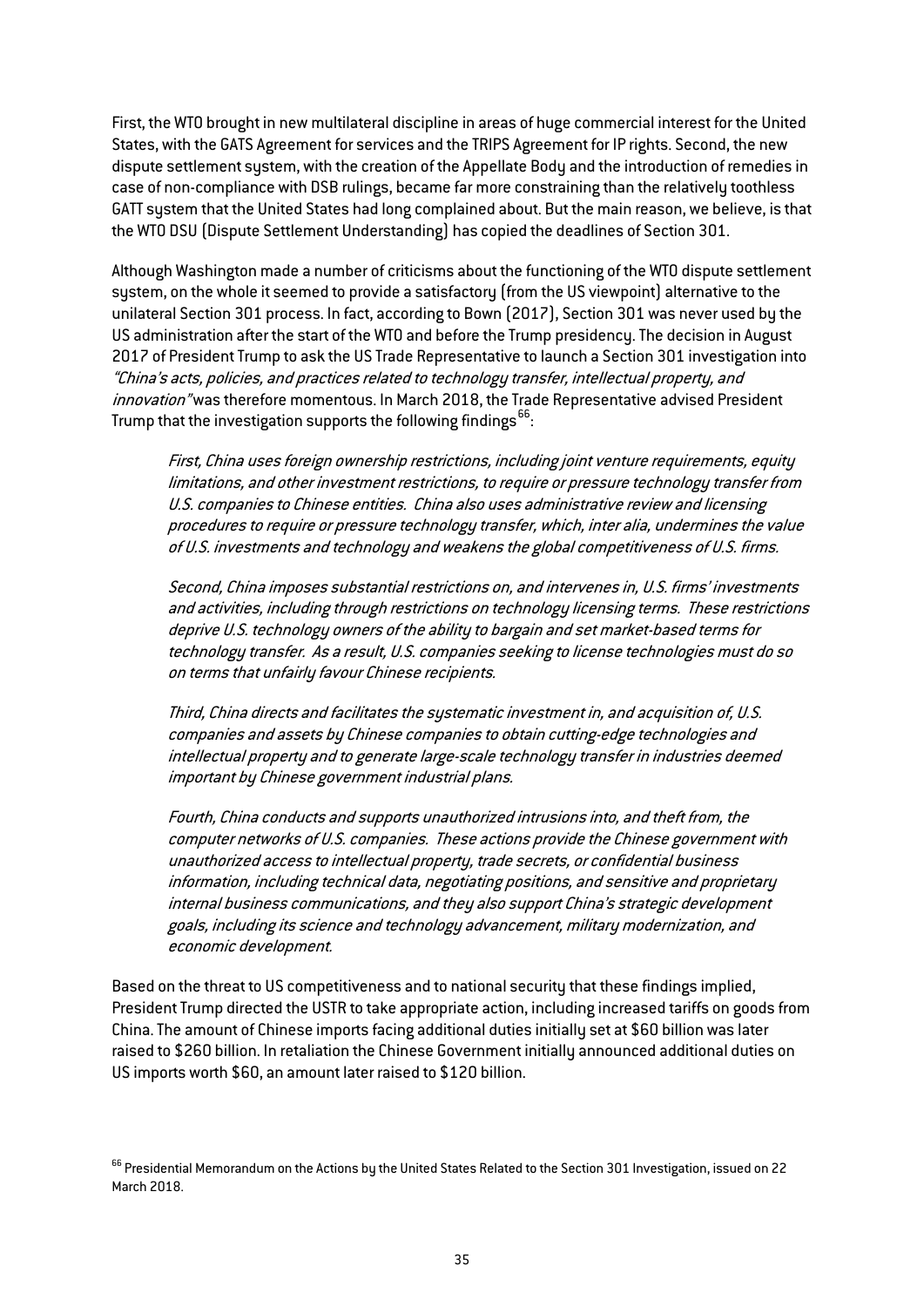Remember that after Japan was named an unfair trading nation, President George H.W. Bush decided not to impose additional duties, but instead launched the SII talks. Clearly US-China relations today are very different from US-Japan relations 30 years ago. At the time the United States and Japan were simply trading accusations that each was bashing the other. Today, the United States and China are in a trade war affecting more than fifty percent of their bilateral goods trade  $67$ .

# **4. The way forward**

As was anticipated, the accession of China to the WTO has been highly significant for China, the WTO and the world. But nearly 20 years after the event, our analysis in this paper shows that the fit between China and the WTO is not seamless. Dangerous tensions for the world trading system have not been avoided. At least in the eyes of her main trading partners, including the European Union, Japan and the United States, China has not become the type of market economy they envisaged back in 2001. This situation has added to the woes of the WTO.

The question is what to do now. How can the WTO regime better accommodate a behemoth socialist market economy, as China characterises itself? Should we look for a Protocol of Accession 2.0, or is it time for a WTO 2.0?

During the GATT era, the trading system was able to deal successfully with the accession of new members that were either socialist (like Poland) or large (like Japan), but it never had to deal with a country like China, which is both socialist and large. The way GATT handled the accession of these new members was through protocols of accession that were, during this era, nothing more than tariff commitments, plus, in the case of socialist countries, promises to import more. In the case of Japan, a large market economy, but with a significant state involvement, the protocol of accession proved however insufficient to avoid tensions after its economy rose to second in the world, behind the United States. The European Union and the United States, the country's main trading partners, took umbrage at Japan's behaviour and demanded changes. The European Union acted within the GATT but mostly failed. The United States acted outside the GATT and succeeded.

The WTO-era is different from the GATT-era on two accounts: depth and width. GATT agreements and commitments essentially concerned tariffs. WTO agreements go far deeper, with disciplines on behindthe-border issues left unregulated by the GATT, such as intellectual property protection, technical barriers to trade and trade in services, which all require adherence to the liberal understanding of the law in order for commitments to be meaningfully enforced.

Furthermore, except for a handful of socialist countries of small to insignificant size (including Poland, Hungary and Romania, who anyway joined after the advent of the GATT and thus, did not influence its design and GATT-Think), GATT members were mainly Western countries, including Japan, which joined the Western club (the OECD) within ten years after it had joined the GATT. By joining the OECD, Japan adhered to all soft law initiatives adopted by the Paris organisation regarding the role of the state in regulating economic policies, the behaviour of private agents, etc. From soft law, it was a short walk to binding regulation. This means that all GATT members that mattered in terms of international trade, basically shared or accepted the liberal understanding of the law and the economy.

<span id="page-35-0"></span> $^{67}$  In 2017, the US imported \$520 billion of Chinese goods and exported \$190 of goods to China. The trade measures announced in 2018 cover therefore 50 percent of US imports from China and more than 50 percent of Chinese imports from the US.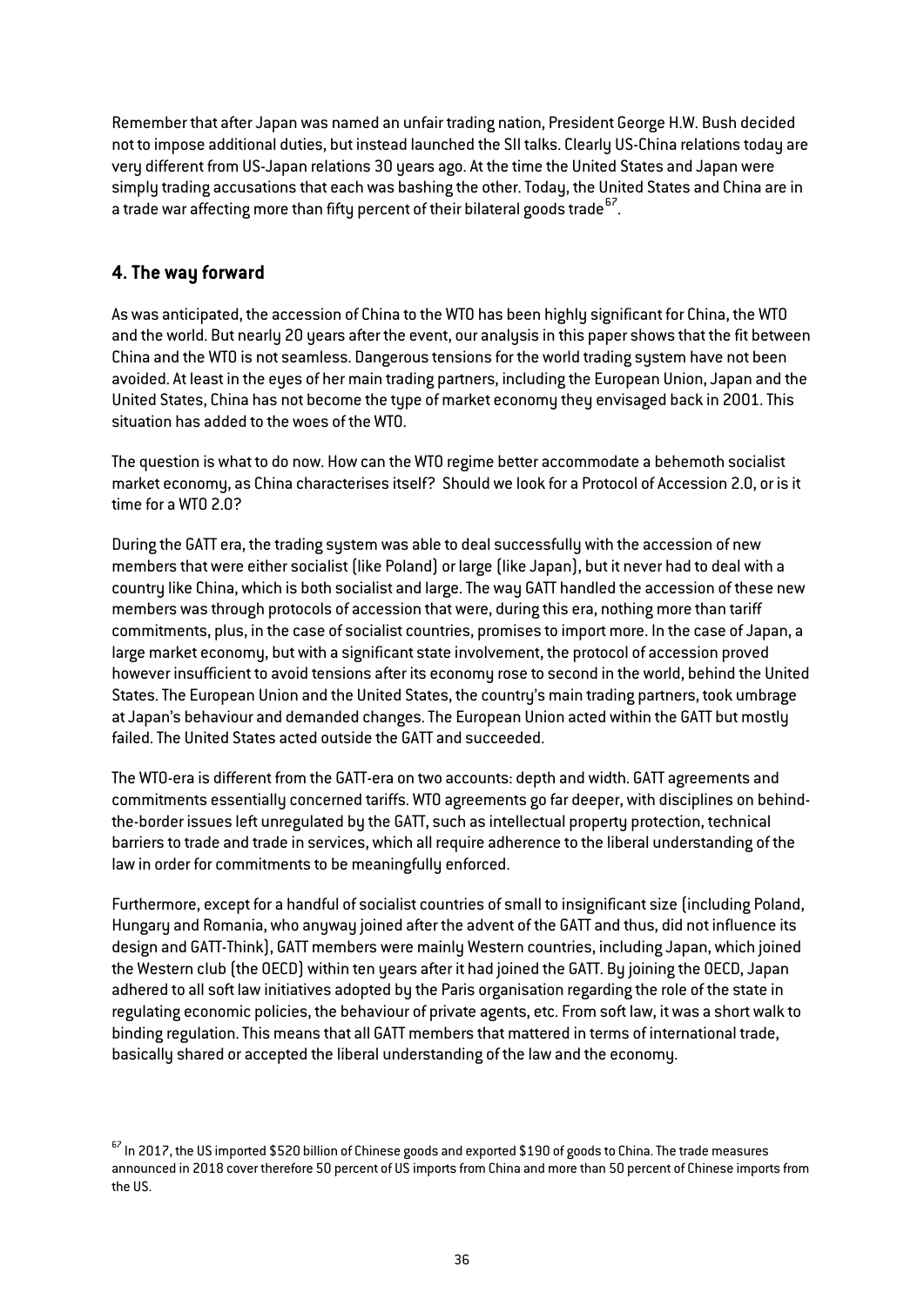With the end of the Cold War, the WTO has become a truly global organisation. Its members now include countries in transition from planned to market economies and which fall into three categories: some that have formally abandoned socialism, but where the state continues to play an important role (such as Russia and many other former Soviet republics); others that have fully endorsed the market economy system (such as the countries of Central and Eastern Europe, including some former Soviet republics, which have become members of the European Union); and still a few others that remain socialist economies, including China and Vietnam.

China's Protocol of Accession to the WTO was an attempt to use an old instrument (the protocol of accession) to deal with a totally new challenge: the accession of a very large and socialist country, in transition towards a market economy, to a rules-based international trading order designed by and for liberal-minded countries and encompassing not only tariffs but also behind-the-border measures.

Protocols of accession, as we have seen, originally included only the level of tariffs on which acceding countries and incumbents had agreed upon. Eventually, protocols contained language to the effect that certain volumes of trade should be guaranteed. This approach was satisfactory for the accession of countries with no bargaining power, which could not affect terms of trade. The situation was different with China.The Protocol of Accession was extended, and protracted, but the question was how much can you include in a Protocol of Accession without being accused of going overboard? After all, how much more could China accept beyond what others had signed up to? And since the liberal understanding is just this, an understanding, since the GATT/WTO does not explicitly condition accession upon prior democratic and market-friendly transformation, as the European Union does, what was the moral justification for imposing on China obligations that no other country had accepted?

All this argued in favour of under-including rather than over-including obligations in the Protocol of Accession. And this is what happened.

The Protocol went some way to help China fit with the WTO, but in other ways it was, as we discussed in section 3, a missed opportunity. Partly China did not keep to some of its commitments (on interference with market mechanisms or using SOEs to undo some of its obligations) and partly the Protocol has been under-enforced.

In section 1 we discussed three potential options for the future relationship between China and the WTO: forcing China to change its economic regime through economic and political pressure; doing nothing, that is keeping the status quo as far as China and the WTO are concerned; and using the WTO framework to bring about a better fit between China and the WTO.

The first option, chosen by the Trump administration, is a mixture of unilateral measures and bilateral negotiations with China that bear a strong resemblance to the successful actions of earlier US administrations in relation to Japan. However, as we have argued, China is very different from Japan in geopolitical terms and is unlikely therefore to give in to US pressure, which will only increase the frustration of the Trump administration towards China and the WTO.

A variant of the first option was the TPP approach pursued by the Obama administration, and elegantly argued for by Mark Wu (2016). This consisted of putting pressure on China to change its economic system by creating a grouping of Pacific countries led by the United States and excluding China.

Another variant of this first option is to pursue bilateral trade and investment agreements with China that contain some new discipline. Both the United States (since 2008) and the European Union (since 2013) have been negotiating (separately) bilateral investment treaties with China, but little progress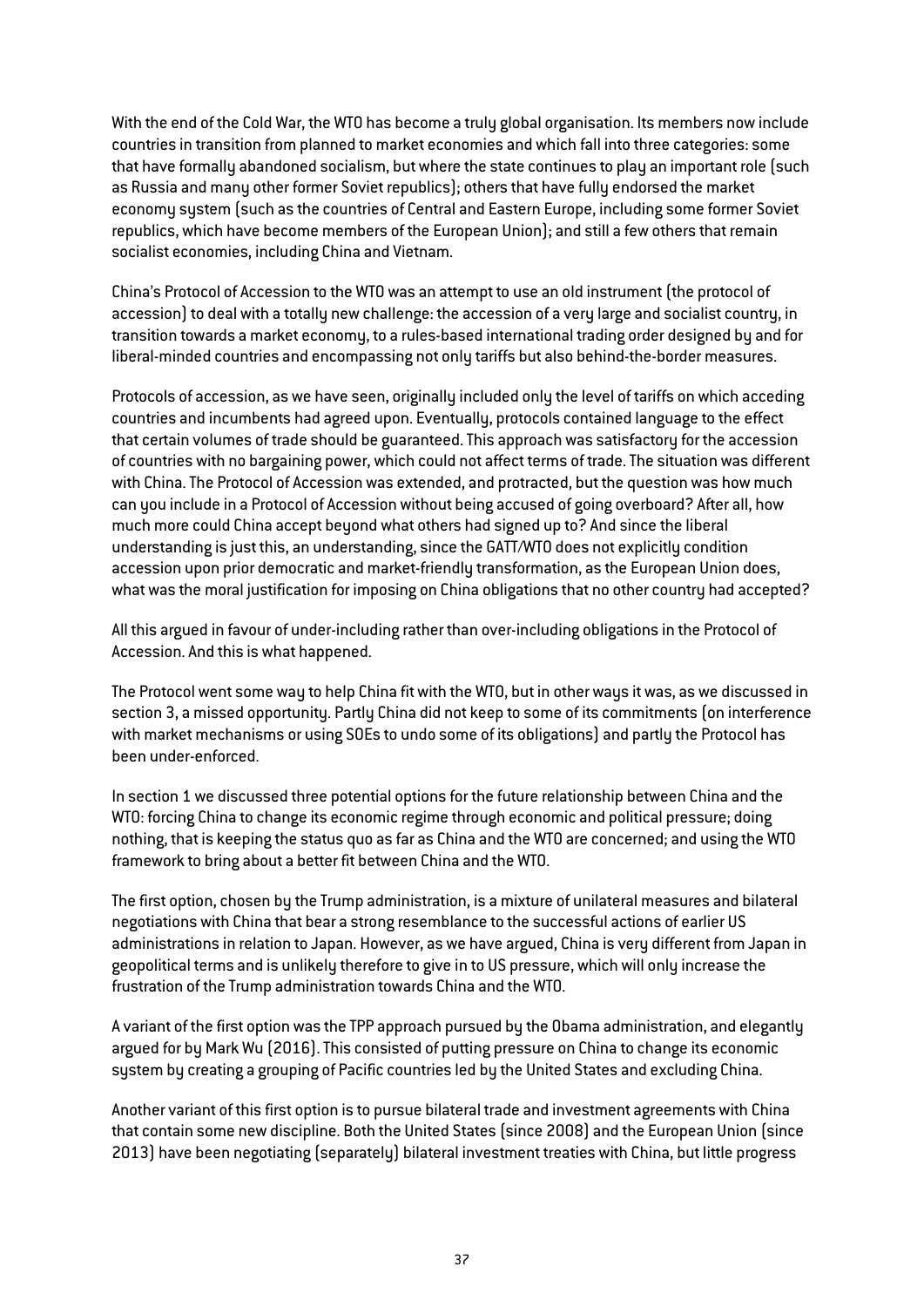has been achieved so far. And both have announced that they will not envisage negotiating bilateral trade agreements with China before signing investment deals.

As far as the European Union is concerned, one clear source of inspiration for the bilateral discussion with China is the EU-Vietnam Free Trade Agreement and the EU-Vietnam Investment Protection Agreement, which were both completed in July 2018, but are still awaiting signature and ratification.

The second option, discussed by Dani Rodrik (2018), would be to essentially do nothing and consider that neither China nor the WTO need to change in order to accommodate better one another.

Our analysis in sections 2 and 3 of this paper leads us to the conclusion that neither of two options is realistic nor desirable. A third option option must therefore be pursued in the collective interest of the WTO membership to preserve the rules-based multilateral trading system. This option relies squarely on WTO mechanisms.

There are, however, two different avenues that can be pursued within the WTO framework: a Chinaspecific avenue, or a WTO-wide avenue.

The most obvious China-specific avenue within the WTO framework is to litigate against China on the basis of its Protocol of Accession. This avenue has clearly borne fruits in the past, when the cases concerned clear-cut commitments by China. This is what happened with several cases about export taxes, which were all won by the European Union, Japan or the United States. Similarly, the European Union is likely to win its ongoing dispute with China on forced technology transfer, which we discussed in Section 2, because it is based on clear commitments made in China's Protocol of Accession.

However, complaints about China in cases regarding requests for technology transfer by private Chinese companies as a condition to enter into joint ventures with foreign firms, and/or in cases involving SOEs, cannot be easily litigated at the WTO on the basis of China's Protocol of Accession because there is either no commitment or the existing commitments are not sufficiently clear cut. The broader point is that we do not think it is helpful to litigate at the WTO in cases where the rules and commitments are not sufficiently clear and where there is therefore a risk of error by panels and by the Appellate Body.

An alternative China-specific avenue within the WTO framework was proposed by Jennifer Hillmann, a former member of the Appellate Body. Her proposal is to initiate non-violation complaints  $[NVCs]^{68}$  $[NVCs]^{68}$  $[NVCs]^{68}$ against China. We disagree with this proposal on two grounds. First, NVCs do not lead to obligations to remove the challenged measures since they are not deemed illegal in the first place. China has always the option to simply offer compensation to the litigant, without incurring the obligation to change its policies. Second, China has always the option of settling before the judgement, which avoids condemnation of its practices.

For all these reasons, we favour clarifying the WTO rules, when the commitments by China in its Protocol of Accession are either absent or fuzzy. Within the third option, therefore, we favour a WTOwide solution, which consists of reinforcing the WTO by amending it, when litigation based on the Protocol of Accession is not feasible. In this case, we propose a five-pronged strategy that would build partly on the European Union-Vietnam proposed FTA, and on the Comprehensive and Progressive

<span id="page-37-0"></span> $^{68}$  Brieflu, an NVC allows WTO members to request compensation even for legal measures, which nevertheless nullify or impair the benefits accruing to them. What matters is that benefits have been impaired, irrespective of whether the action complained against is legal or not. To this effect, they will have to show that their benefits have been impaired as a result of a measure by a WTO member, which they could not have reasonably anticipated. For a detailed discussion, see Bagwell and Staiger (2001).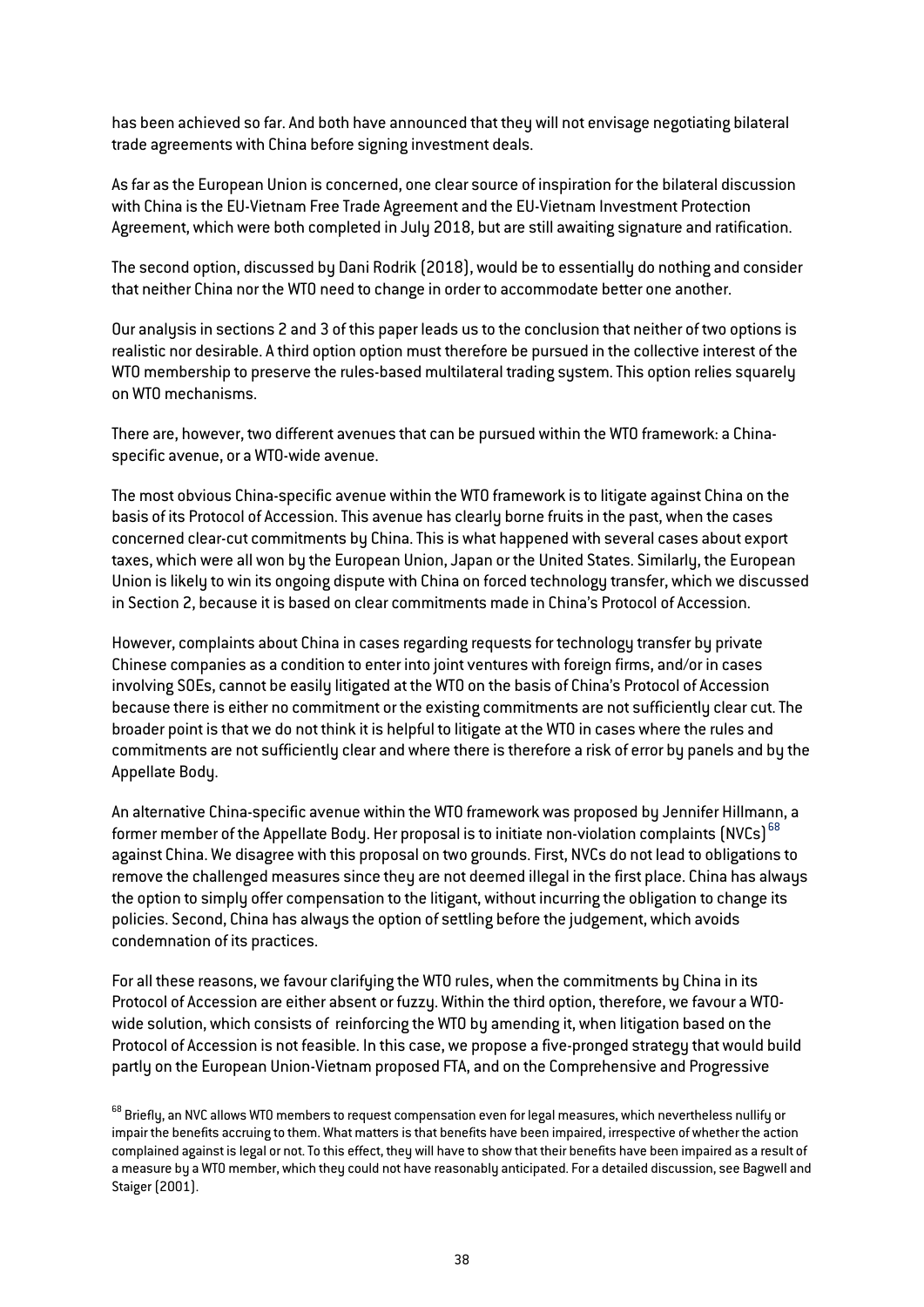Agreement for Trans-Pacific Partnership (CPTPP), the successor to the TPP agreement, from which the United States withdrew in January 2017, a few days after President Trump's inauguration.

### **4.1 Transfer of technology**

In this area, the key issue is the Chinese law on joint ventures and the related regulations that impose the creation of joint ventures with Chinese partners on foreign firms wanting to invest in China.

With respect to investment, Chapter 9, Article 9.10 of CPTPP contains the following understanding of performance requirements:

1. No Party shall, in connection with the establishment, acquisition, expansion, management, conduct, operation, or sale or other disposition of an investment of an investor of a Party or of a non-Party in its territory, impose or enforce any requirement, or enforce any commitment or undertaking:

(f) to transfer a particular technology, a production process or other proprietary knowledge to a  $\overline{p}$ erson in its territory $^{69}$  $^{69}$  $^{69}$ ;

The carefully drafted provision creates an obligation not to impose or enforce the forced transfer of technology. By outlawing enforcement, this provision drastically reduces the incentive to request (non-voluntary) transfer of technology in the first place. Furthermore, those who could potentially request it will find it hard to collude and request transfers.

WTO law has no provision like this. Imaginative provisions will not suffice, however. But this is a provision that could find its way in a new agreement on investment. As the WTO has already started discussions on investment facilitation, and the voices arguing for a comprehensive agreement on trade and investment multiply, this is something to think about.

China has adopted a Technology Import Export Regulation (TIER), which does not force technology transfer in the sense that 'forced transfer of technology' is done in practice. This, of course, in and of itself does not amount to proof that transfer of technology does not happen at all. Complainants, however, cannot base themselves on TIER when mounting similar claims. They have to produce other (circumstantial) evidence in order to prevail, if they wish to pursue litigation (leaving aside the question about the appropriate forum).

TIER nevertheless, contains two clauses that both the EU Regulation Technology Transfer Block and the US Transfer Guidelines have included among the nine clauses that no enterprise/state should ever request/enforce.These are:

- The regulation mandates, irrespective of the willingness of licensors and licensees that the foreign licensor surrenders ownership of any improvement, that is there is no forced grantback to the licensor;
- Under the same circumstances, TIER prohibits licensing agreements that unreasonably restrict the export channels (marketing rights) of Chinese licensees.

These two conditions have been embedded in TIER, and the Chinese Ministry of Commerce (MOFCOM) aims to ensure that they are being observed in practice.

<span id="page-38-0"></span><sup>69</sup> The full text of CPTPP is available a[t https://www.mfat.govt.nz/assets/Trans-Pacific-Partnership/Text/9.-Investment-](https://www.mfat.govt.nz/assets/Trans-Pacific-Partnership/Text/9.-Investment-Chapter.pdf)[Chapter.pdf](https://www.mfat.govt.nz/assets/Trans-Pacific-Partnership/Text/9.-Investment-Chapter.pdf)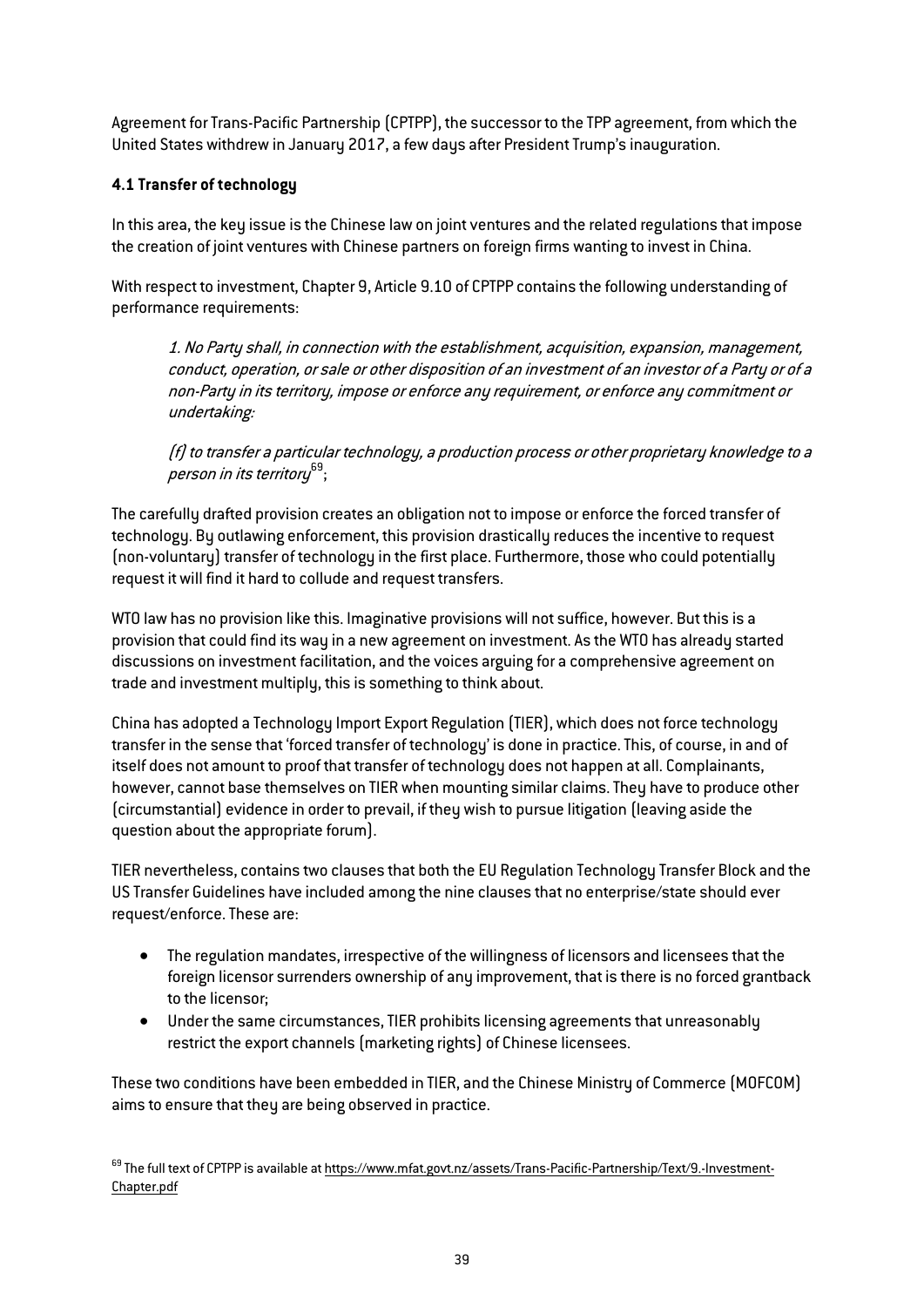These two clauses are problematic for a number of reasons. A licensor might never be willing, for example, to lower royalty payments for licensees, unless there is some sharing of improvements on the original license. What is worse is that the licensor is excluded from improvements. Under the circumstances, it might be unwilling to conclude a deal with a Chinese company, or be forced to accept deals for short-term gains, putting in danger its own mid- to long-term position in the market, and anyway, providing Chinese companies with a considerable advantage.

Furthermore, assuming challenges against the license, TIER requests the licensor to bear all responsibility, even if the challenge is directed against the manner in which the licensee has been utilising the license.

With respect to marketing rights, we should note that, without flexibility, both licensor and licensee might have to forego their licensing agreement in the first place.

We should note in this respect, Article 40 of TRIPs which reads as follows:

1. Members agree that some licensing practices or conditions pertaining to intellectual property rights which restrain competition may have adverse effects on trade and may impede the transfer and dissemination of technology.

2. Nothing in this Agreement shall prevent Members from specifying in their legislation licensing practices or conditions that may in particular cases constitute an abuse of intellectual property rights having an adverse effect on competition in the relevant market. As provided above, a Member may adopt, consistently with the other provisions of this Agreement, appropriate measures to prevent or control such practices, which may include for example exclusive grantback conditions, conditions preventing challenges to validity and coercive package licensing, in the light of the relevant laws and regulations of that Member.

3. Each Member shall enter, upon request, into consultations with any other Member which has cause to believe that an intellectual property right owner that is a national or domiciliary of the Member to which the request for consultations has been addressed is undertaking practices in violation of the requesting Member's laws and regulations on the subject matter of this Section, and which wishes to secure compliance with such legislation, without prejudice to any action under the law and to the full freedom of an ultimate decision of either Member. The Member addressed shall accord full and sympathetic consideration to, and shall afford adequate opportunity for, consultations with the requesting Member, and shall cooperate through supply of publicly available non-confidential information of relevance to the matter in question and of other information available to the Member, subject to domestic law and to the conclusion of mutually satisfactory agreements concerning the safeguarding of its confidentiality by the requesting Member.

4. A Member whose nationals or domiciliaries are subject to proceedings in another Member concerning alleged violation of that other Member's laws and regulations on the subject matter of this Section shall, upon request, be granted an opportunity for consultations by the other Member under the same conditions as those foreseen in paragraph 3.

It follows that WTO members, China included, allow competition law to have a role in technologytransfer agreements, if such agreements are injurious to competition and to future innovation.This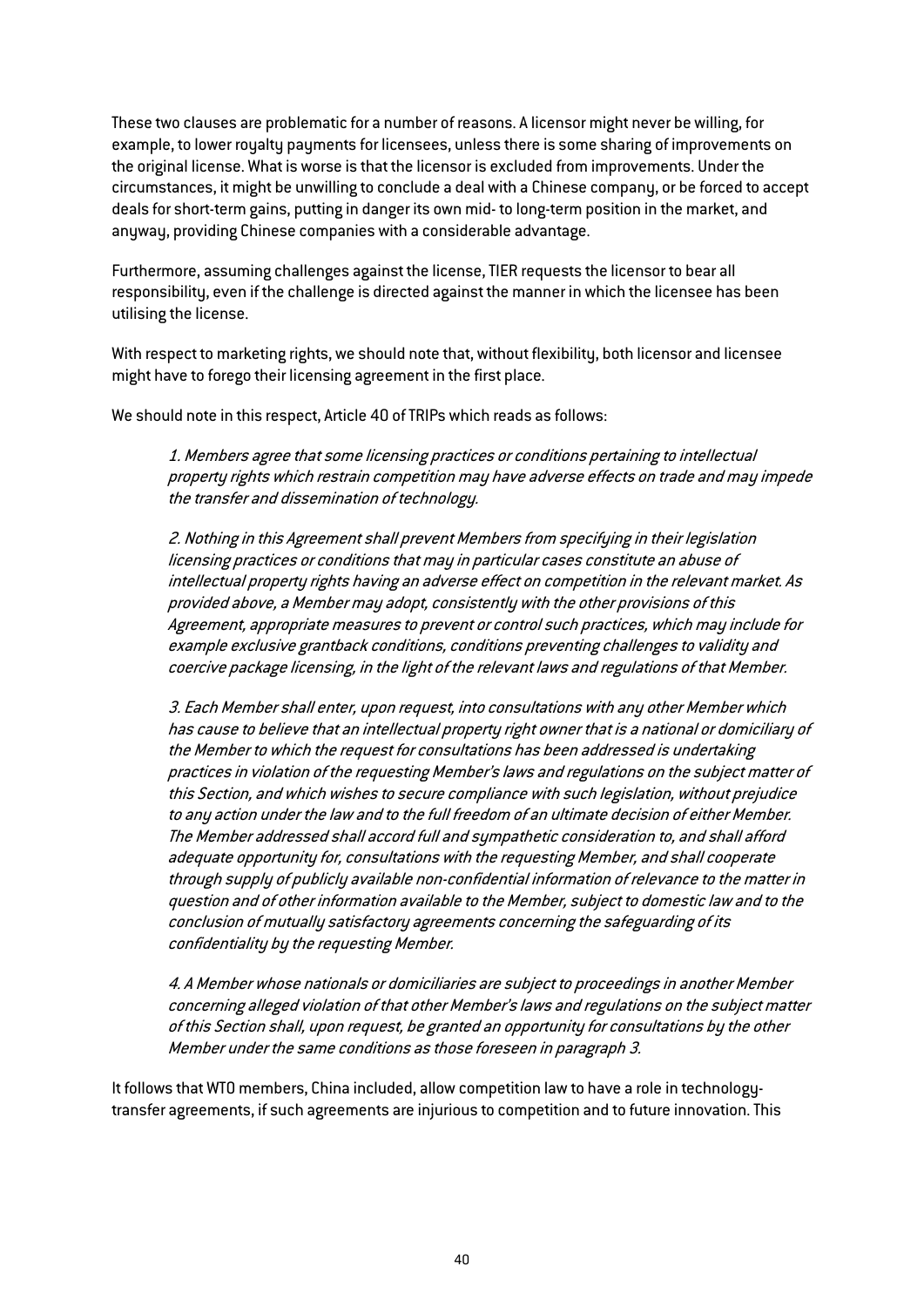seems to us like a promising avenue, but to our knowledge so far no complaint has been raised to the effect that China has violated Article 40 of TRIPs through its technology transfer practices<sup>70</sup>.

We should add here a remark to avoid misunderstanding. The European Union's formal complaint against China about forced technology transfer discussed above concerns a very clear obligation assumed by China (in Paragraph 7.3 of its Accession Protocol) to avoid enforcing performance requirements. Here, we discuss transfer of technology in other areas as well, where current rules are far from creating an unambiguous obligation (like that imposed through Paragraph 7.3). This is why we favour, in this respect, and in light of the fact that transfer of technology is a major concern for technology-exporting countries, a clarification of the rules.

# **4.2 SOEs**

Some progress can be achieved through a less-formalistic understanding of the Agreement on Subsidies and Countervailing Measures (SCM). The US administration had, wrongly, decided to simply equate state ownership with market-unlike behaviour, without checking whether or not a given stateowned company behaves like a private company. The WTO Appellate Body was equally wrong to see nothing in state ownership. And we ended up with an outcome in which the Appellate Body would not see anything wrong with state ownership, and would find against the United States routinely, each time the United States equated state-owned companies with subsidising agents. A crisis erupted as a result, and it was not China-specific. It helped ignite the fire that threatened the very existence of the Appellate Body and compulsory third-party adjudication at the WTO-level. The Trump Administration is carrying the torch.

At the very least, the Appellate Body should have asked the question: why would a state intervene, if the market would have done so anyway? Is not the purpose of the Agreement to compare an actual behaviour with a counterfactual where the state has not intervened?

What to do? We believe that emulating Chapter 17 of CPTPP (and previously of TPP) is the model we aspire to see in the WTO as well<sup>71</sup>. What does this Chapter do? It does precisely what a series of GATT/WTO panels should have done. Article XVII of GATT deals with state-trading enterprises (STEs), and some SOEs are STEs as well. This provision requires WTO members to ensure that their STEs behave in accordance with commercial considerations, to give interested parties adequate opportunities to compete, and to avoid discriminatory behaviour. A series of GATT/WTO panels turned the test on its head, when understanding the first two obligations as a sub-set of non-discrimination<sup>[72](#page-40-2)</sup>. We can return to orthodoxy by simply reversing case law. We can ensure that this is the case by pre-empting judicial discretion through adopting an Understanding of Article XVII of GATT.

Another approach, though probably more demanding, would be to add language to the new understanding on SOEs, similar to the language in Chapter 11 of the EU-Vietnam FTA, which recognises the right of both parties to decide on its system of state ownership, but requires SOEs to act in accordance with commercial considerations in respect of their commercial activities.

# **4.3 Connecting SOEs to technology transfer**

Often technology transfer is requested by SOEs. Sometimes, this is not the case. If SOEs were to be viewed as public bodies, then all requests would be attributable to China anyway. In this scenario,

<span id="page-40-0"></span><sup>&</sup>lt;sup>70</sup> The WTO in early 2019 embarked on a discussion (not formal negotiation) regarding transfer of technology, see<br>https://www.wto.org/english/news\_e/news19\_e/trip\_13feb19\_e.htm.

<span id="page-40-2"></span><span id="page-40-1"></span><sup>&</sup>lt;sup>[71](https://www.wto.org/english/news_e/news19_e/trip_13feb19_e.htm)</sup> Hufbauer and Cimino-Isaacs (2015) discuss this point. <sup>72</sup> The case law is discussed in detail in Mavroidis (2016), volume 1, pp. 397 et seq.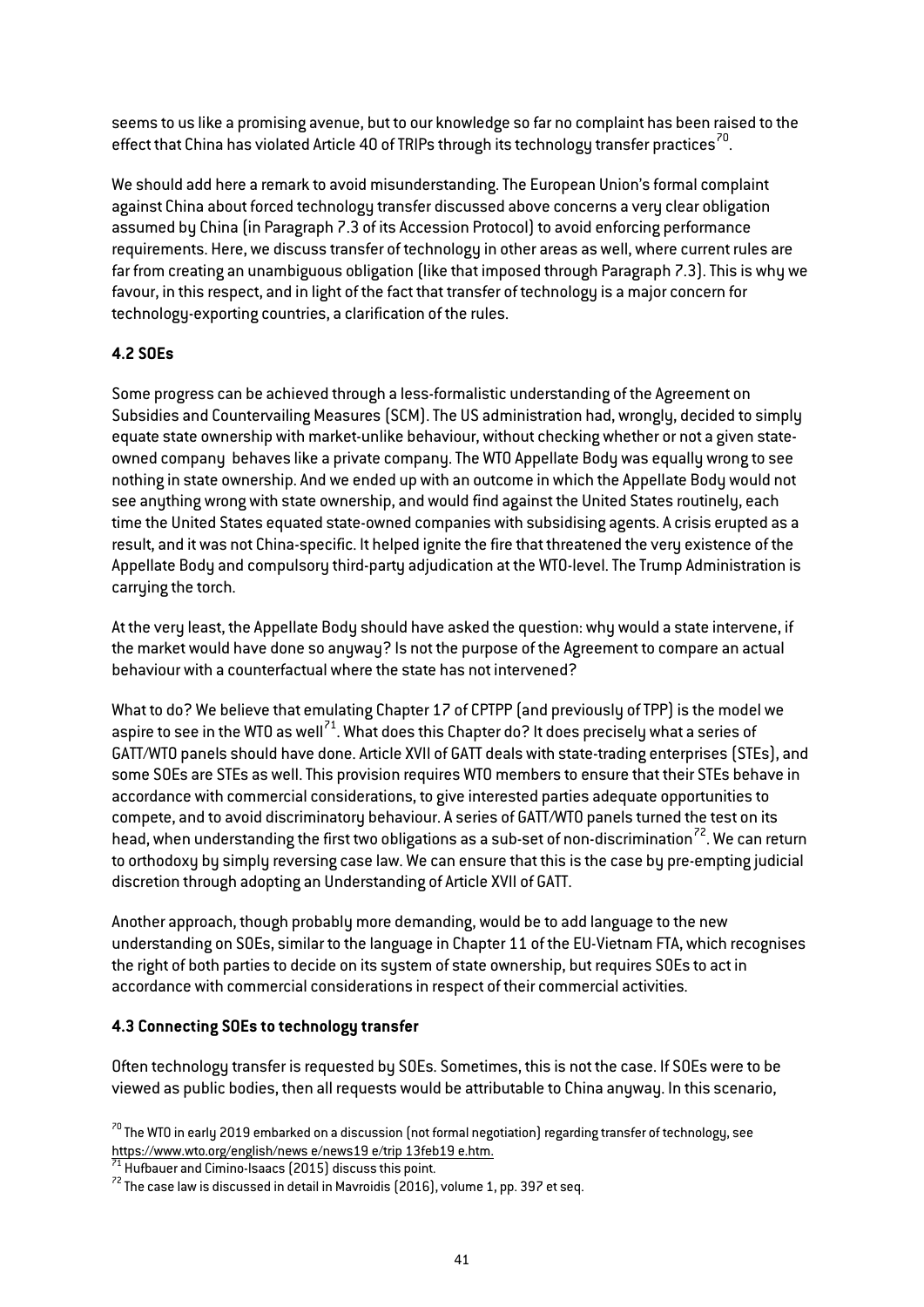there is no need to amend anything, as China would be violating commitments it has already accepted in its process of accession, as we have explained above. If not, then the two instances (SOEs, private parties) have to be treated in a symmetric manner. The question will be to what extent the challenged measure (forced technology transfer) should be attributed to China or not.

We assume that all the law states is that investment in China is possible only through a joint venture with a Chinese company, and nothing more.

In this case, the definition of public body in SCM case law will almost certainly influence attribution. Assuming SOEs are viewed as public bodies, then it will be a short move for any panel to attribute technology transfer to China. If not, the evidential requirements would be quite substantial. Siding with Wu (2016), who points to the inexhaustible potential for China to evade its obligations, we believe that, even though an informed judge could still reach the optimal result, it would be even better if a CPTPPinspired solution were to find its way into the WTO as well.

# **4.4 Enforcement**

Challenge procedures of the Agreement on Government Procurement could provide an inspiration for disputes over IP rights. To some extent this provision, which provides private parties with a direct voice without having to pass through government channels or filters, is echoed in Article X.3 of GATT and Article 41.5 of TRIPs. The difference is timing, and timing is crucial in protection of IP rights. Challenge procedures are geared towards providing fast relief. The WTO membership should think about the possibility of introducing multilateral review of decisions rendered by similar instances. This way the WTO contract will be interpreted harmoniously by the membership.

Obviously, challenge procedures will not solve the deeper issue of the liberal understanding and the rule of law in China. In this respect, one must acknowledge that the country has come a long way since the days of Chairman Mao and that it is moving in the right direction toward establishing a system, where political decisions are accountable to courts rather than the other way round. The inflection point would be the establishment of a *Rechtsstaat*, a decision which rests with China alone.

Efficient challenge procedures will be at best a nudge. But sometimes, a nudge is all you need to better evaluate the shortcomings of inertia, and rethink the merits of change. Establishing fora where private agents can invoke and enforce their rights under international agreements will provide the citizenry with possibilities in an increasingly privatised economy.

But we should not be blind to the fact that the WTO suffers from a general problem of transparency as far as trade measures are concerned. As long as long this problem remains, it will be difficult to enforce WTO rules, whether in SCM, TRIPs or in some other domains relevant to the subject of this paper<sup>[73](#page-41-0)</sup>.

#### **4.5 A plurilateral Silk Road ahead**

Negotiating new agreements is an intimidating task. The fact that WTO members have not managed to add anything to the multilateral arsenal since 1995 other than the Agreement on Trade Facilitation is proof enough of the difficulties associated with such endeavours.

Yet it is absolutely essential to add new rules to the WTO in order to make it fit to today's reality. In particular there is a need to translate the liberal understanding of the law, which was implicit in the

<span id="page-41-0"></span> $^{73}$  See, for instance, Mavroidis and Wolfe (2015), for the need to expand the role of the WTO Secretariat in this area.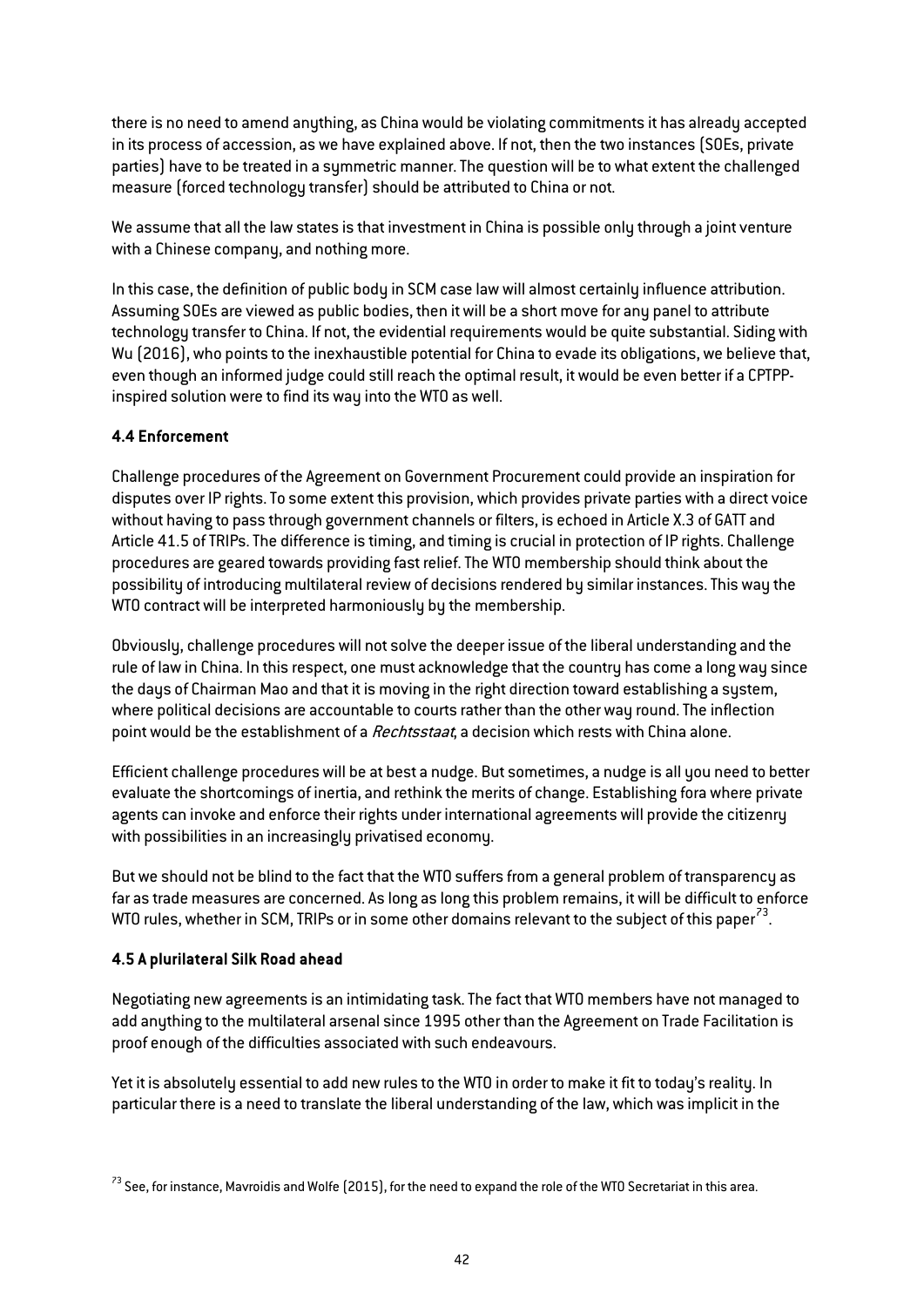GATT era and remains implicit today in the WTO, into operational rules to ensure that China and WTO members that belong to a different tradition of the law fit better with the WTO than currently.

Given the heterogeneity of the WTO membership, we believe, along with Hoekman and Mavroidis (2015), that plurilateral agreements are the way forward to preserve and reinforce the WTO.

The leading nations of the WTO must get together and design new rules in the domains we have discussed and probably in others. China, undeniably is a leading nation. It has to pull its weight. It belongs to the hard core of countries, along with Brazil, the European Union, India, Japan, the United States and eventually Russia, that should take the lead. In a context of variable geometry, China should be at the forefront. This is a must for the endeavour to succeed and ensure the sustainability of the rules-based multilateral trading system.

# **5. Concluding remarks**

China has come a long way since Deng Xiaoping became the country's leader. China's WTO accession was hailed as the apex of a long transformation process. Its transformation though, has stopped short of espousing market economics, the way they are typically understood in the Western world. Its selfproclaimed "socialist market economy" system has alienated its trading partners, and ultimately represents a threat, even though this word might sound an exaggeration, to the multilateral trading regime. The WTO regime cannot stay idle, and China-only solutions are simply ineffectual.

The current crisis can partly be addressed through better enforcement of existing rules, including commitments taken by China in its Protocol of Accession. But, in our view, successful enforcement of WTO rules through litigation also requires changing some of the rules themselves in order to translate (some of) the implicit GATT/WTO liberal understanding into explicit treaty language. In this paper, we propose functionalist solutions in line with the objectives and targets of the WTO. Realistically, a reworking of the WTO, inspired by solutions that already exist in preferential and plurilateral agreements can help the regime move out of the current crisis and head into a new era of smoother trade relations.

Staying idle is no option, as the problems will continue to haunt the world trading system, and might even become more entrenched. But forced unilateral or bilateral solutions, as was the case with Japan, would never work with China.

The most promising avenue is the re-negotiation (multilateral ideally, or plurilaterally, if need be, but with the participation of the key players secured) of the WTO contract. The role of the state needs to be curtailed in order to unleash the potential for liberalisation and to help the world community reap the resulting gains. SOEs and transfer of technology are the prime candidates in this realm.

A legitimate question is whether China would accept participation in a multilateral or even plurilateral negotiation that would modify WTO rules on SOEs and technology transfer. We are fully aware that this not only a legitimate but also a very important and difficult question. At the same time, we strongly believe China is committed to a rules-based multilateral trading system and is willing therefore to sit at the table in Geneva to rethink some of the existing WTO rules. China should come forward with proposals in other domains that, together with SOEs and technology transfer, could form a package for future multilateral or plurilateral negotiations.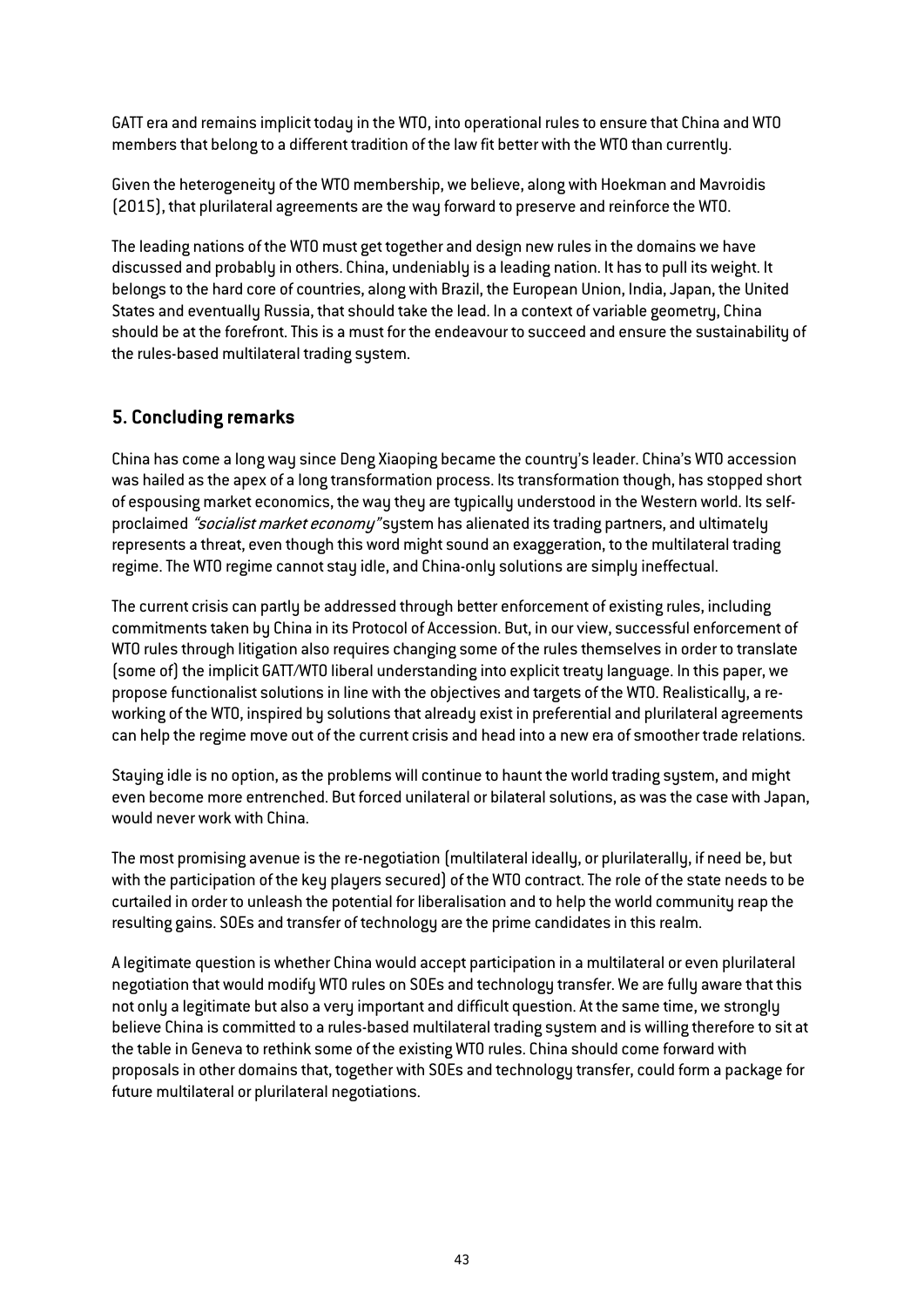#### **References**

Bagwell, Kyle, and Robert W. Staiger (2001) 'Domestic Policies, National Sovereignty, and International Economic Institutions', Quarterly Journal of Economics: 519–562

Bhagwati, Jagdish, and Hugh T. Patrick (eds) (1990) Aggressive Unilateralism: America's 301 Trade Policy and the World Trading System, University of Michigan Press: Ann Arbor, Michigan

Blanchard, Emily J., Chad P. Bown and Robert C. Johnson (2017) 'Global Value Chains and Trade Policy', available at http://faculty.tuck.dartmouth.edu/images/uploads/faculty/emily-blanchard/BBJ-August2017.pdf

Bown, Chad P. (2018) 'Is the Global System Broken?' available at https://piie.com/commentary/opeds/global-trade-system-broken

Christiansen, Hans, and Yunhee Kim (2004) 'State-Invested Enterprises in the Global Marketplace: Implications for a Level Playing Field', OECD Corporate Governance Working Papers, No. 14, OECD Publishing, Paris. http://dx.doi.org/10.1787/5jz0xvfvl6nw-en

Davis, Christina L., and Meredith Wilf (2017) 'Joining the Club: Accession to the GATT/WTO', The Journal of Politics, 79: 964-78

Eckes, Alfred E. (1995) Opening America's Market: US Foreign Trade Policy Since 1776, University of North Carolina Press: Chapel Hill, North Carolina

Forsberg, Aaron (1996) 'Eisenhower and Japanese Economic Recovery: the Politics of Integration with the Western Trading Bloc', Journal of American-East Asian relations, 5: 57-75

Forsberg, Aaron (1998) 'The Politics of GATT Expansion: Japanese Accession and the Domestic in Japan and the United States, 1948-1955', Business and Economic History, 27: 185-195

Garcia-Herrero, Alicia, and Jianwei Xu (2017) 'How to Handle State-Owened Enterprises in EU-China Investment Talks?' Policy Contribution 2017/18, Bruegel

Grier, Jean H. (1992) 'The Use of Section 301 to Open Japanese Markets to Foreign Firms', North Carolina Journal of International Law and Commercial Regulation, 17: 1-44

Grzybowki, Kazimierz (1977) 'East-West Trade Regulations in the United States: The 1974 Trade Act, Title IV', Journal of World Trade Law, 11: 506-525

Haddad, Mona, and Ben Shepherd (2011) 'Export-Led Growth: Still a Viable Strategy after the Crisis?' available at https://voxeu.org/article/export-led-growth-still-viable-strategy-after-crisis

Hamada, Koichi, Anil K. Kashyap and David E. Weinstein (eds) (2010) Japan's Bubble, Deflation, and Long-Term Stagnation, MIT Press: Cambridge, Massachusetts

Hillmann, Jennifer (2018) 'Testimony before the U.S.-China Economic and Review Security Commission, U.S. Senate: Washington, D.C.', available at https://www.uscc.gov/sites/default/files/Hillman%20Testimony%20US%20China%20Comm%20w%20A ppendix%20A.pdf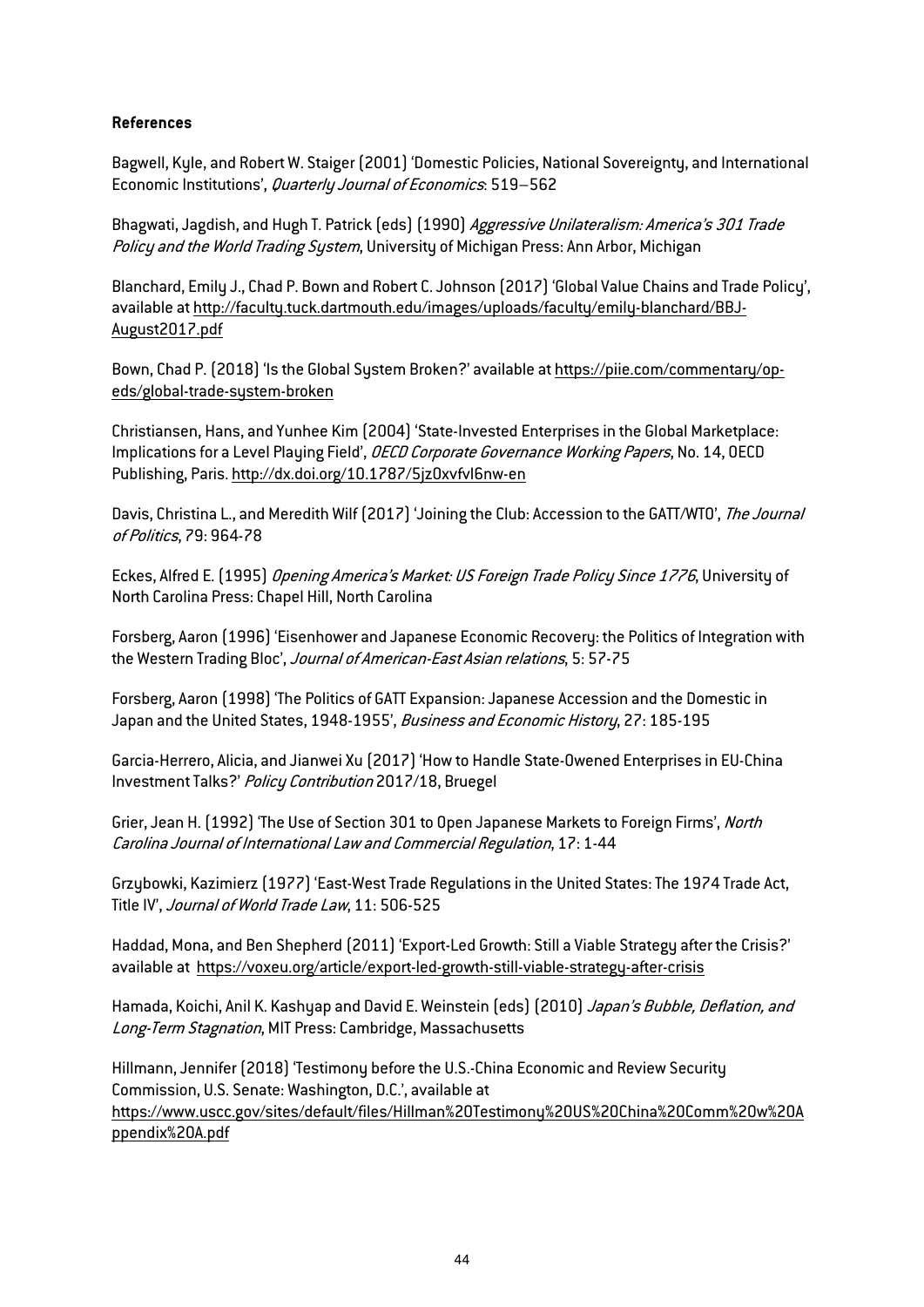Hoekman, Bernard M. and Petros C. Mavroidis (2015) 'WTO 'à la carte' or WTO 'menu du jour'? Assessing the Case for Plurilateral Agreements', European Journal of International Law, 26: 319-343

Horn, Henrik, André Sapir and Petros C. Mavroidis (2010) 'Beyond the WTO? An Anatomy of the US and EU Preferential Trade Agreements', The World Economy, 33: 1565-1588

Hufbauer, Gary C. (1998) 'China as an Economic Actor on the World Stage: an Overview', chapter 2 in Frederick M. Abbott (ed), China in the World Trading System: Defining the Principles of Engagement, Kluwer International: Boston, Massachusetts

Hufbauer, Gary C. and Cathleen Cimino-Isaacs (2015) 'How Will TPP and TTIP Change the WTO System?' Journal of International Economic Law, 18: 679-696

Irwin, Douglas A. (2017) Clashing Over Commerce, Princeton University Press: Princeton, New Jersey

Irwin, Douglas A., Petros C. Mavroidis and Alan O. Sykes (2008) The Genesis of the GATT, Cambridge University Press: Cambridge, Massachusetts

Johnson, Chalmers (1982) MITI and the Japanese Miracle, Stanford University Press: Stanford, California

Kaufman, Burton I. (1982) Trade and Aid: Eisenhower's Foreign Economic Policy, 1953-1961, Johns Hopkins University Press: Baltimore, Maryland

Kostecki, Michel (1978) 'State Trading in Industrialized and Developing Countries', Journal of World Trade Law, 12: 187–207

Kurtz-Phelan, Daniel (2018) The China Mission, W.W. Norton: New York City, New York

Lardy, Nicholas R. (2019) The State Strikes Back: The End of Economic Reform in China?, Peterson Institute for International Economics: Washington DC

Mason, Mark (1992) American Multinationals and Japan: the Political Economy of Japanese Capital Controls, 1899-1980, Harvard University Press: Cambridge, Massachusetts

Matsushita, Mitsuo (1991) 'The Structural Impediments Initiative: An Example of Bilateral Trade Negotiation', Michigan Journal of International Law, 12: 436-449

Mavroidis, Petros C. (2016) The Regulation of International Trade, Volumes I & II, MIT Press: Cambridge, Massachusetts

Mavroidis, Petros C. and Merit E. Janow (2017) 'Free Markets, State Involvement, and the WTO: Chinese State-Owned Enterprises in the Ring', World Trade Review, 16: 571-581

Mavroidis, Petros C. and Robert Wolfe (2015) 'From Sunshine to a Common Agent: The Evolving Understanding of Transparency in the WTO', Brown Journal of World Affairs, 21: 117-129

Melitz, Marc (2003) 'The Impact of Trade on Intra-industry Reallocations and Aggregate Industry Productivity', Econometrica, 71: 1695–725